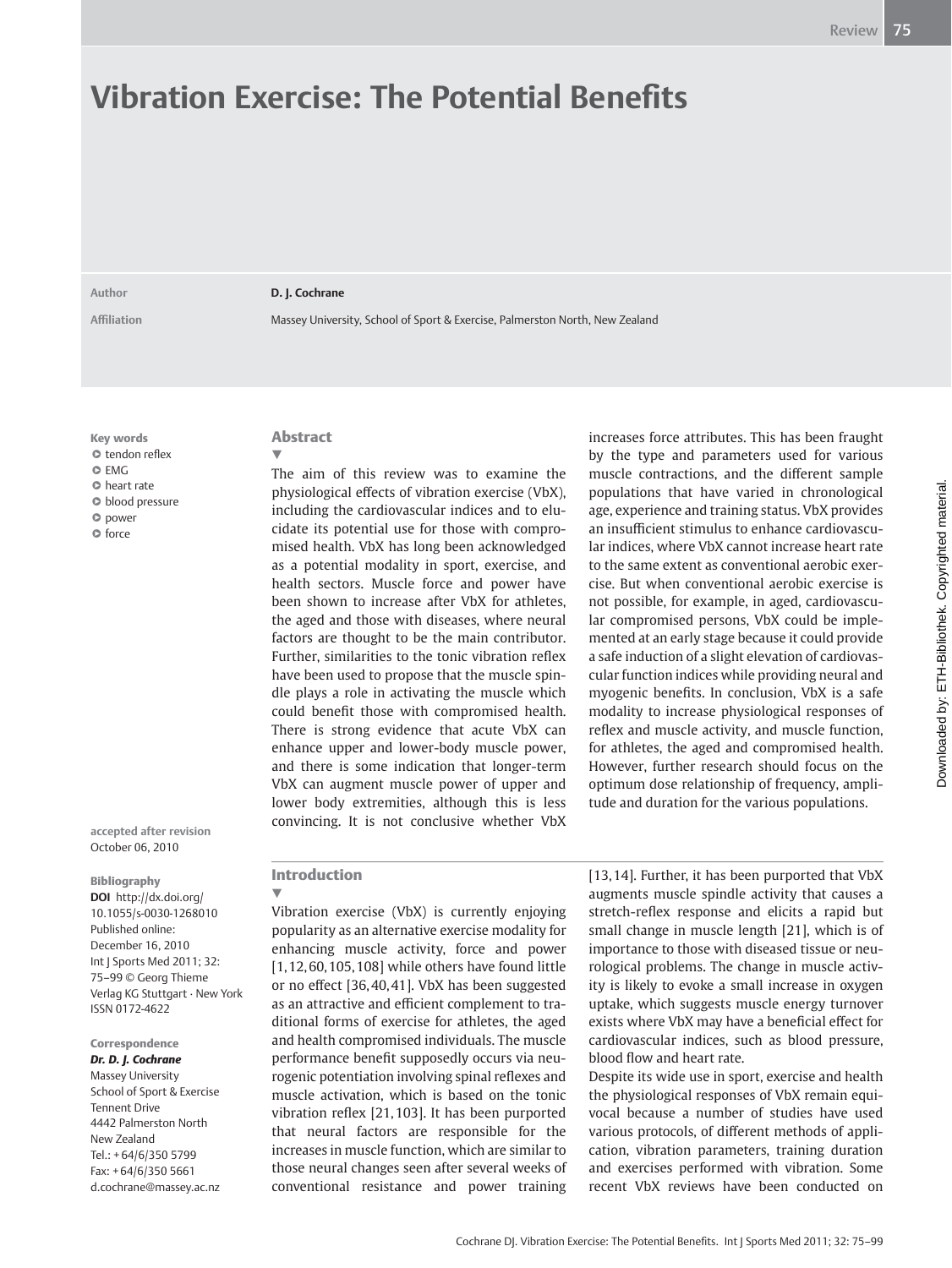specific population groups such as trained [22,133], and untrained [97] but they have not integrated acute, short- and long-term effects of VbX on reflex muscle activity, cardiovascular responses and muscle function for various populations of healthy, and compromised health. Therefore, the purpose of this review was to critically examine the physiological effects of VbX, namely reflex activity, muscle function, and cardiovascular indices and to elucidate its potential use for those with compromised health where safety aspects and loading parameters of VbX are also discussed.

## Method

#### ▼

 A search was conducted using electronic databases Medline, PubMed, ISI Web of Knowledge and Scopus using key words of vibration and whole-body vibration, in combination with exercise, training, power, force, strength, cardiovascular, blood flow, heart rate, reflex, electromyography, Multiple Sclerosis, stroke, Parkinson's Disease, postmenopausal and elderly. Articles were checked for relevant content and were included from the following 1. published in English; 2. examined acute (single session), short-term (multiple sessions performed up to 2 months), and long-term (multiple sessions greater than 2 months) effects; 3. Status of participants included healthy, trained, untrained and specific health ailments and Conference abstracts and proceedings were not included.

#### **Vibration exercise**

#### Types of vibration exercise

VbX has taken on many different forms. Small vibratory units have been placed directly on the muscle or tendon [62, 132] and larger custom built units have been constructed for flexibility training [112, 113] . Vibrating units have also been attached to resistance training equipment to elicit vibration transmission through the cables of various machines [59] . Currently, there are

2 commercial forms of vibration platforms manufactured for the health and fitness industry. The first type of platform (e.g. Gali $leo<sup>®</sup>$ ) has a teeterboard that produces side-alternating vertical sinusoidal vibration (SV) to the body. It rotates around an anteroposterior horizontal axis, so when the feet are further from the axis it results in a larger vibration amplitude ( $\circ$  Fig. 1).

 The side-alternating movement is asynchronous where the unilateral vibration is applied alternately to the left and right foot. The other commercial machines (Power Plate®, Nemes®, Vibra Pro®,Vibrafit®, Fit Vibe®, Pneu-vibe®, Vibrogym®, Soloflex®, Bodypulse®, Juvent 1000®) produce vertical synchronous vibration (VV) where both legs are vibrated as the platform moves predominately in the vertical direction. This results in simultaneous and symmetrical movement of both sides of the body during the exposure ( $\circ$  Fig. 1). Hand-held powered vibrating dumbbells have also been commercially manufactured for exercising the upper-body (Galileo TOP®, Mini-VibraFlex®) where the central handle piece of the dumbbell rotates and produces oscillatory movements to the body of varying frequencies (0-30Hz).

 The debate over which platform is superior is currently equivocal. Research performed by Abercromby *et al.* [1] reported that the lower limb extensors (vastus lateralis and gastrocnemius) were activated significantly more during SV than VV from an acute exposure; however, the activation of the tibialis anterior was significantly greater during VV than SV. Furthermore, during dynamic (from 10° to 35° of knee flexion, at a tempo of 4s up 4s down) and static squatting (18.5° knee flexion), SV produced a greater activation of the lower limb muscles compared to VV. In a later study, the same authors [2] reported that across different knee angles  $(5-35)$  vibration transmitted to the upper-body and head was 71–189% greater during VV than SV. The authors concluded that during SV the pelvis damps the vibration energy more than the VV. Earlier, Rittweger *et al.* [104] had proposed a similar hypothesis: in SV the feet are alternated between up and down positions, causing rotation of pelvis and flexion of the spinal column, which decreases the vibration



manufactured vibrating platforms: SV and VV. (Adapted from Pel et al. [18]). The SV oscillates around a central axis, where a crankshaft on each side of the platform translates to a rotating motion of the electro-motor into a vertical displacement, inducing a seesaw motion, of which the amplitude is either small, closer to axis or larger near the edge of the platform. For VV 2 electro-motors with an eccentric mass induce vertical vibrartions where the amplitude has 2 predetermined settings: low or high.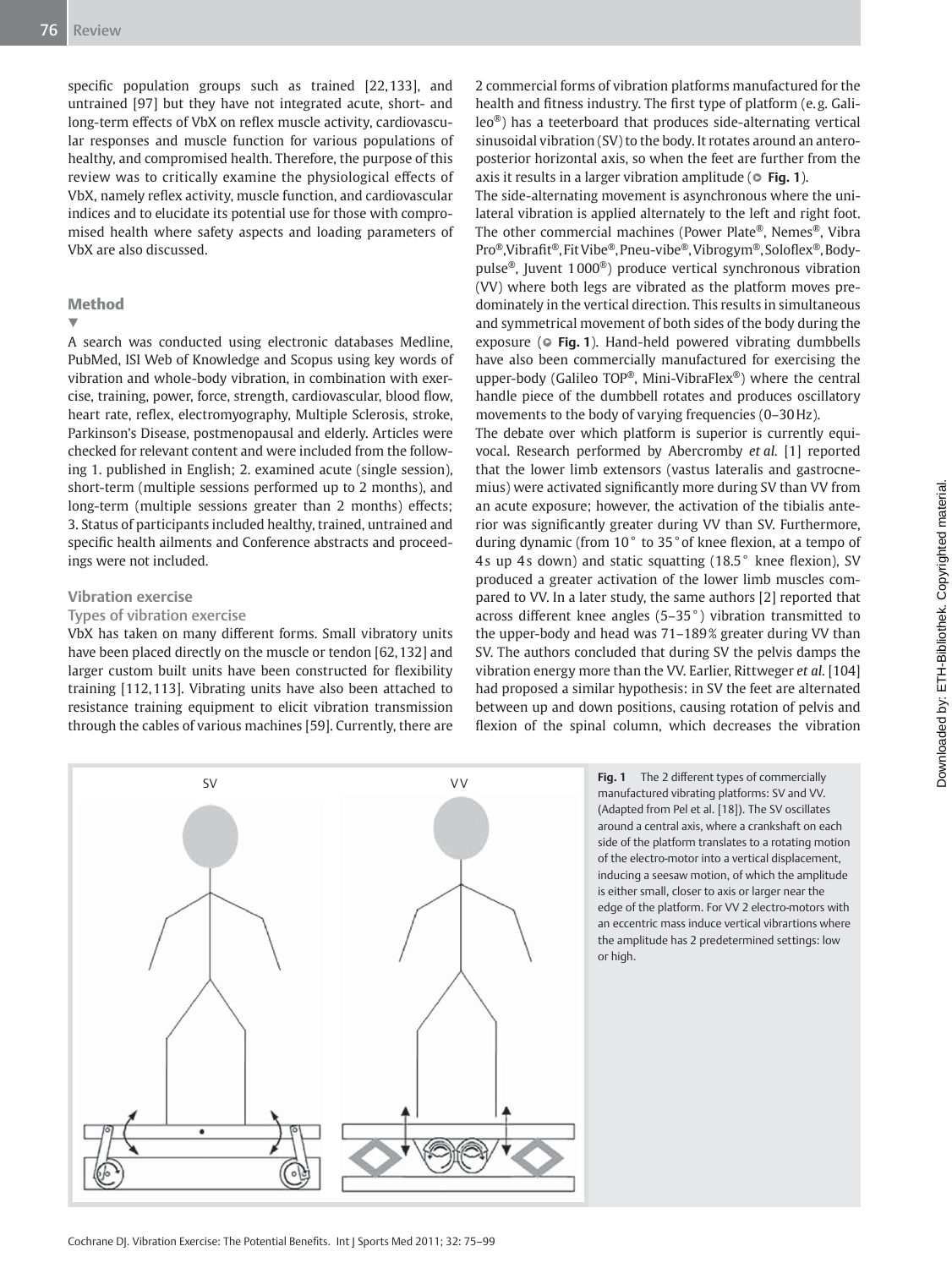

**Fig. 2** Parameters of sinusoidal oscillation.

transmission to the head. However, no kinematic analyses have been performed on SV and VV to validate this claim. It should be noted that in Abercomby et al.'s [1] acute study the dynamic squat was only performed through a limited range of knee flexion  $(10 - 35)$ °).

## Transmission of vibration exercise

 The majority of contemporary vibration machines produce periodic sinusoidal oscillations, where energy is transferred from the vibratory machine to the human body. The vibratory load is dependent on 4 parameters: frequency, amplitude, acceleration, and duration. The number of cycles of oscillation determines the frequency; the amplitude refers to the displacement of the oscillatory motion ( $\circ$  **Fig. 2**); the acceleration (m/s<sup>2</sup> or *g*) determines the magnitude; and duration refers to the exposure time. Normally, VbX is administered in the range of 0-45 Hz, amplitude of 0-12 mm (peak-to-peak amplitude) and peak acceleration of 0-18 g.

 The motion of vibration training is sinusoidal. The acceleration transmitted to the body is based on the principle of peak acceleration ( $a$ ) being the product of angular frequency ( $\omega$ ) squared and peak-to-peak amplitude (A), where A is converted from mm to m. (Equation 1)

$$
a_{peak} = \omega^2 A \qquad (m/s^2) \qquad \text{Eq. 1}
$$

 $\omega = (2 \pi f)$  (Hz) Eq. 2

Angular frequency ( $\omega$ ) is the product of 2  $\pi$  and vibration frequency  $(f)$  (Eq. 2). Where  $f$  is the number of vibratory cycles per unit of time. Therefore, 1/*f* provides the duration of a single cycle, Hz, which is equivalent to cycle per s. Thus, ω is proportional to *f* as given by 2π*f*, Hz, which is equivalent to cycle per s. For example, a vibration frequency of 26 Hz and peak-to-peak amplitude of 6 mm would produce a peak acceleration of  $160 \,\mathrm{m/s^2}$  ( $16.3 \,\mathrm{g}$ ). Changes in vibration frequency or amplitude will determine the changes in acceleration transmitted to the body. The greatest acceleration (or gravitational load) is high when both frequency and peak-to-peak amplitude are at their maximum. For example, a vibration frequency of 26 Hz, at a peak-to-peak amplitude of 6 mm, will produce a peak angular acceleration of  $160 \,\mathrm{m/s^2}$  or 16.3 *g* . The vibration frequency and amplitude can be manipulated to determine the desired peak acceleration; however, only a few studies have investigated the dose relationship on neuromuscular and performance aspects. Damping and stiffness adjustments are 2 other factors that need to be considered when

## vibration is transmitted from the vibratory device to the human body. Wakeling *et al.* [131] have reported that vibration is likely to be damped by tissues and fluids where the mechanical energy is absorbed by structures, leading to heat generation.

 Anecdotal reports claim that standing erect, as opposed to squatting, evokes a stronger transmission of the vibration to the head, and shifting body weight to the forefront of the foot will reduce the vibration transmission. Lafortune et al. [70] confirmed this, reporting that when the knees were extended the vibration frequency above 10Hz was more effective in transmitting to the hip compared to a frequency of less than 5 Hz. Rubin [109] found that at low vibration frequency the vibration transmission to the hip was dissipated; however, when the frequency was raised to 15-35 Hz, a higher response at the hip was evident. A scientific model [134] has been used to describe the transmission of vibration; however, this model has lacked the inclusion of the 3 lower limb joints (ankle, knee and hip) and the researchers have not considered the effect of the range of joint motion on vibration transmission. Abercromby *et al.* [1] stated that the damping of mechanical energy by the legs depends not only on the compliance of ankle, knee, and hip joints, but also on the modulation of leg muscle activation. These researchers found that the greatest mechanical impedance (as determined by a decrease in joint compliance and an increase in the absorption of vibration energy) occurred at a knee angle of 10–15°. They also found that acceleration of the head decreased as knee angle increased from 10 to 30°, and was greater in acute VV than SV ( $f=30$ Hz, *A =* 4 mm). The authors concluded that squatting at a knee angle of 26-30° dissipated head vibration and that the use of small knee flexion angles during VbX increased the likelihood of negative side effects as the greatest mechanical energy is likely to be transmitted to the upper-body and head and should, therefore, be avoided.

## **Parameters of vibration exercise**

#### **Frequency**

 Prior to the inception of commercialised VbX, vibration studies focused on high vibration frequency; vibratory units were applied directly to the muscle or tendons of animals or humans for a very short duration. McCloskey *et al.* [80] applied direct acute vibration of 100-200 Hz to the hindlimb of a cat's tricep surae muscle, and Bongiovanni and Hagbarth [11] applied 2 min of direct vibration of 150 Hz to human tendon ankle dorsiflexors to stimulate the tonic vibration reflex (TVR). It is not exactly known how the scientific merit of low frequency vibration was validated, but Nazarov and Spivak [86] may have had a part in determining it. They used an arbitrary frequency of 23 Hz because they feared that the vibration would disappear during transmission in the tissue if a higher frequency was selected. Another explanation states that from a natural frequency lower limb muscles respond between a range of 5–65 Hz [87]. There is little scientific documentation on the appropriate vibration frequency (f); however, Bosco *et al.* [13] exposed handball and waterpolo athletes to 10 days of intermittent vibration ( $f = 26$  Hz, SV, Galileo) and reported an increase in vertical jump height by 12 % , but gave no rationale as to why 26 Hz was selected. In a follow-up study, Bosco *et al.* [14] confirmed their earlier findings that acute vibration performed at 26 Hz on an SV (Galileo) platform had a positive effect on muscular performance by shifting the force-velocity and power-force relationship to the right, enhancing average force, velocity and power in a sample size of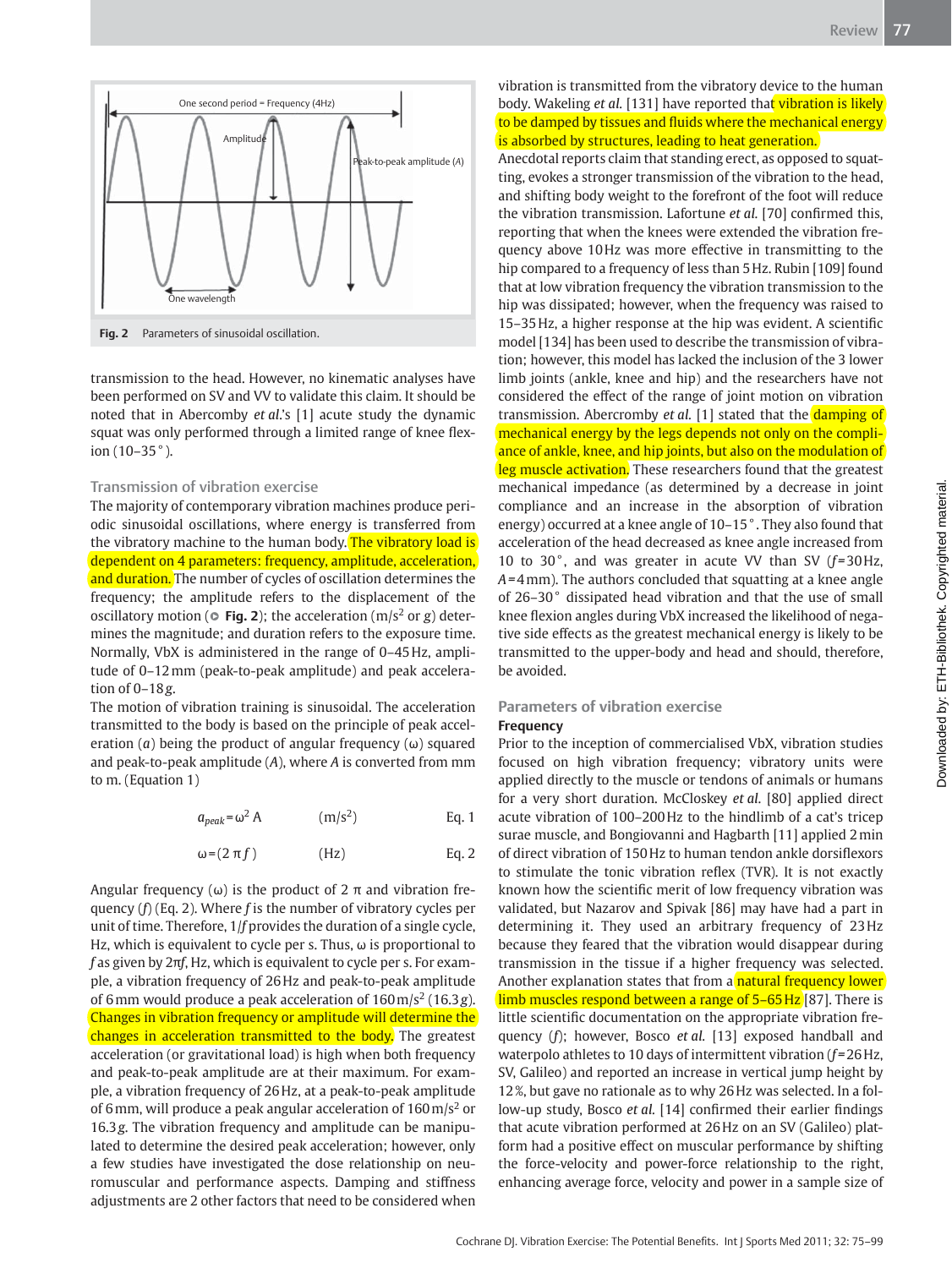|                                                                        | Results<br>Duration  | EMG activity of the leg extensors were signifi-<br>cantly greater during SV than VV.<br>30s | During SS EMG activity was greater than or<br>equal to responses during DS.<br>30s | SV, and during VV and SV varied inversely with<br>Head acceleration was greater during VV than<br>knee angle. The effect of knee angle on head<br>acceleration was different for SV and VV.<br>15s | frequencies were more effective in conjunction<br>combined with high displacements, and low<br>High frequencies were more effective when<br>with low displacements for improving CMJ.<br>30,45,60s | No significant differences in CMJ for the differ-<br>ent vibration frequencies and amplitudes.<br>$9 \times 5$ s              | VbX increased continuous mean jump height<br>$(5s)$ by 12%.<br>$5 \times 90$ s (10 days) | Leg press velocity-force and power-force rela-<br>tionship shifted to the right after VbX<br>$10 \times 60$ s | 30 Hz elicited the highest muscle activity (EM-<br>Grms) response in the vastus lateralis muscle.<br>$4 \times 60$ s | 30 Hz and amplitudes of 1.5 and 3 mm did not<br>significantly increase serum testosterone and<br>insulin growth factor-1 levels.<br>$10 \times 60$ s | 30 Hz increased CMJ, strength, and power<br>parameters more than 20 & 40 Hz.<br>$6 \times 60$ s | femoris and medial gastrocnemius compared<br>VbX with SS increased EMGrms of the rectus<br>to the placebo condition<br>$1 - 3 \times 2 - 6 \times 30 - 60$ s<br>$(3 \times$ /wk; 12 wks) | $1 - 3 \times 2 - 6 \times 30 - 60$ s<br>$(3 \times / wk; 12wks)$ | $3 \times$ /wk; 12 wks                        |                        | fixed vibration frequency (3 %) and control (2 %).<br>vertical jump performance (11%) compared to<br>Individualised vibration frequency increased<br>$(3 \times$ /wk; $8$ wks)<br>$10 \times 1$ min | $10 \times 1$ min             | $(3 \times \text{/wk}; 8 \text{wks})$ |
|------------------------------------------------------------------------|----------------------|---------------------------------------------------------------------------------------------|------------------------------------------------------------------------------------|----------------------------------------------------------------------------------------------------------------------------------------------------------------------------------------------------|----------------------------------------------------------------------------------------------------------------------------------------------------------------------------------------------------|-------------------------------------------------------------------------------------------------------------------------------|------------------------------------------------------------------------------------------|---------------------------------------------------------------------------------------------------------------|----------------------------------------------------------------------------------------------------------------------|------------------------------------------------------------------------------------------------------------------------------------------------------|-------------------------------------------------------------------------------------------------|------------------------------------------------------------------------------------------------------------------------------------------------------------------------------------------|-------------------------------------------------------------------|-----------------------------------------------|------------------------|-----------------------------------------------------------------------------------------------------------------------------------------------------------------------------------------------------|-------------------------------|---------------------------------------|
|                                                                        | Acceleration         | $\widetilde{\Xi}$                                                                           | $\widetilde{\Xi}$                                                                  | $\widetilde{\Xi}$                                                                                                                                                                                  | $\widetilde{\Xi}$                                                                                                                                                                                  | 57.2 $m/s^2$<br>$27.5 \,\mathrm{m/s^2}$ ,<br>$47.8 \,\mathrm{m/s^2}$ ,<br>$21.2 \,\mathrm{m/s^2}$<br>$9.8 \,\mathrm{m/s^2}$ , | $54 \text{ m/s}^2$                                                                       | $54 \, \text{m/s}^2$                                                                                          | $\widetilde{\Xi}$                                                                                                    | $26.5 \,\mathrm{m/s^2}$ ,<br>$53 \,\mathrm{m/s^2}$                                                                                                   | $\frac{\alpha}{\beta}$                                                                          | $22.6 - 50$ m/s <sup>2</sup>                                                                                                                                                             | $3.9 \,\mathrm{m/s^2}$                                            | $\leq$                                        |                        | $1.1 - 53.6 \,\mathrm{m/s^2}$                                                                                                                                                                       | $1.1 - 53.6 \,\mathrm{m/s^2}$ |                                       |
|                                                                        | Amplitude<br>(mm)    | 4 p-p                                                                                       | 4 p-p                                                                              | 4 p-p                                                                                                                                                                                              | $2 - 4; 4 - 6$                                                                                                                                                                                     | $2 - 4; 4 - 6$                                                                                                                | $\supseteq$                                                                              | $\overline{10}$                                                                                               | $10P-P$                                                                                                              | 1.5, 3                                                                                                                                               | 4                                                                                               | $2.5 - 5$                                                                                                                                                                                | $\frac{R}{2}$                                                     | $\lessgtr$                                    |                        | $\sim$                                                                                                                                                                                              | $\sim$                        |                                       |
|                                                                        | Frequency<br>(Hz)    | 30                                                                                          | 30                                                                                 | 30                                                                                                                                                                                                 | 30, 35, 40, 50                                                                                                                                                                                     | 0, 30, 35, 40,                                                                                                                | 26                                                                                       | 26                                                                                                            | 30, 40, 50                                                                                                           | 30                                                                                                                                                   | 20, 30, 40                                                                                      | $35 - 40$                                                                                                                                                                                | $\widetilde{\Xi}$                                                 | $\lessgtr$                                    |                        | $20 - 50$                                                                                                                                                                                           | 30                            |                                       |
|                                                                        | <b>Exercise Type</b> | $10 - 35^\circ$ ),<br>DS(1)                                                                 | $8.5^{\circ}$<br>5S(1)                                                             | ΔS                                                                                                                                                                                                 | .27rad)<br>SS(2)                                                                                                                                                                                   | (0,0)<br>SS <sub>(9</sub>                                                                                                     | standing, SS, lunge                                                                      | $00^{\circ}$<br>5S(1)                                                                                         | $00^{\circ}$<br>5S(1)                                                                                                | SS                                                                                                                                                   | $\frac{R}{Z}$                                                                                   | SS, lunge                                                                                                                                                                                | SS, lunge                                                         | io + knee & leg<br>extensor strength<br>cardi | no training            | SS (90°)                                                                                                                                                                                            | (°0)<br>e) SS                 |                                       |
|                                                                        | Condition            | VV, SV                                                                                      | VV, SV                                                                             | W, SV                                                                                                                                                                                              | $\gtrsim$                                                                                                                                                                                          | $\gtrsim$                                                                                                                     | $\gtrsim$                                                                                | $\lesssim$                                                                                                    | $\geq$                                                                                                               | $\widetilde{\Xi}$                                                                                                                                    | $\geq$                                                                                          | $\gtrsim$                                                                                                                                                                                | placebo                                                           | resistance                                    | control                | vidualised<br>$W$ – indi-                                                                                                                                                                           | $VV - fixed$                  |                                       |
|                                                                        | Participants         | 16H(9o', 7 º)                                                                               |                                                                                    | 16H (9%, 7%)                                                                                                                                                                                       | $(11\sigma, 99)$<br>20UT                                                                                                                                                                           | $(33\sigma, 11\,$<br>44 UT                                                                                                    | <b>14 RA</b>                                                                             | 6 EL <sub>2</sub>                                                                                             | volleyball<br>16 EL <sub>2</sub>                                                                                     | 9RA <sub>d</sub>                                                                                                                                     | 310 <sup>7</sup>                                                                                | $\circ\hspace{-1.5mm}$<br>18UT                                                                                                                                                           | $\circ\hspace{-1.5mm}$<br><b>TU61</b>                             | $\circ$<br><b>18UT</b>                        | $\circ$<br><b>TU61</b> | 9(40, 58)<br>RA                                                                                                                                                                                     | $10(5\sigma, 5\sqrt{2})$      |                                       |
|                                                                        | Type of Study        | randomised<br>cross-over                                                                    |                                                                                    | randomised                                                                                                                                                                                         | randomised                                                                                                                                                                                         | randomised                                                                                                                    | randomised                                                                               | randomised                                                                                                    | randomised                                                                                                           | randomised                                                                                                                                           | randomised                                                                                      | randomised                                                                                                                                                                               |                                                                   |                                               |                        | randomised                                                                                                                                                                                          |                               |                                       |
| Summary of vibration frequency, amplitude and acceleration.<br>Table 1 | Author               | Abercromby<br>et al. [1]                                                                    |                                                                                    | Abercromby et al. [2]                                                                                                                                                                              | Adams et al. [3]                                                                                                                                                                                   | Bazett-Jones et al. [8]                                                                                                       | Bosco et al. [13]                                                                        | Bosco et al. [14]                                                                                             | Cardinale & Lim [25]                                                                                                 | Cardinale et al. [24]                                                                                                                                | DaSilva et al. [39]                                                                             | Delecluse et al. [42]                                                                                                                                                                    |                                                                   |                                               |                        | Di Giminian<br>et al. [44]                                                                                                                                                                          |                               |                                       |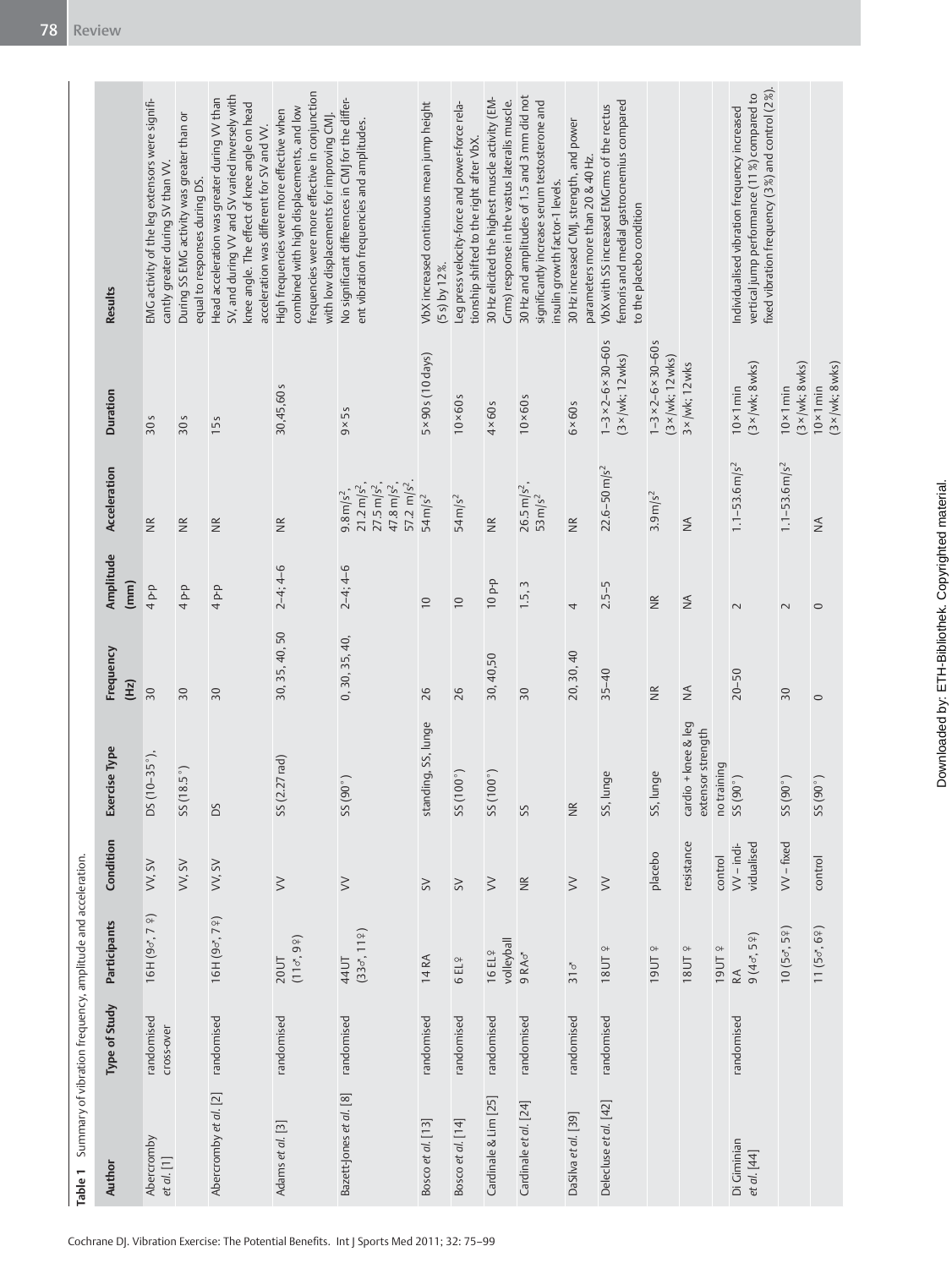| Table 1 Continued.        |                            |                      |           |                                                                                                    |                         |                   |                                |                 |                                                                                                                                                                                                                                                                                           |
|---------------------------|----------------------------|----------------------|-----------|----------------------------------------------------------------------------------------------------|-------------------------|-------------------|--------------------------------|-----------------|-------------------------------------------------------------------------------------------------------------------------------------------------------------------------------------------------------------------------------------------------------------------------------------------|
| Author                    | Type of Study Participants |                      | Condition | <b>Exercise Type</b>                                                                               | Frequency<br>(Hz)       | Amplitude<br>(mm) | Acceleration                   | <b>Duration</b> | <b>Results</b>                                                                                                                                                                                                                                                                            |
| Lythgo et al. [76]        | randomised                 | $9H\sigma$           | $\gtrsim$ | $(90^\circ)$<br>$\overline{SS}$                                                                    | 5, 10, 15, 20,<br>25,30 | 2.5, 4.5          | $\frac{1}{2}$                  | 60s             | Leg blood flow increased with higher vibration<br>frequencies.                                                                                                                                                                                                                            |
| Pel et al. [91]           | randomised                 | $\widetilde{\Xi}$    | $\geq$    | (150°)<br>$\overline{SS}$                                                                          | $25 - 50$               | low(1.2)          | $24.5 - 75.5$ m/s <sup>2</sup> | 10 <sub>s</sub> | sine wave. SV produced higher vertical accelera-<br>celerations in the horizontal plane but amplified<br>tion than VV. Body mass reduced platform ac-<br>VV and SV vibrated at a near identical vertical<br>requencies between 25-50 and 5-40 Hz, for<br>those in the vertical direction. |
|                           |                            |                      |           |                                                                                                    |                         | high (2.2)        | $11.8 - 37.2$ m/s <sup>2</sup> | 10s             |                                                                                                                                                                                                                                                                                           |
|                           |                            |                      | $\gtrsim$ | (150°)<br>$\overline{ss}$                                                                          | $5 - 40$                | 3.5               | $2.9 - 144 \text{ m/s}^2$      | 10 <sub>5</sub> |                                                                                                                                                                                                                                                                                           |
| et al. [102]<br>Rittweger | randomised                 | 10 RA o <sup>r</sup> | $\aleph$  | (170°)<br>$\overline{SS}$                                                                          | 18, 26, 34              | ഗ                 | $\widetilde{\Xi}$              | 4 min           | VO <sub>2</sub> increased linearly from 18 to 34 Hz. At a<br>fixed vibration of 26 Hz, VO <sub>2</sub> increased more<br>proportionally with greater amplitudes.                                                                                                                          |
|                           |                            | 8 RA o <sup>x</sup>  | 5V        | (170°)<br>$\widetilde{\mathrm{SS}}$                                                                | 26                      | 2.5, 5, 7.5       | $\widetilde{\Xi}$              | 4 min           |                                                                                                                                                                                                                                                                                           |
|                           |                            |                      |           | CMJ = Countermovement jump; EMGrms = Electromyography root mean square; CMJ = Countermovement jump |                         |                   |                                |                 | UT = Untrained; EL = Elite; H = Healthy; RA = Recreationally active; SV = Side alternating vibration; WV = Vertical vibration; DS = Dynamic squat; SS = Static squat; DP = peak-to-peak, NR = Not Reported; NA = Not Applicabl                                                            |

 It took Cardinale and Lim [25] to provide some insight on the optimal vibration frequency. Using electromyography (EMG) to validate the vibration frequency, these authors found that the EMG response of the vastus lateralis, as analysed by the root mean square (rms) was signi fi cantly higher in acute 30 Hz compared to 40 and 50 Hz when standing in a half squat position (knee angle 100°) on a VV (Nemes) platform for 60 s ( $\circ$  Table 1). Delecluse *et al.* [43] also reported that standing in a static half squat position on a vibrating platform ( $f = 35$  Hz, Amplitude  $(A)$ =5 mm, acceleration  $(a)$ =3.9g) increased EMG<sub>rms</sub> of the rectus femoris and medial gastrocnemius muscles compared to the  $p$ lacebo condition  $(a=0.4g)$  after 12 weeks of VbX. However, both Delecluse *et al.*'s [43] and Cardinale and Lim's [25] studies were conducted on a VV platform, with no comparison being made to a SV machine.

Recently, a number of studies ( $\circ$  Table 1) have examined whether a **dose relationship exists between different vibration** frequencies and muscular performance, where the majority have used vertical jump (VJ) height as the performance measure. Da Silva *et al.* [39] found that an acute intermittent vibration protocol performed at a frequency of 30 Hz ( *A =* 4 mm) increased VJ height and leg power compared to 20 Hz and 40 Hz. However, this study lacked a control condition; the body posture during vibration was not described; and no measures of EMG were collected. Likewise, Bazett-Jones *et al.* [8] reported a significant increase of 9% and 8.3% in VJ height in young untrained women when acutely exposed to 40 Hz and 50 Hz compared to the control condition, but there was no increase inVJ height for the untrained men. However, the small sample size  $(n=11)$  of the women compared to the men  $(n=33)$  may have incurred a type I error, and the vibration exposure time of 45 s may have been insu ffi cient to elicit the required neuromuscular responses for the males.

VbX is like any other form of training - every individual will have a response to an optimal intensity, and/or training load. In physical conditioning, most fi tness programmes consider individual responses, and are tailored to suit the individual; however, in VbX there has been a tendency for one vibration frequency to be used by all. Until recently, this was the status quo; however, Di Giminiani *et al.* [44] observed that after 8 weeks (3x/week) of training with the vibration frequency individualised by determining the EMG<sub>rms</sub> activity of the vastus lateralis performed in a half squat position, the mean power of squat jump and jump height from a continuous rebound jumping test increased 11% and 18% respectively in comparison to the fi xed (30 Hz), or no vibration groups. These results clearly indicate that vibration frequency should be individualised to fully maximise the benefits of vibration training. Just as other fi tness and resistance programmes are individualised for the client, vibration training should follow suit. However, it is unknown if EMG<sub>rms</sub> is the most appropriate measure to individualise each person's optimal vibration frequency. It may not be practical, as EMG equipment is often expensive, and may not be affordable or readily available in practical settings, such as clinics and gyms. It also requires a certain level of expertise. Further, it should be noted that in Di Giminiani *et al.*'s [44] study only one site (vastus lateralis) was used to record EMG activity. Other muscles, such as the triceps surae and hamstring group, need to be analysed before a conclusion can be reached that the use of one particular muscle will provide the optimum vibration frequency.

Review 79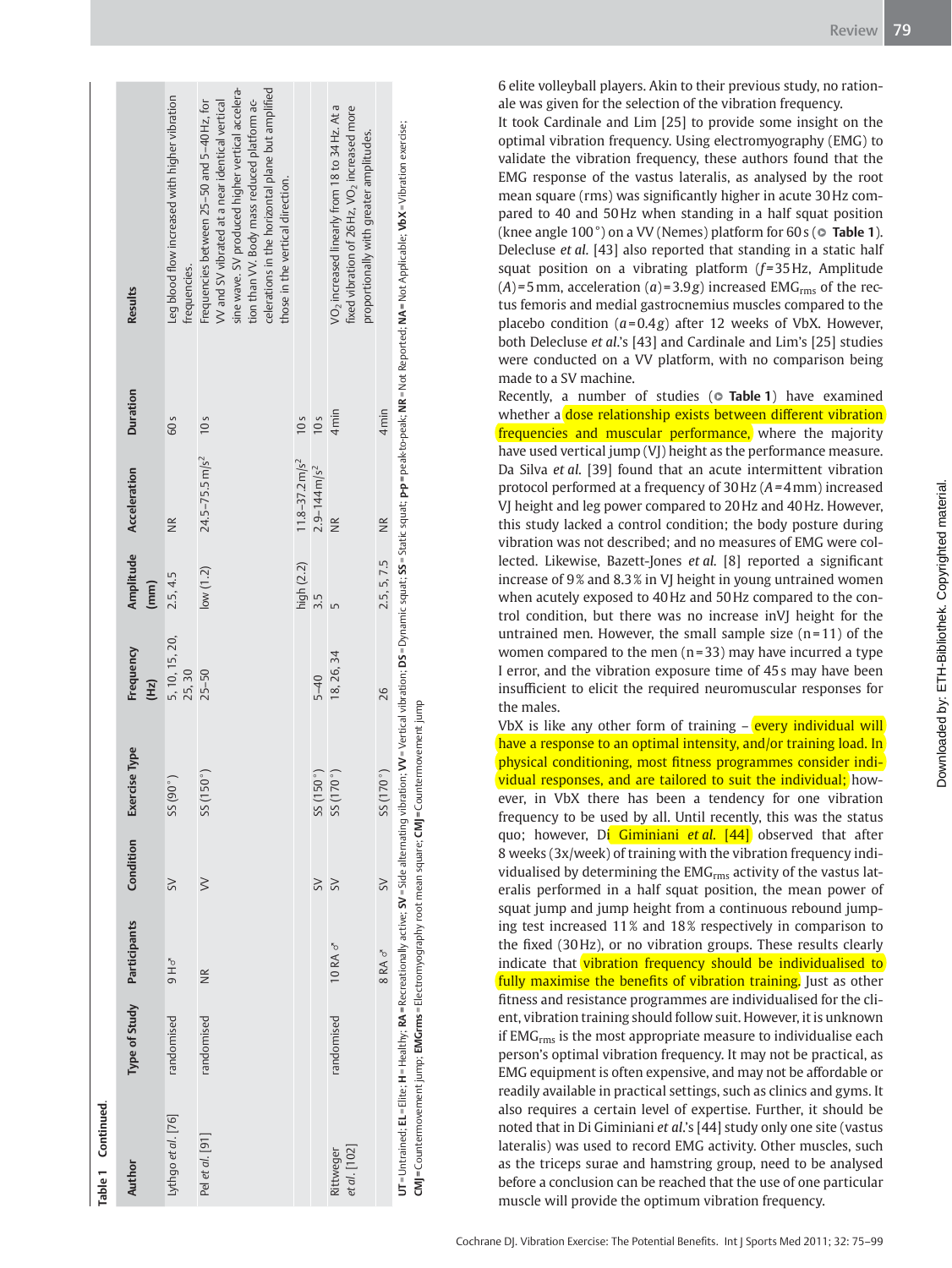

**Fig. 3** Illustration of the different foot positions and the corresponding peak-to-peak amplitudes of SV (Galileo, Sport) performed at 26 Hz.

#### **Amplitude**

Amplitude is defined as the maximum displacement of a vibration point from a mean position, compared to peak-to-peak amplitude (A), which is referred to as the height from the lowest to highest vibration wave ( $\circ$  Fig. 2). For SV, the amplitude is dependent on where the feet are placed on the platform. When the feet are close to the middle of the platform it equates to a small peak amplitude  $(-3)$ mm). A wide stance equates to a greater amplitude  $(-12 \text{ mm})$  ( $\circ$  **Fig. 3**). This differs to VV, where foot placement is independent of amplitude and has a pre-setting of 0–2 mm or 4–6 mm. Using an acute intermittent vibration protocol Cardinale *et al.* [24] found no differences in insulin growth factor 1 (IGF-1) and testosterone levels when participants were exposed to high amplitude ( *A =* 3 mm), low amplitude ( $A = 1.5$  mm) and zero amplitude ( $A = 0$  mm) at a fixed vibration frequency ( $f = 30$  Hz). The authors failed to document the type of vibration platform; therefore, if a VV was used the selection of a small amplitude may not have elicited the required response. Using a SV (Galileo) platform where participants stood in an upright stance (10° knee flexion) at a fixed frequency of 26 Hz, Rittweger *et al.* [102] reported that acute VbX increased the oxygen cost increased in all 3 amplitudes (2.5, 5, 7.5 mm) compared to baseline levels, with the highest amplitude (7.5 mm) having the greatest oxygen cost  $(7.3 \text{ ml/kg/min})$  compared to resting 3.6 ml/kg/min). For muscular power, Adams et al. [3] showed that acute high vibration frequency (50 Hz, VV, [Power Plate]) with high amplitude  $(4 - 6$  mm), and low frequency  $(30$  Hz) with low amplitude (2-4mm) were effective for increasing VJ power. Moreover, Lythgo *et al.* [76] observed that low vibration amplitude ranging from 2.5 mm to 4.5 mm (SV) was able to elicit an increase in mean blood cell velocity by 27 % , when acute vibration frequency was progressively increased from 5 to 30 Hz.

To date, no study has directly compared the different amplitudes between the VV and SV platforms. As discussed earlier, the placement of the feet determines the amplitude in SV, which may affect the transmission of vibration to the various regions of the body. There has been some speculation that different body masses may alter the amplitude of vibration platforms; a heavier mass may decrease the amplitude of the platform. This presumption has been challenged based on recent evidence from Pel *et al.* [91] who reported no change in amplitude when SV (Galileo) and VV (Power Plate) platforms were loaded with 2 dif-

ferent body masses. The authors observed that the acceleration (g) from acute vibration in the vertical direction of the SV platform was reduced when vibration frequency was increased from 30 to 40 Hz. However, only 2 different body masses (62 kg and 81 kg) were used in this study and the authors did not consider that many athletes and overweight individuals that use VbX would be outside this body mass range. Consequently, the range is insufficient to critically discuss the effect of body mass on the frequency of VbX. Additionally, the interaction of body mass and stance (knee angle) on amplitude requires further investigation. A current criticism of the literature is that most studies do not provide such details on how amplitude is calculated to whether it is measured by an accelerometer or computed by a mathematical equation. Much confusion surrounds the terms amplitude, peak-to-peak amplitude, and displacement because they are used interchangeably and standardisation of terminology is required. It is advised that a consensus be established in an attempt to gain consistency between research protocols. Lorenzen et al. [73] recommended that the term 'peak-to-peak amplitude' be used, and for vibrating platforms an anatomical landmark, such as the middle toe of the foot, be used to standardise the amplitude measurement, which needs be measured and reported.

#### **Acceleration**

 VbX generates mechanical vibration resulting in acceleration, which is the product of angular velocity  $(2 \pi f)^2$  and amplitude (A), where it has also been coined magnitude and the unit is either expressed as  $m/s<sup>2</sup>$  or as multiples of terrestrial gravitation in  $g$  (where  $1g = 9.81 \text{ m/s}^2$ ). Acceleration is proportional to the force applied. Therefore, increasing acceleration relies on changing the frequency and amplitude to increase acceleration of vibration being transmitted to the body [26], which is similar to adding extra load in conventional resistance training (*F* = *m a*). VbX relies on increasing acceleration to increase force, where the force is likely to be the primary stimulus to promote changes within the body. However, as the vibrations travel through the body the effect of the force is likely to be damped by muscles, tissues and fluids [131]. A high level of acceleration can be potentially harmful but with careful measurement the optimal training stimulus can be monitored, which is important for making comparisons with other studies.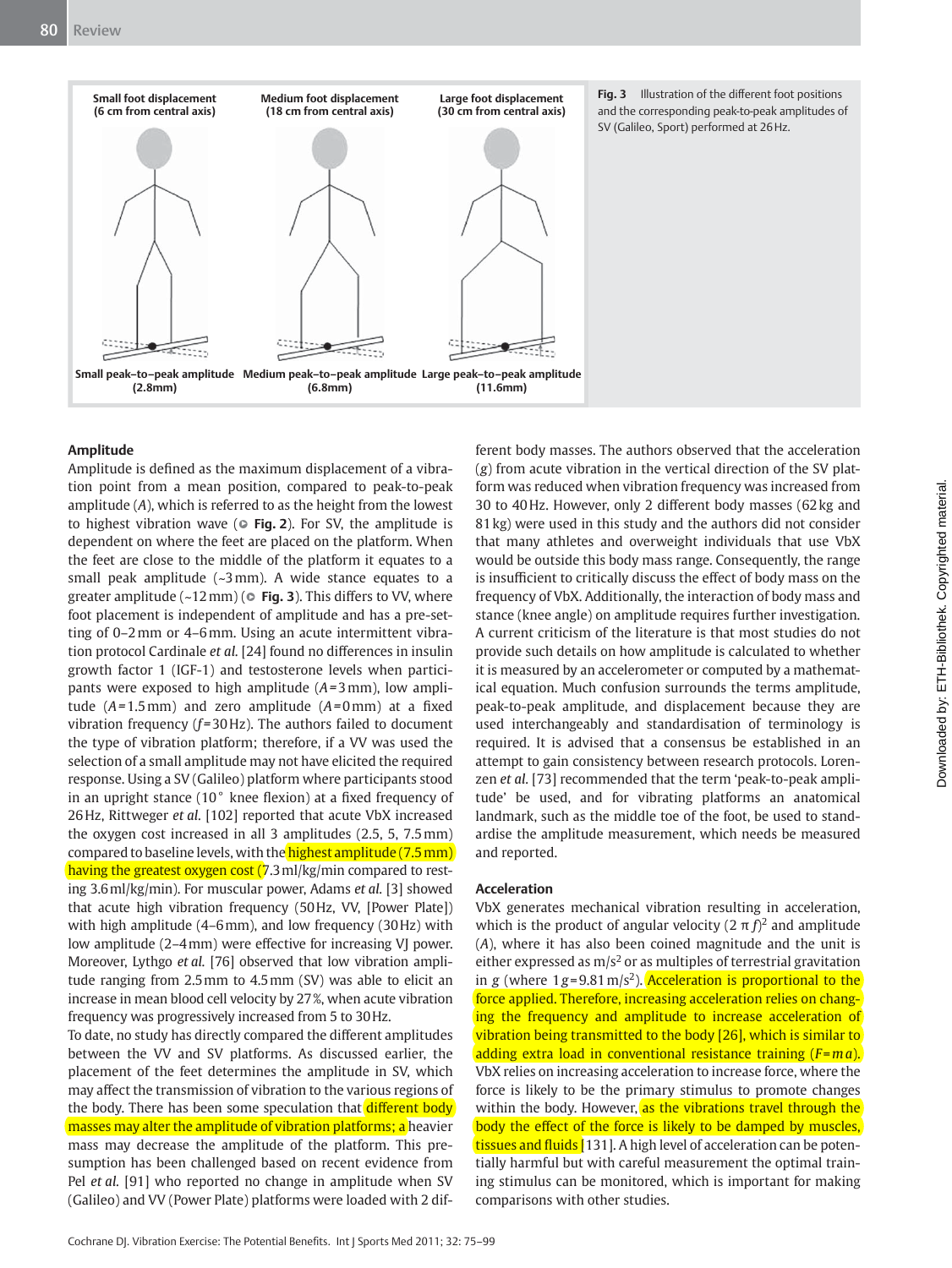A large number of acute, short- and long-term VbX studies have reported acceleration but have not documented how they measured or calculated it [14, 15, 23, 24, 48, 59, 67, 101, 110, 123, 124] . A few studies that have directly measured the acceleration source by securing accelerometers to vibration platforms [8, 42 – 44, 76, 91, 105], and have reported mean accelerations of 2.2g ( *f* = 30 Hz, *A* = 2 – 4 mm, VV), 5.8 *g* ( *f* = 50 Hz, *A* = 2 – 4 mm, VV) [8] 2.5 *g* to 7.7 *g* ( *f* = 25 – 50 Hz, *A* = high, VV), 0.3 *g* to 14.7 *g* ( *f* = 5 – 40 Hz, *A* = high, SV) [91] , and 0.1 *g* to 5.5 *g* ( *f* = 20 – 55 Hz, *A* = 2-mm, VV) [44]. Additionally, some researchers have placed accelerometers on body landmarks to determine the acceleration transmission of the vibration that passes through the various joints [2, 37] and found that greater accelerations were observed proximal to the vibration platform compared to distal locations. According to Lorenzen *et al.* [73] all studies should document maximum acceleration  $(m/s^2 or g)$  and provide an explanation of how peak or mean acceleration was determined.

#### **Duration**

 Duration refers to the exposure time to vibration. Most VbX studies have either been performed acutely for single or multiple sessions, either intermittently (30-60s exposure) or continuously  $(3-5 \text{ min})$  [13,14]. It appears that Bosco's [120] acute intermittent protocol of 10 repeated exposures of 1 min interspersed with 1 min rest has been a common duration used in subsequent vibration studies, but with little justification. Currently, there is little scientific evidence on what the optimal duration is for intermittent and continuous sessions. Nevertheless, Adams *et al.* [3] found no significant differences in vertical jump peak power when untrained participants were exposed to acute vibration durations of 30 s, 45 s, or 60 s ( *f =* 30 – 50 Hz *A =*  2 – 4, 4 – 6 mm). Moreover Stewart *et al.* [120] reported that standing (5° knee flexion) on a SV, isometric peak torque increased by 3.8 % after 2 min of continuous vibration, compared to decrements in peak torque at 4 and 6 min ( $f = 26$  Hz,  $A = 4$  mm). In longterm vibration training studies, various exposure times have been reported for studies conducted over 6-12 weeks and 3-8 months [1, 2, 14, 15, 18, 24, 25, 40, 45, 48, 57] . There seems to be a knowledge deficit regarding the ability of continuous VbX to potentiate performance measures. As with resistance training, there may be a point of diminishing returns with respect to the duration of VbX. Durations of greater than 1 min are likely to either involve lower levels of acceleration (and potential for adaptations in strength and power) or greater injury risk if high duration and accelerations are combined. Therefore, intermittent protocols may be preferred to continuous exposure because it stimulates muscle while limiting fatigue. However, more work is required to determine whether there is an optimal duration exposure time for VbX in acute and long-term studies.

#### **Exercises and posture**

 Static and dynamic squats are common exercises performed on vibration platforms [13, 32, 77, 123] ; however, a combination of lower and upper-body exercises have also been performed on various vibrating platforms [1].

 The knee joint angle is a critical factor when performing a static or dynamic squat on a vibrating platform. Abercromby *et al.* [1] reported that a static squat at 18.5 ° provided greater muscle activation compared to dynamic squatting (10-35° knee angle). Additionally, these authors observed that during dynamic squatting, EMG $_{\rm rms}$  of vastus lateralis, gastrocnemius, and tibialis anterior activity were higher in smaller (10 – 15 ° ) compared to larger

flexion angles  $(31-35°)$  for acute exposures on both SV and VV platforms. Caution should be given to Abercromby *et al.*'s [1] findings, as a narrow range of knee angle  $(10-35)$ ° was tested during the dynamic squat and only one fixed angle was assessed for the isometric squat position (18.5 ° ). Further, it is unknown whether greater knee angles would continue to decrease muscle activity in dynamic squatting, and it is unknown what effect EMG activity has on high (120°) or low (90°) isometric squats. It remains equivocal whether a greater knee angle elicits a decrement in EMG activity for dynamic and static squatting, and if amplitude or frequency provides the greatest stimulus for muscle activity change and where the exposure duration influences this as well. Roelants *et al.* [107] reported that during VV ( *f* = 35 Hz, *A* = 2.5 mm) EMG was signifi cantly higher in single leg squat (knee angle 125°) compared to bilateral squat at 90° and 125° knee angle. Using 2 knee flexion angles of 10° and 70° ( *f =* 20 Hz, *A =* 5 – 9 mm, SV, [Galileo 900]) Savelberg *et al.* [114] reported that after 4 weeks (3x/week) of VbX the 10° knee angle shifted to a more extended knee joint angle. In contrast, the larger knee angle (70°) shifted to a more flexed knee joint position, and the authors concluded that vibration caused a change in muscle length which shifted the knee angle. However, to confirm this finding a control condition should have been included. Therefore, future research needs to focus on different isometric knee angles in response to larger knee angles in dynamic squatting and its application to muscle performance.

#### Safety of vibration exercise

Occupational vibration can be detrimental to one's health, especially for workers who are constantly and continually exposed to vibrations from different types of machinery [82]. However, most exercise vibration studies are conducted acutely and intermittently with no incidences of ill-effects having being reported. Conversely, Crewther *et al.* [37] observed that untrained participants exposed to acute vibration frequencies (10, 20, 30 Hz), amplitudes (1.25, 3, 5.25 mm) and postures (standing, squat) suffered from side-effects, such as hot feet, itching of the lower limbs, vertigo and severe hip discomfort. Likewise, Cronin *et al.* [38] reported that untrained participants suffered from vibration pain of jaw, neck and lower limbs from an acute intermittent VbX protocol ( $f = 26$ Hz;  $A = 6$ mm), which subsided after 7 – 10 days of physiotherapy treatment. However, Crewther *et al.* [37] and Cronin *et al.* [38] did not fully disclose how the participants were familiarised on the vibration platform, or whether they screened the participants for vibration side-effects. Both studies required the participants to slightly flex their knees; this small knee angle may have increased the vibration transmission to areas such as the head or hip. Recent research has concluded that the smaller the knee angle, the greater the vibration transmission to the head [1,91]. The findings of Crewther *et al.* [37] and Cronin *et al.* [38] are very uncommon, but highlight the need for researchers and exercise specialists to be fully trained on the use of vibration technology before participants take part in vibration led exercise, research and rehabilitation programmes.

Additionally, it has been reported by Rittweger et al. [101], Kerschan-Schandl *et al.* [67] , Russo *et al.* [110] , Roelants *et al.* [106], Hazell *et al.* [54], and Broadbent *et al.* [16] that acute VbX can elicit erythema of the lower limbs, with anecdotal reports from participants suggesting that VbX causes a hot sensation of the legs and acute itchiness, which normally subsides within minutes of VbX and has no deleterious effect on the body.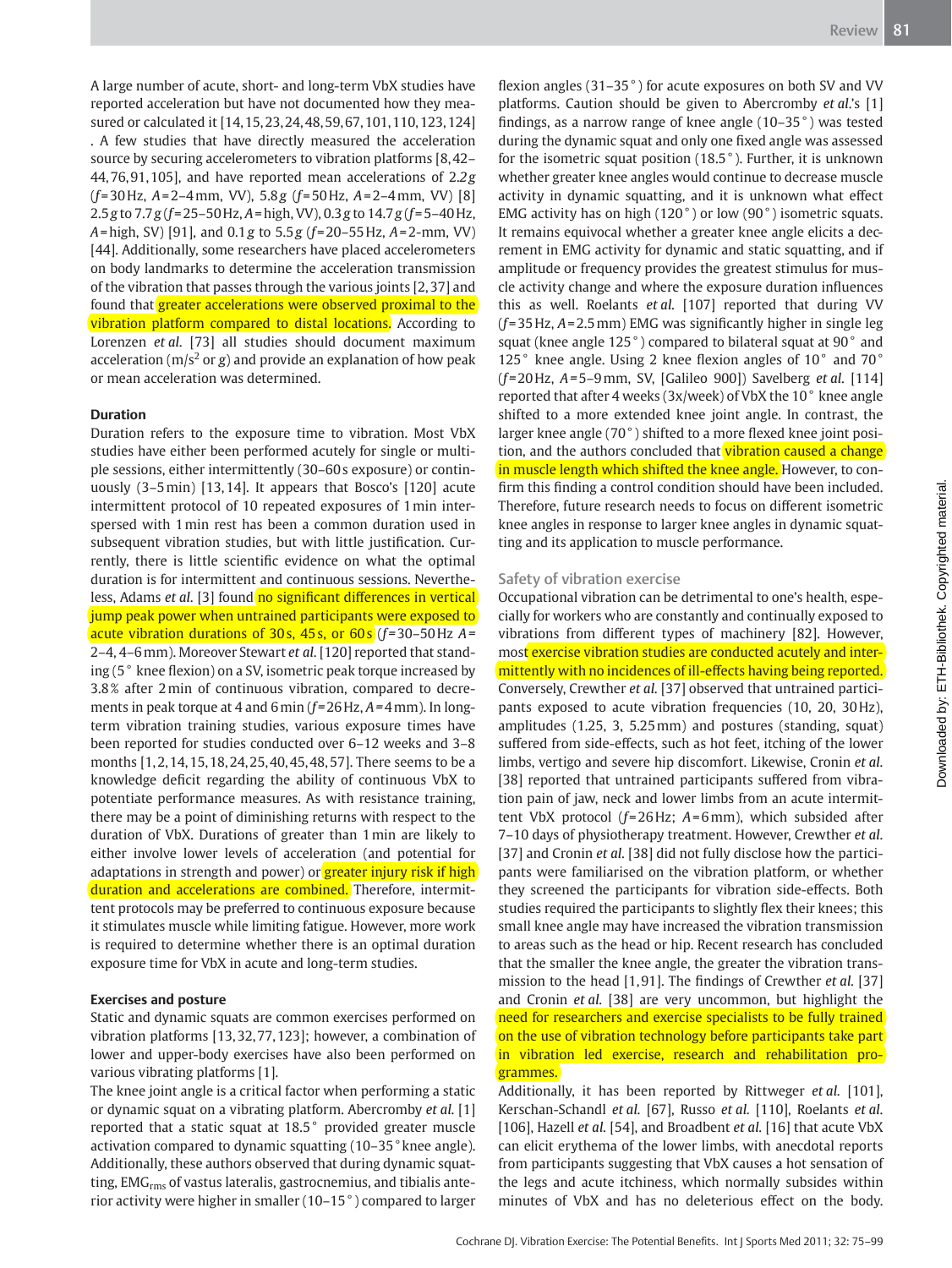However, it is unknown what causes the itchiness; one proposal suggests that the increase in blood flow is the main contributor, while another thought is that vibration induces skin shear forces which promotes vasodilation and is mediated by release of histamine [100]. Broadbent *et al.* [16] has postulated that acute VbX may cause an excitatory response on mast cells to produce histamine, which causes vasodilation and promotes erythema itchiness. Results from their study, however, indicate that histamine levels were lower in the leg receiving vibration ( $f=40$ Hz, *A =* 5 mm, VV) after muscle damage was elicited from downhill running, compared to those with muscle damage who received no vibration. Further, they speculate that the increase in blood flow from the vibration could have increased the clearance rate of histamine. Therefore, the mechanism causing erythema remains unidentified, and warrants further investigation.

## The effects of vibration exercise on reflex activity and **Jendrassik manoeuvre**

#### Tendon reflex (stretch reflex)

 Rittweger *et al.* [103] reported an enhancement of the patellar tendon stretch reflex following acute VbX ( $f = 26$  Hz,  $A = 6$  mm, SV, [Galileo]) with dynamic squatting to exhaustion, and suggested that α-motoneurons were augmented by the vibration, which recruited high-threshold units and muscle fibres. However, no effect on patellar tendon reflex has been reported after acute intermittent ( $f = 26$  Hz,  $A = 4$  mm, SV, [Galileo]) [57] or continuous [33] (5 min) ( *f =* 26 Hz, *A =* 6 mm, SV, [Galileo]) vibration exposure. Recently Melnyk *et al.* [81] elicited the stretch reflex in the hamstrings by inducing an anterior tibial translation during standing, and compared the reflex response between a control and acute intermittent vibration group ( $f = 30$  Hz,  $A = 4$  mm, VV, [Power Plate]). The researchers found post-vibration, anterior tibial translation displacement decreased with a corresponding increase in EMG of the hamstring short latency response. The authors concluded that the effect of increased knee stability was caused by reflex excitability. However, from this study it is not conclusive whether the stretch reflex was potentiated from acute VbX and it remains speculative whether spinal reflexes are the main mechanism.

#### Hoffmann reflex (H-reflex)

The Hoffmann reflex (H-reflex) is a measure of assessing monosynaptic activity of the spinal cord [93]. The H-reflex differs to the tendon reflex because it is activated by electrical rather than mechanical stimulation, which bypasses the muscle spindle by acting directly on the afferent fibre. The electrical stimulus causes a corresponding H-reflex, which is the result of increased excitability of the Ia afferent and  $\alpha$ -motoneurons. As the strength of the electrical stimulus increases, the efferent fibres become excited and induce a direct muscle contraction, known as the M-response. Further increase in the stimulus strength results in suppression of the H-reflex but M-response becomes augmented.

Thompson and Belanger [121] reported that self-paced inline skating for 35 min elicited a mean vibration frequency of 141 Hz from the skate chassis and 34Hz from the middle portion of the tibia, which resulted in the H-reflex being suppressed by 35% compared to resting conditions. The authors concluded that presynaptic inhibition was the main factor for suppressing the reflex response. Similarly, Armstrong *et al.* [5] found the H-reflex was suppressed in the first minute post-vibration after a single minute bout of VV ( $f = 40$  Hz,  $A = 2 - 4$  mm). But earlier work from

Nishihira and associates [88] found that post-vibration the H-reflex and H max/M max ratio was enhanced, suggesting that motoneuron excitability was heightened. The dissonance between Nishihira and associates [88] and Armstrong et al.'s [5] findings is probably due to the different protocols. Nishihira *et al.* [88] used a 3 min exposure performed on SV platform  $(f=25 Hz)$  where the H-reflex was elicited from a seated position, which differs to Armstrong et al.'s [5] 1 min duration performed on VV ( $f = 40$  Hz) with the H-reflex elicited from a supine position.

#### Jendrassik manoeuvre

 The Jendrassik manoeuvre involves contracting remote muscles, normally of the upper-body (particularly the forearm and jaw muscles) to induce a reflex response. A common method for eliciting a reflex is to grasp the hands and pull them apart - this potentiates the stretch reflex and H-reflex. In the clinical setting, the Jendrassik manoeuvre has been used to induce a full-sized reflex in neurologically impaired patients. In young (25 yrs) and older (75 yrs) healthy people directly applied vibration to the quadriceps (f=100Hz, A=2mm) produced a post-vibration decrease in patella tendon reflex force, but the younger group showed a greater reflex inhibition [50]. Moreover, the effect of the Jendrassik manoeuvre facilitated the patella tendon reflex more in young people than in the older group  $(97\% \text{ vs. } 64\%)$ . The authors concluded that the age-related changes were due to changes in pre-synaptic inhibition pathways and motoneuron input resistance, confirming that the integrity of the spinal interneuronal pathways deteriorate with ageing [19]. The reduction in muscle vibration inhibitory effect of older adults suggests that the pre-synaptic inhibition of Ia afferents may deteriorate with an increase in age, or the aged muscle spindle may reduce the number of Ia afferents activated by the vibratory stimulus. Recently, Cochrane *et al.* [31] reported that superimposing the Jendrassik manoeuvre upon acute VBX enhanced metabolic rate in old and young people but there were no significant differences in the elevated metabolic rate between the groups.

To date, there is a lack of research on how VbX may influence spinal reflexes but there remains a positive belief that spinal reflexes are responsible for VbX potentiating effects. However, in light of recent research it remains equivocal whether the spinal reflexes are the major contributor because blood flow, muscle temperature, and other neural aspects increase as a result of VbX. Additionally, it has been difficult to ascertain if spinal reflexes are potentiated from VbX due to different vibration methods, parameters (amplitude, exposure duration, rest interval), prescription (number of repetitions, sets, exercises) and participant characteristics (body/muscle mass, training status, age, gender). In the future, this needs to be standardised to determine if VbX influences spinal reflexes.

#### **The eff ects of vibration exercise on muscle activity**  Lower body

 It is possible to measure electromyography (EMG) activity without any artefacts in response to vibrating muscle. Seroussi *et al.* [118] evoked acute vertical sinusoidal vibrations ( $f = 3-10$  Hz; *A* = 0.4 – 13 mm) from a servohydraulic shaker, and were successful in removing motion artefacts by passing the raw EMG through a phaseless digital 6 pole Butterworth high pass filter with a cutoff frequency of 30 Hz. They found that when EMG of the erector spinae was adjusted for torque, a significant increase  $(19%)$  in mean torque was observed. Likewise, Bongiovanni and Hagbarth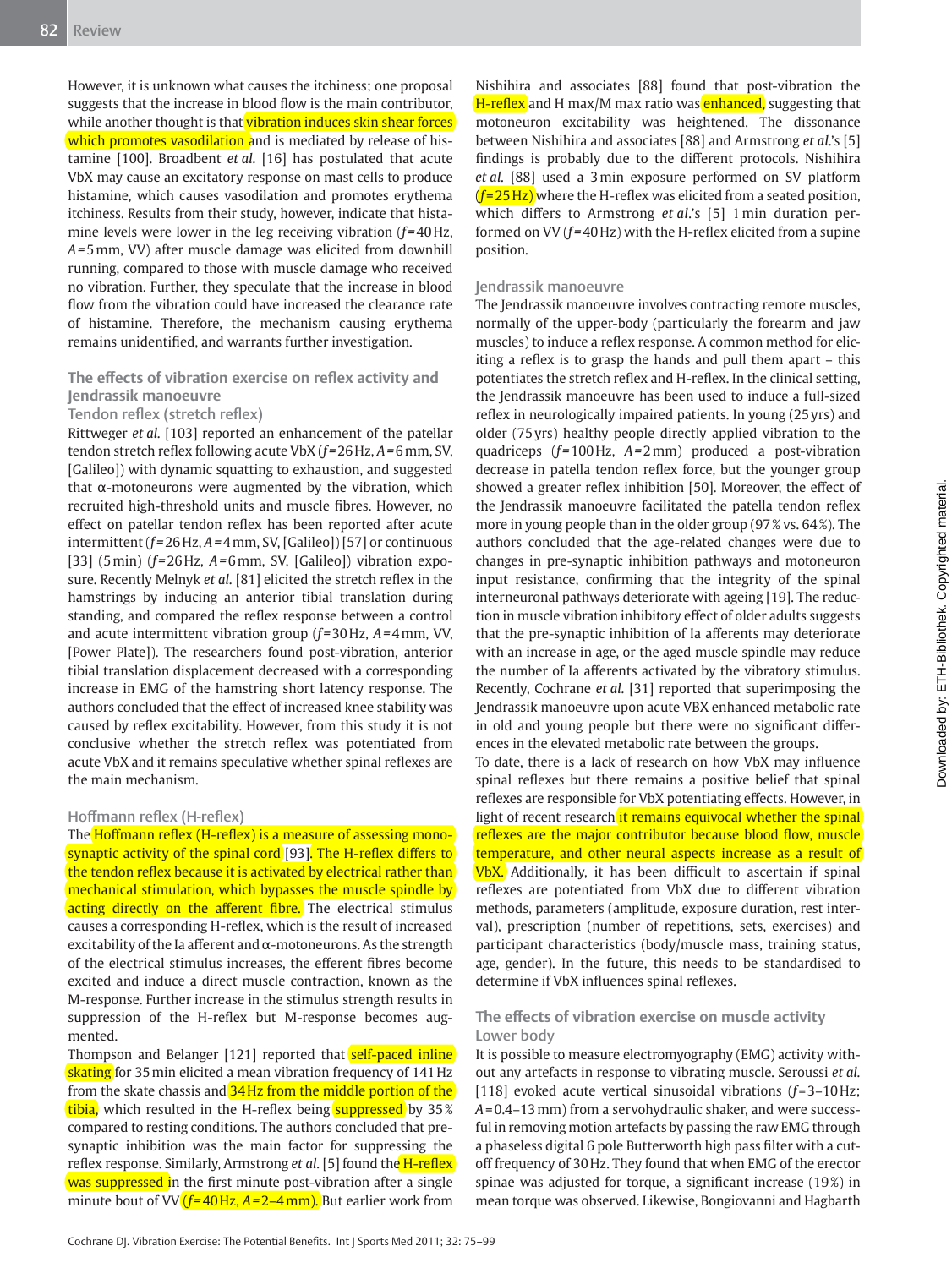[11] reported that tibialis anterior EMG activity and single motor unit discharge were augmented from a pneumatic vibratory unit ( *f =* 150 Hz, *A =* 1.5 mm).

Using a small actuator ( $f = 50$  Hz,  $A = 5$  mm) applied acutely to the quadriceps, Warman *et al.* [132] reported an increase in EMG<sub>rms</sub> of the rectus femoris during isometric (30%), isokinetic (43%), and concentric  $(107%)$  contractions. In a subsequent study, Humphries *et al.* [58] used the same vibrating actuator and reported no significant differences in peak normalised  $EMG<sub>rms</sub>$ between acute vibration and resting conditions. Additionally, there were no corresponding changes in the rate of force development or peak force. However, the vibration exposure duration was not documented, therefore it may have been too short or too long to elicit the desired responses. Similarly, Torvinen, *et al.* [126] found no significant changes in soleus mean power frequency and  $EMG<sub>rms</sub>$  from 4 min of VbX ( $f = 25-40$  Hz,  $A = 2$  mm, VV) ( $\circ$  Table 2), but reported a decrease in mean power frequency and  $EMG<sub>rms</sub>$  for the vastus lateralis and gluteus medius muscles, which was accompanied by no changes in muscle function.

 In a subsequent study, Torvinen *et al.* [123] used the same exercise routine and time constructs as the previous study, but in the latter study the participants performed the exercise routine on a SV platform and the vibration frequency was incrementally increased from 15-30 Hz (A=10 mm). During VbX EMG<sub>rms</sub> was significantly augmented in the soleus and gastrocnemius but there was no change in vastus lateralis EMG<sub>rms</sub>. However, an increase in isometric leg force and VJ height was reported. The authors provided no discussion on the dissonance between the 2 studies, consequently the reader can only surmise, that either the type of vibration platform (VV vs. SV) or vibration parameters ( *f =* 15 – 30 vs. 25 – 45 Hz, *A =* 2 mm vs. 10 mm) may explain the variation in results. However, it is feasible that the action of the side alternating platform with a larger amplitude may have contributed to the increase in muscle performance. Recent evidence has reported that using a fixed frequency (30 Hz) and amplitude (4 mm), a SV platform generates greater muscle activation of lower limb muscles compared to a VV platform [1].

#### Upper body

The effect of acute upper-body VbX on EMG activity has produced similar results to that of acute lower-body vibration. Using a vibrating dumbbell, Bosco *et al.* [12] observed that during acute intermittent vibration  $(f=30 \text{ Hz})$  biceps brachii EMG<sub>rms</sub> increased 2-fold compared to baseline measurements, and during post-vibration bicep power was augmented but no corresponding increase in EMG activity was found. Further evidence of increased  $EMG<sub>rms</sub>$  has been observed from vibrating isometric elbow pull and push actions, with increases in co-contraction at loads of 20% and 40% of maximum force [84]. The authors speculate that the mechanism for increased  $EMG<sub>rms</sub>$  cannot be entirely accounted for by spinal reflexes but by increased motor unit synchronisation and firing frequency. Although Mischi and Cardinale's [84] study provides some new insights to the response of superimposing acute vibration on agonist, antagonist and co-contraction of muscles, caution is required because only one vibration frequency (28 Hz) was tested with brief exposures of vibration and the recorded absence of amplitude restricts the findings of the study. Conversely, Moran et al. [85] reported that when a custom built vibrating unit was directly placed on the bicep brachii tendon ( $f = 65$  Hz,  $A = 1.2$  mm) it did not elicit an increase in  $EMG<sub>rms</sub>$  during the lifting phase of bicep curls at 70% 1RM. Similarly, post-vibration showed no enhancement in EMG<sub>mpf</sub> (mean power frequency) and peak force or power.

 Finally, a novel study was conducted to investigate acute muscle activity on a VV platform on both the lower (vastus lateralis, and biceps femoris) and upper limb muscles (biceps brachii and triceps brachii) [54]. The investigators used a range of frequencies ( *f =* 25, 30, 35, 40, 45 Hz), amplitudes ( *A =* 2 and 4 mm), and body positions of static squat, dynamic squat, static bicep curl and dynamic bicep curl. They reported that a static squat  $EMG<sub>rms</sub>$  of vastus lateralis and biceps femoris was augmented when vibration frequency and amplitude were increased, but no increase in muscle activity was evident in static and dynamic bicep curls, probably because the transmission of vibration was damped by the lower extremity. It is important to note that the raw EMG signal was passed through a sixth order Butterworth filter between 100 Hz and 450 Hz, which may have removed important muscle activity signals.

#### Posture

 Roelants *et al.* [107] has recently determined whether posture affects muscle activation by investigating 3 different isometric squat positions of a two-leg, high squat (knee angle 125<sup>°</sup>, hip angle 140 $^{\circ}$ ); two-leg, low squat (knee and hip angle 90 $^{\circ}$ ); and one-leg, high squat (knee angle 125°, hip angle 140°). The investigators reported that acute VbX increased  $EMG<sub>rms</sub>$  activity more in a one-leg high squat, compared to two-leg high and low squats. However, further testing is required to determine if any EMG differences exist in squatting positions that occur between 90° and 125° knee flexion.

 Abercromby *et al.* [1] acutely investigated muscle activity of different lower limb postures of static squat (18.5 ° ) and dynamic squat (eccentric and concentric 10-35° knee angle) performed on both SV and VV platforms ( *f =* 30 Hz, *A =* 4 mm). For isometric, eccentric and concentric muscle action,  $EMG<sub>rms</sub>$  increased significantly in all 4 lower limb muscles for both SV and VV. In support of this, Delecluse *et al.* [43] reported that standing in a static half-squat position on a VV platform  $(f=35$  Hz,  $A=5$  mm,  $a=3.9g$ ) increased gastrocnemius and rectus femoris  $EMG<sub>rms</sub>$  activity, compared to placebo  $(a=0.4g)$  control (no vibration); however, the sampling period was only conducted over 20 s. Conversely, Cormie *et al.* [36] observed that in a half-squat position (knee angle 100 ° ) there were no changes in average iEMG (integrated) activity of the vastus lateralis, vastus medialis, bicep femoris during acute vibration treatment ( $f = 30$  Hz,  $A = 2.5$  mm, VV [Power Plate]).

#### **The eff ects of vibration exercise on cardiovascular indices**

#### **Blood flow**

Hand-held tools are normally operated at high vibration (80-100 Hz), which has been shown to decrease blood flow to the digits of the hand, resulting in 'white finger vibration' [20]. However, Kerschan-Schindl *et al.* [67] were first to report that acute VbX ( $f = 26$  Hz,  $A = 3$  mm, SV [Galileo]) increased blood flow of the popliteal artery (100%) and caused erythema in the foot and calf. Furthermore, Lythgo *et al.* [76] found that when an acute intermittent vibration protocol was performed ( *f =* 10 Hz – 30 Hz, SV [Galileo]), an increase in mean blood cell velocity of the femoral artery was evident, with 30 Hz providing the greatest increase in blood flow compared to resting levels. In contrast, Hazell *et al.* [55] found that an acute intermittent vibration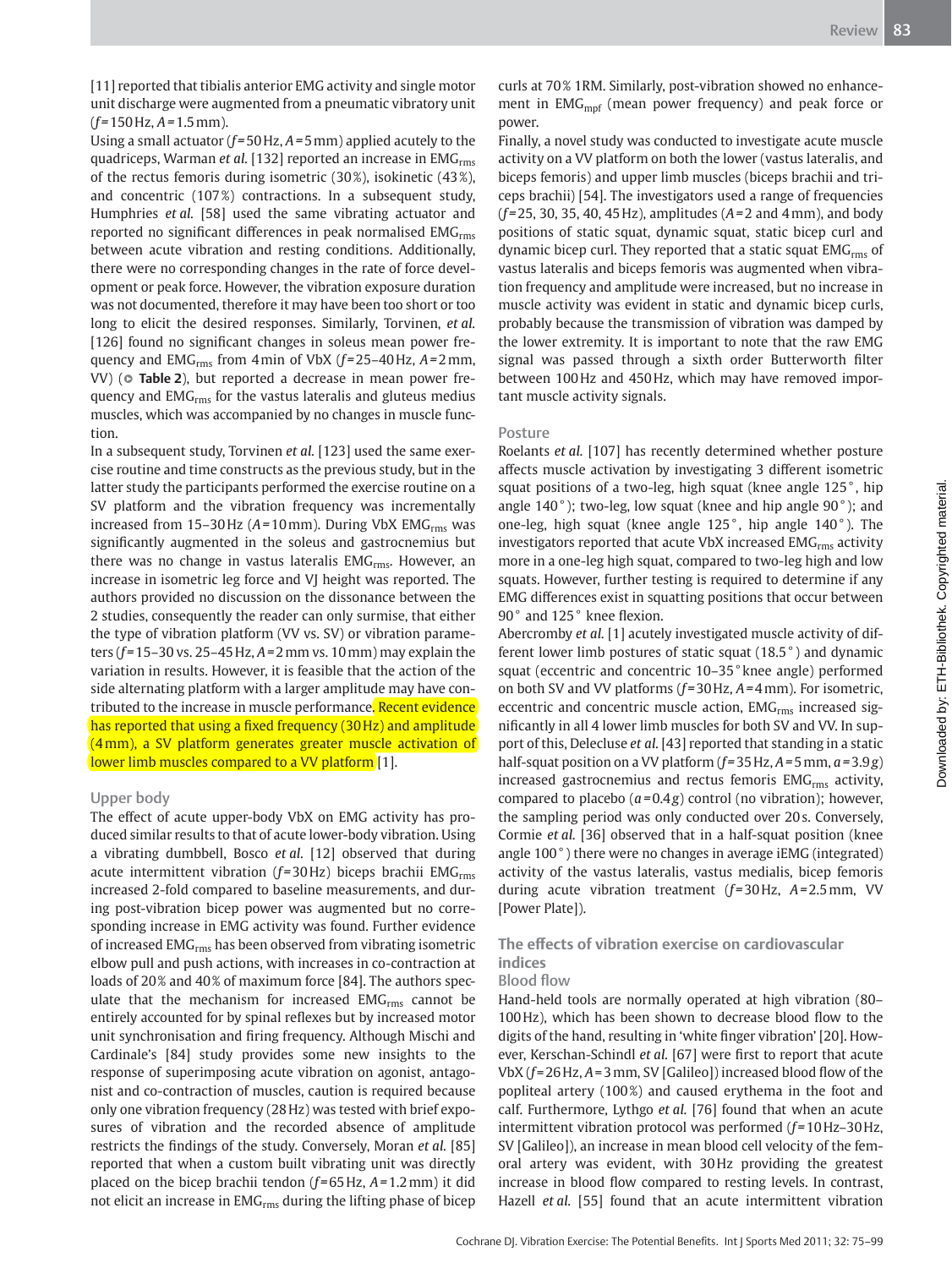protocol ( $f = 45$  Hz,  $A = 2$  mm, VV [Wave]) reported no increases in femoral artery blood flow after 3 min. Likewise, Button et al. [20] reported no significant differences in leg blood flow of a vibrating cushion ( $f$ =60 Hz,  $A$ =not given, VV [ATL]) placed under the gluteal muscles, and a hand unit placed under the right foot while in the seated position. In this particular study, no rationale was given for using a hand-held device applied to the foot, or why the vibrating cushions were acutely applied to the gluteals rather than directly to the legs. Additionally, the participants were seated with knees and ankles at 90 ° , which suggests that vibration transmission may have been damped, attenuating blood flow.

 Vibration massage has also been shown to increase skin blood flow. 3 min of acute continuous vibration  $(f=30$  Hz,  $A=5-6$  mm, VV [Power Plate]) increased gastrocnemius skin blood flow by 250% compared to baseline, but there were no treatment differences between with and without vibration [72]. Moreover, Maloney-Hinds *et al.* [78] found that when the forearm was passively vibrated on a VV platform [Power Plate] at 30 & 50 Hz  $(A=5-6$  mm) for 10 min it significantly increased skin blood flow within 5 min and remained elevated for 9 min post-vibration.

#### Heart rate, blood pressure and arterial stiffness

Acute VbX has been reported to have little effect on heart rate (HR) and blood pressure [20, 55, 90] . Kerschan-Schindl *et al.* [67] observed no change in HR, systolic and diastolic blood pressure values after acute VbX ( $f = 26$  Hz,  $A = 3$  mm, SV [Galileo]). However, exhaustive VbX did increase HR and systolic pressures by 30 % and 15 % [101] . To date, only one study has investigated the effects of vibration on arterial stiffness by measuring brachialankle pulse velocity [90]. Following acute intermittent vibration ( $f$ =26Hz,  $A$ =2–4mm, VV [Power Plate]) arterial stiffness was significantly reduced (3%) at 20 and 40 min post-vibration compared to the same time series of no vibration.

#### **The eff ects of vibration exercise on muscle function**  Power

#### **Acute vibration –lower body power**

A summary of the studies that examined the acute effects of VbX on lower and upper body power can be found in  $\circ$  Table 2, 3. Vertical countermovement jump (CMJ) has been used by many investigators to assess muscle power and its acute effects on VbX. The enhancement in VJ height has varied across the different research protocols. For instance, using a SV (Galileo) platform, Cochrane and Stannard [32] reported an 8.2 % increase in CMJ height from 5 continuous minutes of acute vibration ( $f=26$  Hz,  $A=6$  mm) ( $\circ$  **Table 2**), and Torvinen *et al.* [123] observed a 2.5 % enhancement following 4 continuous minutes of vibration ( *f =* 15 – 30 Hz, *A =* 10 mm). Likewise, 5 min of continuous VbX has been shown to raise muscle temperature by 1.5 ° C, which significantly increased CMJ height (9.3%) and power  $(4.4\%)$  but when the muscle temperature was elevated by the same amount in stationary cycling and hot water bath the increases in CMJ were similar between the 3 conditions [34] .

 Studies that have used VV platforms (Power Plate, Nemes) have shown similar findings. Bosco *et al.* [15] has reported an increase in VJ height of 4% from 10 min of intermittent vibration ( $f = 26$  Hz, *A* = 4 mm, VV [Nemes]). Brief, single vibration ( *f =* 30 *&* 40 Hz, *A =* 2 – 4 mm) exposures of 30 s and 45 s performed on a VV platform have respectively recorded a 0.6% and 9% improvement in VJ height [8, 36] . Conversely, Torvinen *et al.* [126] found no significant increases in VJ height when dynamic exercise was combined with 4 min of VbX ( $f = 25-40$  Hz,  $A = 2$  mm, VV [Kuntatory]). It is difficult to explain why Torvinen *et al.*'s [123] earlier study reported a 4.4 % increase, as both studies used similar protocols and participants. However, a VV platform was used in the latter study where the amplitude was smaller (2 mm) than the previous study (10 mm), which could have negated the desired responses. The use of VbX to cause acute changes in power would appear similar to using contrast-complex training, a modality also believed to utilise the theory of post-activation potentiation PAP), which is referred to as an increase in muscle performance preceded by a muscle contractile activity [111] that involves myogenic and neurogenic factors [56]. To date, it is equivocal whether acute VbX causes PAP by enhancing muscle twitch and reflex properties [33, 35, 40, 64, 79, 92].

Measuring muscle power has not only been confined to vertical jump. Leg press, weighted squats, and knee extension have also been used to assess muscle power from an acute bout of VbX. Bosco *et al.* [14] found a 6-8% increase in single leg press power across loads of 70, 90, 100, 139 kg in elite volleyball players (n = 6) from intermittent VbX ( *f =* 26 Hz, *A =* 10 mm, SV [Galileo 2000]). Similarly, Rhea and Kenn [98] observed a 5.2 % increase in squat power (3 reps, 75% 1RM) of male college athletes that received vibration ( $f = 35$  Hz,  $A = 4$  mm, VV) while dynamic squatting their body weight. However, when ballistic knee extensions were performed with direct vibration ( *f =* 65 Hz, *A =* 1.2 mm) that was applied to distal tendon of quadriceps no significant changes in power variables were found [75].

#### **Acute vibration –Upper body power**

The effects of acute vibration on upper-body power have been explored less so, and with varying results. Bosco *et al.* [12] found a post-vibration 8% increase in average power of bicep brachii from 12 international boxers that isometrically gripped a handheld vibrating device ( $f = 30$  Hz,  $A = 6$  mm). In a similar study, Issurin and Tenenbaum [60] used an isotonic vibrating cable ( *f =* 44 Hz, *A =* 3 mm) where non-elite and elite athlete performed 3 sets of 3 reps (65-70% 1RM) at a tempo of 2s per rep. They reported that both non-elite and elite athlete groups produced a 10.2% and 10.7% increase in mean power and 10.4% and 7.9 % increase in peak power during vibration compared to no vibration.

 Further support of vibration enhancing upper-body power has been reported by Poston et al. [94], where an Olympic barbell was fitted with a vibrating electric motor and experienced weight lifters performed an isometric vibration bench press hold ( *f =* 30 Hz, *A =* 1.1 mm) for 30 s between the second and third sets of bench pressing (3 reps, 70% 1RM). Although, the average power of the bench press was higher with vibration than without, there were discrepancies in baseline power outputs, suggesting that either the athletes should have been blinded before receiving vibration or a greater familiarisation period with the vibration apparatus should have been included.

Some researchers have shown little or no effect of vibration on upper-body power. Moran *et al.* [85] observed no significant prepost changes in power, moment, and angular velocity when a custom built vibratory unit ( $f = 65$  Hz,  $A = 1.2$  mm) was directly applied to the tendon of bicep brachii while resistance trained males performed 3 sets x 5 reps of bicep curls (70% 1RM). The same group of researchers [74] repeated a similar experiment and used the same vibratory unit ( $f = 65$  Hz,  $A = 1.2$  mm), and participants but with the addition of 40% and 70% 1RM loading with vibration did not produce any significant changes in power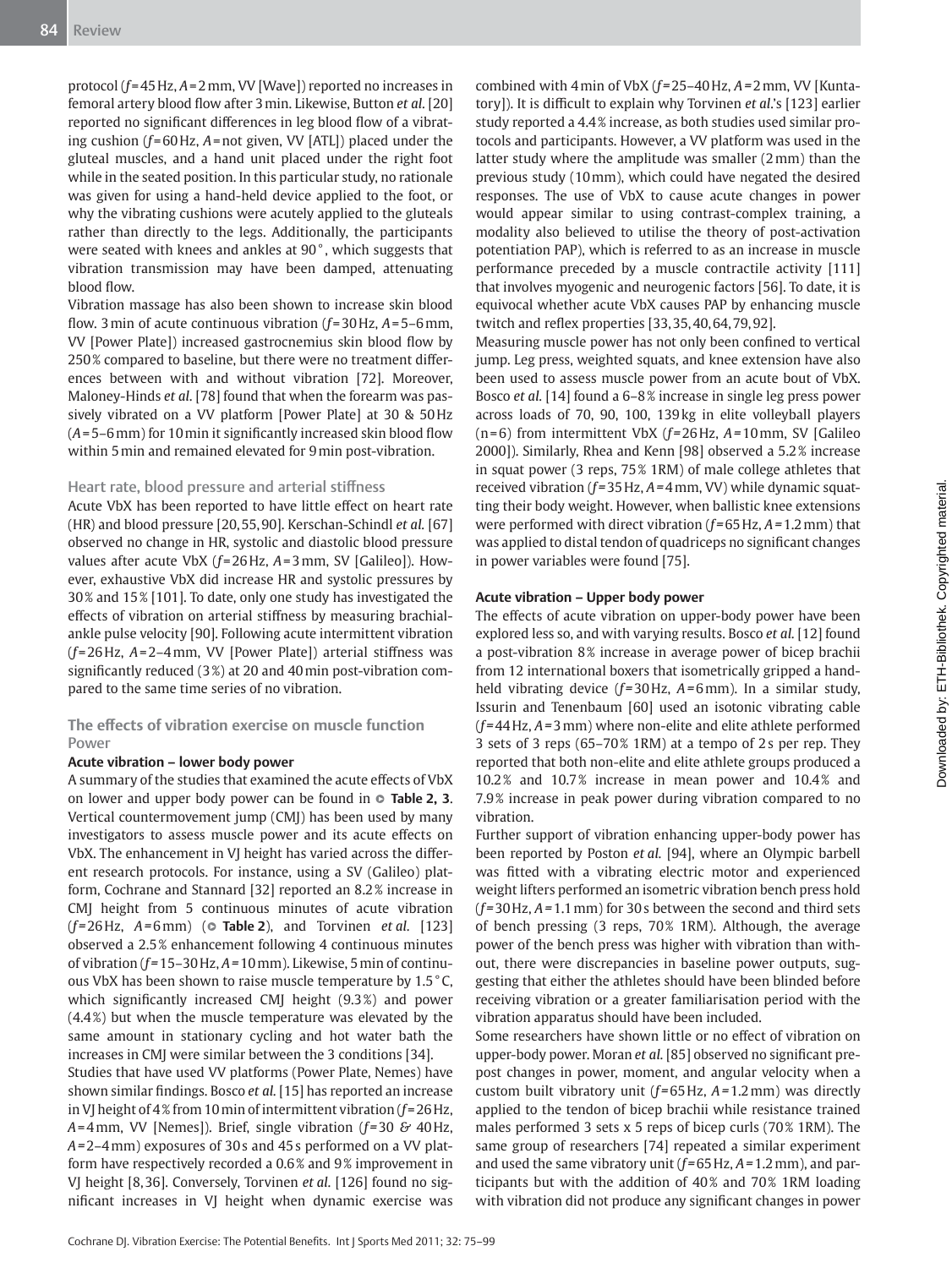| ֧֦֧֦֧֦֧֦֧֦֧֦֧֦֧֦֧֦֧֦֧֦֧֦֧֦֧֧֦֜ |
|--------------------------------|
| l<br>l<br>í                    |
| ï<br>i<br>ļ<br>1               |
| i                              |
| i<br>ı                         |

| 5                                                                        |
|--------------------------------------------------------------------------|
|                                                                          |
|                                                                          |
|                                                                          |
|                                                                          |
|                                                                          |
|                                                                          |
|                                                                          |
| l                                                                        |
| II.                                                                      |
|                                                                          |
|                                                                          |
|                                                                          |
|                                                                          |
|                                                                          |
|                                                                          |
|                                                                          |
|                                                                          |
| Ī                                                                        |
|                                                                          |
| j                                                                        |
|                                                                          |
| j                                                                        |
| j                                                                        |
| I                                                                        |
|                                                                          |
|                                                                          |
|                                                                          |
|                                                                          |
|                                                                          |
|                                                                          |
|                                                                          |
|                                                                          |
|                                                                          |
|                                                                          |
| j<br>֕<br>ı                                                              |
|                                                                          |
|                                                                          |
|                                                                          |
|                                                                          |
| ۱<br>ī                                                                   |
|                                                                          |
|                                                                          |
| j                                                                        |
| j                                                                        |
|                                                                          |
| Ì                                                                        |
|                                                                          |
| ì                                                                        |
|                                                                          |
| ۱                                                                        |
|                                                                          |
|                                                                          |
|                                                                          |
|                                                                          |
|                                                                          |
|                                                                          |
| l                                                                        |
| I                                                                        |
|                                                                          |
| í<br>l                                                                   |
|                                                                          |
|                                                                          |
|                                                                          |
|                                                                          |
|                                                                          |
|                                                                          |
|                                                                          |
|                                                                          |
| I                                                                        |
|                                                                          |
|                                                                          |
|                                                                          |
|                                                                          |
|                                                                          |
|                                                                          |
|                                                                          |
|                                                                          |
|                                                                          |
| ļ                                                                        |
|                                                                          |
|                                                                          |
| $\overline{a}$                                                           |
|                                                                          |
|                                                                          |
|                                                                          |
| ļ<br>ï                                                                   |
| l                                                                        |
| I                                                                        |
| l                                                                        |
|                                                                          |
| i                                                                        |
| $\mathbf{I}$                                                             |
|                                                                          |
| i<br>,<br>i                                                              |
|                                                                          |
| ֕<br>١<br>l                                                              |
| $\frac{1}{3}$                                                            |
|                                                                          |
|                                                                          |
| j<br>۱<br>z                                                              |
| Ï<br>١                                                                   |
| l<br>١                                                                   |
| j<br>Ī                                                                   |
|                                                                          |
| l                                                                        |
| ֘֒                                                                       |
|                                                                          |
|                                                                          |
|                                                                          |
|                                                                          |
|                                                                          |
|                                                                          |
| l                                                                        |
|                                                                          |
|                                                                          |
|                                                                          |
| l                                                                        |
|                                                                          |
| Ì                                                                        |
|                                                                          |
|                                                                          |
| j<br>l                                                                   |
|                                                                          |
|                                                                          |
| ı                                                                        |
|                                                                          |
| ֖֖֖֖֖֖֖֧ׅ֖֧֖֧֧ׅׅ֧֚֚֚֚֚֚֚֚֚֚֚֚֚֚֚֚֚֚֚֚֚֚֚֚֚֚֬֝֝֓֞֝֓֞֝֬֓֬֝֬֝֓֞֬֝֬֝֬֝֬<br>j |
| l                                                                        |
| j                                                                        |
|                                                                          |
| l                                                                        |
|                                                                          |
|                                                                          |
| II<br>Ì                                                                  |
| ļ<br>j                                                                   |

| Table 2 Acute Effects of VbX on Lower Body Power. |                          |                                                                   |                                                                                                                               |                                                                    |                            |                   |                                      |                              |                                                                                                                                                                                                                                    |
|---------------------------------------------------|--------------------------|-------------------------------------------------------------------|-------------------------------------------------------------------------------------------------------------------------------|--------------------------------------------------------------------|----------------------------|-------------------|--------------------------------------|------------------------------|------------------------------------------------------------------------------------------------------------------------------------------------------------------------------------------------------------------------------------|
| Author                                            | Type of                  | Partici-                                                          | Condition                                                                                                                     | <b>Exercise</b>                                                    | Frequency                  | Amplitude         | Duration                             | Load                         | Results                                                                                                                                                                                                                            |
|                                                   | Study                    | pants                                                             |                                                                                                                               | Type                                                               | (Hz)                       | (mm)              |                                      |                              |                                                                                                                                                                                                                                    |
| Bazett-Jones et al. [8]                           | randomised               | 44 UT<br>$(33\sigma,$<br>119                                      | $\geq$                                                                                                                        | $(506)$ SS                                                         | $\overline{a}$<br>0,30,35, | $2 - 4; 4 - 6$    | $9 \times 5$ s                       | BW                           | (9%) at 40 Hz, 2-4 mm and 8.3% at 50 Hz 4-6 mm. In<br>n women, VbX significantly increased CMJ height<br>men, VbX had no effect on CMJ height.                                                                                     |
| Bosco et al. [14]                                 | randomised               | 6 EL <sub>2</sub>                                                 | $\lesssim$                                                                                                                    | SS (100°)                                                          | 26                         | $\overline{10}$   | $10 \times 60$ s                     | BW                           | Single leg press at 70, 90, 110, 130 kg significantly in-<br>creased average force, velocity, and power increased<br>$=6\%$ ) from VbX.                                                                                            |
|                                                   |                          |                                                                   | control                                                                                                                       |                                                                    | $\circ$                    | $\circ$           | $10 \times 60$ s                     | BW                           |                                                                                                                                                                                                                                    |
| Bosco et al. [15]                                 | controlled               | 14 RA or                                                          | $\gtrsim$                                                                                                                     | $(0.001)$ SS<br>SS (100 $5$                                        | 26                         | $\overline{4}$    | $10 \times 60$ s                     | BW                           | VbX increased leg press power (160% of body mass)<br>by 7% and enhanced CMJ height by 4%.                                                                                                                                          |
| Cochrane et al. [34]                              | cross-over               | $\frac{8 \text{ RA} (6 \text{ } \sigma \text{,}}{2 \text{ } ^2)}$ | $\gtrsim$                                                                                                                     | DS                                                                 | 26                         | $6P-P$            | $1 \times 5$ min                     | BW                           | cycle 4.4%; hot bath 6.5%) but no significant differ-<br>CMJ height increased significantly (VbX 9.3%; cycle<br>7.5%; hot bath 7.1%) as did CMJ power (VbX 4.4%;<br>ences existed between the conditions                           |
|                                                   |                          |                                                                   | control                                                                                                                       | cycle                                                              | $\lessgtr$                 | $\lessgtr$        | $10$ min<br>70W,                     | BW                           |                                                                                                                                                                                                                                    |
|                                                   |                          |                                                                   | control                                                                                                                       | hot bath                                                           | $\lessgtr$                 | $\lessgtr$        | $17$ min<br>41°C,                    | <b>BW</b>                    |                                                                                                                                                                                                                                    |
| Cochrane & Stannard<br>$[32]$                     | randomised<br>cross-over | 16 EL ?                                                           | SS                                                                                                                            | lunge<br>DS, SS,                                                   | 26                         | $\circ$           | $5 \times 1$ min                     | BW                           | VbX significantly increased CMJ height (8.1%) com-<br>pared to no change in cycle and no VbX.                                                                                                                                      |
|                                                   |                          |                                                                   | control                                                                                                                       | DS, SS                                                             | $\circ$                    | $\circ$           | $5 \times 1$ min                     | BW                           |                                                                                                                                                                                                                                    |
|                                                   |                          |                                                                   | control                                                                                                                       | cycle                                                              | $\leq$ $\frac{8}{2}$       | $\lessgtr$        | 50W, 5min                            | $_{\rm BW}$                  |                                                                                                                                                                                                                                    |
| Cormie et al. [36]                                | randomised               | $\gamma_{\rm O}$<br>9PA                                           | $\geq$                                                                                                                        | SS (100                                                            |                            | 2.5               | 30s                                  | BW                           | immediately following VbX compared to control. No<br>power and peak force during isometric squat (100°).<br>significant differences were observed in CMJ peak<br>VbX significantly increased height during the CMJ                 |
|                                                   |                          |                                                                   | control                                                                                                                       | SS (100°                                                           | $\circ$                    | $\circ$           | $\circ$                              | BW                           |                                                                                                                                                                                                                                    |
| Luo et al. [75]                                   | randomised               | 14H o <sup>3</sup>                                                | $\geq$                                                                                                                        | knee extension                                                     | 65                         | $\overline{1.2}$  | time taken<br>to do reps<br>and sets | 60-70% 1 RM<br>3 sets 5 reps | peak power, of the rectus femoris and vastus lateralis<br>ment, time to peak moment, peak power, time to<br>During and after VbX no changes in peak angular<br>velocity, time to peak angular velocity, peak mo-<br>were detected. |
|                                                   |                          |                                                                   | control                                                                                                                       | knee extension                                                     | $\circ$                    | $\circ$           |                                      | 60-70% 1 RM<br>3 sets 5 reps |                                                                                                                                                                                                                                    |
| Rhea & Kenn [98]                                  | randomised               | 8 RA o'                                                           | $\geq$                                                                                                                        | ΔS                                                                 | 35                         | 4                 | 30 <sub>s</sub>                      | 3 reps 75%1RM                | VbX significantly increased squat power (5.2%)                                                                                                                                                                                     |
|                                                   |                          | 8 RA o <sup>7</sup>                                               | control<br>SV                                                                                                                 | DS                                                                 | $\circ$                    | $\circ$ $\approx$ | 30s                                  | 3 reps 75%1RM                |                                                                                                                                                                                                                                    |
| Torvinen et al. [123]                             | randomised<br>cross-over | $(8\sigma, 8)$<br>16H                                             |                                                                                                                               | on heels, standing erect<br>DS, jumping, standing                  | $15 - 30$                  |                   | 4 min                                | BW                           | VbX significantly increased CMJ (2.5%) compared to<br>control.                                                                                                                                                                     |
|                                                   |                          |                                                                   | control                                                                                                                       | on heels, standing erect<br>DS, jumping, standing                  | $\circ$                    | $\circ$           | 4 min                                | BW                           |                                                                                                                                                                                                                                    |
| Torvinen et al. [126]                             | randomised<br>cross-over | (80, 82)<br>16H                                                   | $\gtrsim$                                                                                                                     | on heels, standing erect<br>DS, jumping, standing                  | $25 - 40$                  | $\sim$            | 4 min                                | BW                           | There was no significant changes in CMJ.                                                                                                                                                                                           |
| Ë                                                 |                          |                                                                   | $\mathbf{u}$ and $\mathbf{u}$ and $\mathbf{u}$ and $\mathbf{u}$ and $\mathbf{u}$ and $\mathbf{u}$ and $\mathbf{u}$<br>control | on heels, standing erect<br>DS, jumping, standing<br>$\frac{1}{2}$ | $\circ$                    | $\circ$           | 4 min                                | BW                           |                                                                                                                                                                                                                                    |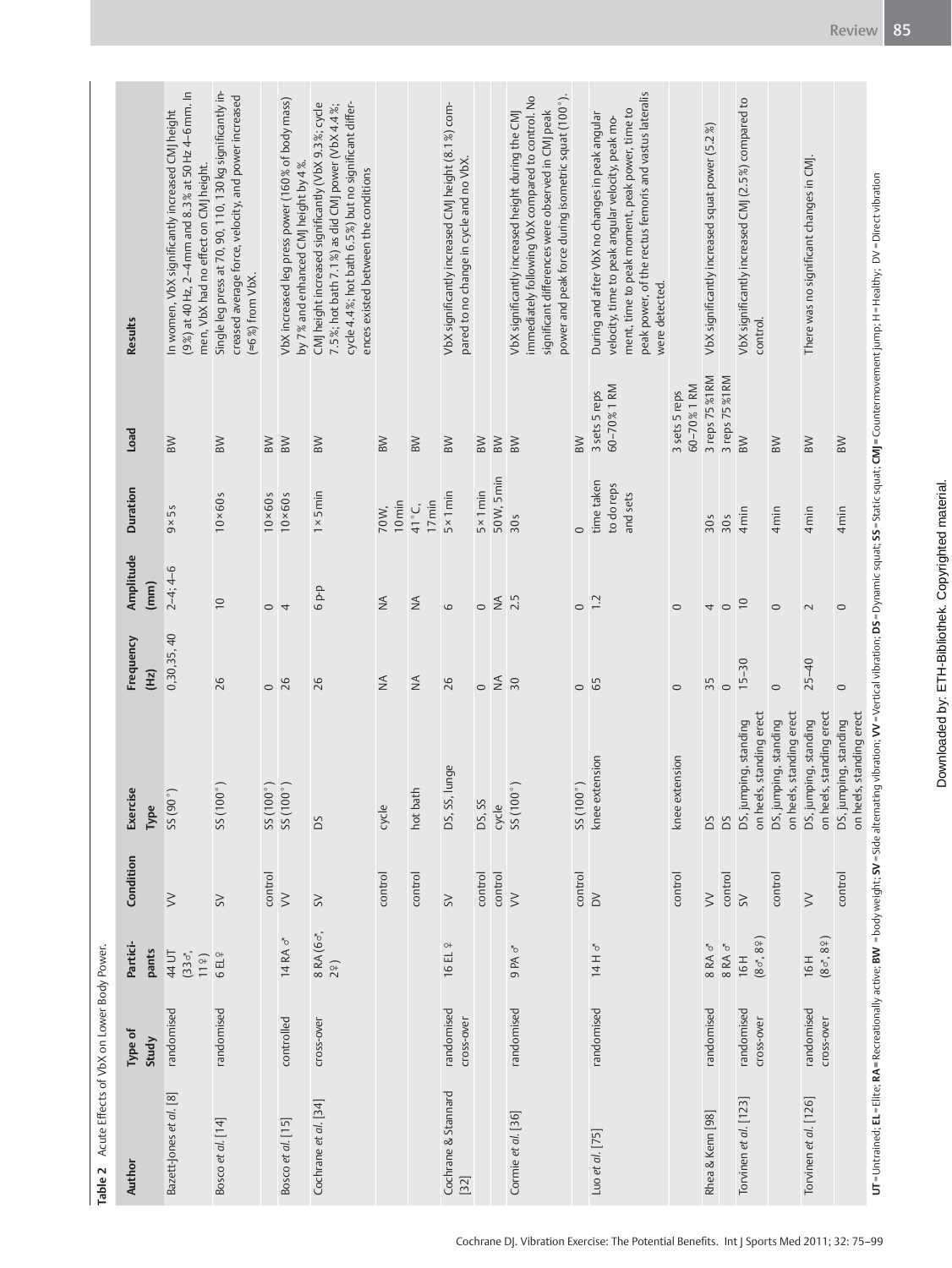|                                                   | <b>Results</b>           | VbX increased elbow flexion average<br>power (14%) | VbX produced no significant changes in medicine<br>ball throw. |           |                                    | Mean elbow flexion power increased 10.2 % and<br>while peak power increased 10.4% and 7.9%<br>10.7% in recreation and elite athlete groups;<br>respectively during VbX. |                                                   | power, and initial power at 100 milliseconds for<br>VbX did not increase mean and peak angular<br>velocities, moment and power, time to peak<br>either resistance loads. |                                    | VbX did not enhance mean power peak power. |                          | VbX increased average bench press power (5.2%). |                          | $\mathsf{EL}=\mathsf{Elite};\mathsf{RA}=\mathsf{Re}$ octive; $\mathsf{RI}=\mathsf{Re}$ sistance trained; $\mathsf{SV}=\mathsf{S}$ de alternating vibration; $\mathsf{VV}=\mathsf{Vert}$ vibration; $\mathsf{DS}=\mathsf{O}$ anamic squat; $\mathsf{SS}=\mathsf{S}$ adic squat; $\mathsf{DS}=\mathsf{D}$ and $\mathsf{S}=\mathsf$ |
|---------------------------------------------------|--------------------------|----------------------------------------------------|----------------------------------------------------------------|-----------|------------------------------------|-------------------------------------------------------------------------------------------------------------------------------------------------------------------------|---------------------------------------------------|--------------------------------------------------------------------------------------------------------------------------------------------------------------------------|------------------------------------|--------------------------------------------|--------------------------|-------------------------------------------------|--------------------------|----------------------------------------------------------------------------------------------------------------------------------------------------------------------------------------------------------------------------------------------------------------------------------------------------------------------------------|
|                                                   | <b>Load</b>              | 2.8kg                                              | 3 <sub>kg</sub>                                                | 25W       | 3 kg                               | 67-70% 1RM                                                                                                                                                              | 67-70% 1RM                                        | 40% 1RM                                                                                                                                                                  | 70% 1RM                            | 70% 1 RM                                   | 70% 1 RM                 | 60kg                                            | 60kg                     |                                                                                                                                                                                                                                                                                                                                  |
|                                                   | Duration                 | $5 \times 60s$                                     | $5 \times 60$ s                                                | 5 mins    | $5 \times 60s$                     | 3 reps<br>3 sets                                                                                                                                                        | 3 reps<br>3 sets                                  | 5 reps<br>3 sets                                                                                                                                                         | 5 reps<br>3 sets                   | 10 reps<br>3 sets                          | 10 reps<br>3 sets        | 30 <sub>s</sub>                                 | 30 <sub>5</sub>          |                                                                                                                                                                                                                                                                                                                                  |
|                                                   | Amplitude<br>(mm)        | $\circ$                                            | $\sim$                                                         | $\leq$    | $\circ$                            | $\sim$                                                                                                                                                                  | 3                                                 | 1.2                                                                                                                                                                      | 1.2                                | 1.2                                        | 1.2                      | $\overline{1}$ .                                | $\circ$                  |                                                                                                                                                                                                                                                                                                                                  |
|                                                   | Frequency<br>(Hz)        | 26                                                 | 26                                                             | $\leq$    | $\circ$                            | $\overline{4}$                                                                                                                                                          | $\overline{4}$                                    | 65                                                                                                                                                                       | 65                                 | 65                                         | 65                       | 30                                              | $\circ$                  |                                                                                                                                                                                                                                                                                                                                  |
|                                                   | Exercise Type            | elbow flexion<br>(2.5rad)                          | unilateral upper<br>body exercises                             | arm crank | unilateral upper<br>body exercises | (pronated grip)<br>cable dynamic<br>elbow flexion                                                                                                                       | (pronated grip)<br>cable dynamic<br>elbow flexion | dynamic elbow<br>flexion                                                                                                                                                 | dynamic elbow<br>flexion           | dynamic elbow<br>flexion                   | dynamic elbow<br>flexion | isometric bench<br>press                        | isometric bench<br>press |                                                                                                                                                                                                                                                                                                                                  |
|                                                   | $\sim$<br>Condition/Grou | DB                                                 | DB                                                             | arm crank | control                            | elite athlete                                                                                                                                                           | به<br>recreation athlet                           | sham +BC $(40\%)$<br>$DV + BC(40\%)$                                                                                                                                     | sham $+BC(70%)$<br>$DV + BC (70%)$ | $sham + BC$<br>$DV + BC$                   | $sham - BC$<br>DV-BC     | vibration                                       | control                  |                                                                                                                                                                                                                                                                                                                                  |
|                                                   | Participants             | 12 o'national<br>boxers                            | 12 dimbers<br>(59, 70)                                         |           |                                    | 14 EL o <sup>*</sup>                                                                                                                                                    | 14 RA o'                                          | 11 RT o <sup>*</sup>                                                                                                                                                     |                                    | 14 RT or                                   |                          | $10$ RT $\sigma$                                |                          |                                                                                                                                                                                                                                                                                                                                  |
|                                                   | Type of<br>Study         | randomised                                         | randomised<br>cross-over                                       |           |                                    | randomised                                                                                                                                                              |                                                   | randomised<br>cross-over                                                                                                                                                 |                                    | randomised<br>cross-over                   |                          | randomised<br>cross-over                        |                          |                                                                                                                                                                                                                                                                                                                                  |
| Table 3 Acute Effects of VbX on Upper Body Power. | Author                   | Bosco et al. [12]                                  | Cochrane & Hawke [29]                                          |           |                                    | Issurin & Tenenbaum<br>[60]                                                                                                                                             |                                                   | Luo et al. [74]                                                                                                                                                          |                                    | Moran et al. [85]                          |                          | Poston et al. [94]                              |                          |                                                                                                                                                                                                                                                                                                                                  |

RM = repetition maximum **RM** = repetition maximum

Downloaded by: ETH-Bibliothek. Copyrighted material. Downloaded by: ETH-Bibliothek. Copyrighted material.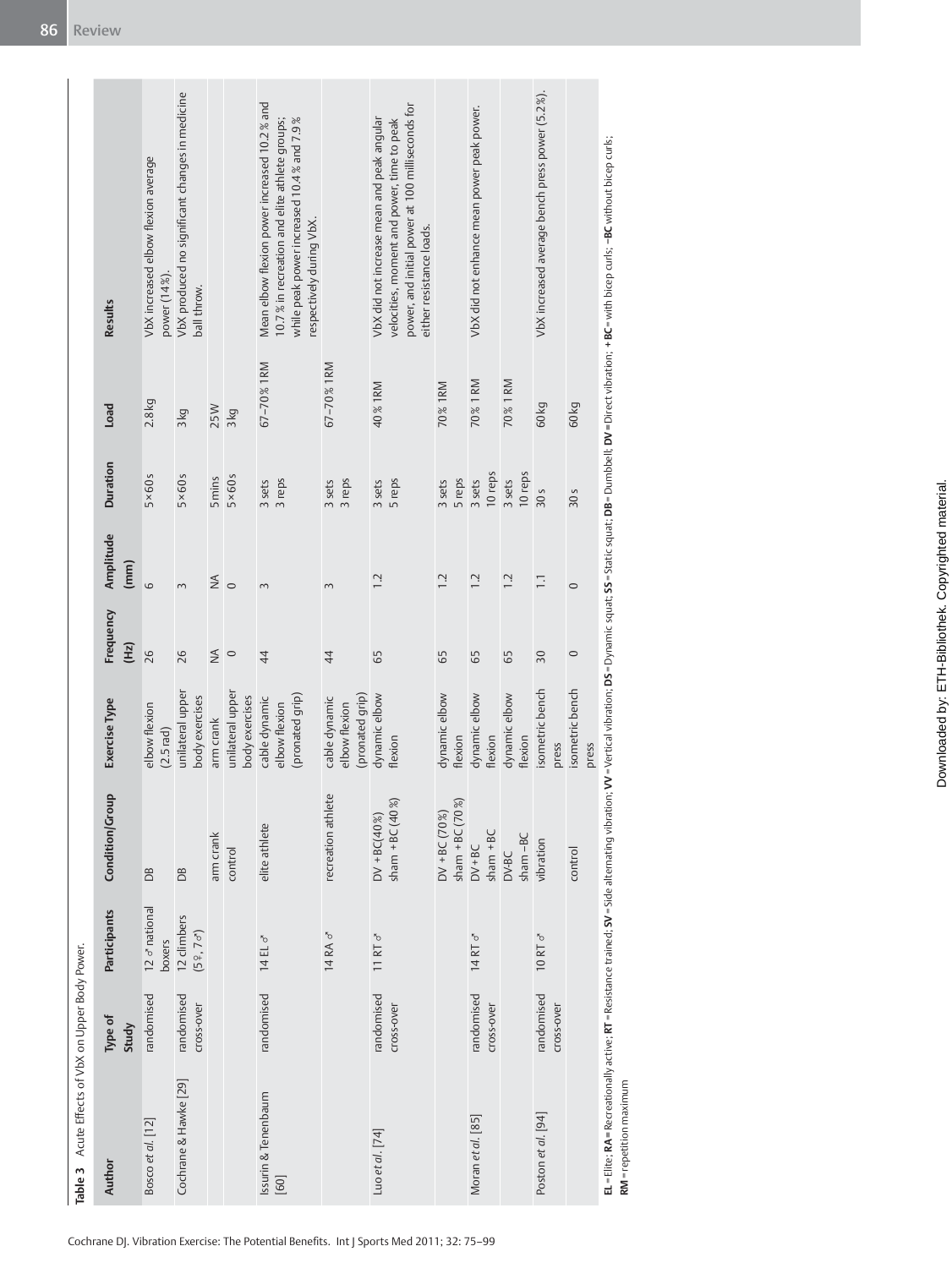measures. From these results the researchers proposed that when performing dynamic exercise, such as bicep curls, it relies on the stretch-shortening cycle where smaller vibration amplitude may be required to activate and optimise muscle spindle sensitivity. However, Bosco et al.'s [12] findings contradict this because they reported an 8% increase in bicep brachii peak power from 5 min of intermittent dumbbell vibration ( $f = 30$  Hz, *A* = 6 mm). Therefore, the direct application of the vibratory unit and its frequency (65 Hz) may have caused the insignificant findings from Moran *et al.* [85] and Luo *et al.* [74]. Moreover, Cochrane and Hawke [29] have also reported no significant increases in upper-body power of climbers that were exposed to an electric powered vibrating dumbbell (3 kg) ( *f =* 26 Hz, *A =* 3 mm, [TOP Galileo]). At present the research has focussed on shortand long-term lower body power but there is lack of conclusive research on longer exposures of VbX on upper body power.

**Short-term vibration ( ≤ 2 months) –Lower body power**  Repeated single bouts of vibration performed over days or weeks have been investigated and the findings of the short-term VbX on lower body and upper body power can be found in  $\circ$  Table 4, 5. Bosco *et al.* [13] reported a 11.9%. increase in VJ height (5 s continuous jumping protocol) in handball and waterpolo players after receiving 10 days of intermittent VbX ( *f =* 26 Hz, *A =* 10 mm, SV, [Galileo]). Further support for short-term vibration potentiating CMJ has been reported by Fagnani *et al.* [49] where competitive female athletes increased their CMJ by 8.7% from 8 weeks of vibration training ( $f = 35$  Hz,  $A = 4$  mm, VV [Nemes]). Well-trained strength males (21-40 yrs) that underwent 5 weeks (3x / week) of vibration ( *f =* 40 Hz, *A =* not given, VV [Nemes]) combined with 6RM squats reported an increase in VJ by 8.8% [108]. Annino *et al.* [4] observed an increase in VJ height (6.3%) in welltrained ballerinas after performing 2 months (3x/week) of VbX ( *f =* 30 Hz, *A =* 5 mm, VV [Nemes]) additionally, the average power, force and velocity of leg press increased significantly at loads of 50, 70, and 100 kg . In a recent study [44] where vibration frequency was set individually for each participant, the authors reported that after 8 weeks (3x/week) of vibration training, squat jump height increased by 11%, continuous rebound jump height was enhanced by 22% and mean power significantly increased by 18% respectively compared to a fixed (30Hz), or no vibration . But no significant increases in CMJ height were found after 8 weeks in all 3 groups. Likewise, other vibration training protocols conducted over different time periods such as, 9 days [30], and 5 weeks,  $(3x$ /week)  $[42]$  have reported no significant increases in VJ.

#### **Long-term vibration ( > 2 months) –Lower body power**

Several studies have investigated the long-term effects of vibration on muscle power using VJ performance. The majority of these studies have found increases in VJ jump performance. Delecluse *et al.* [43] randomised 67 untrained females (21 yrs) into VbX ( $f = 35 - 40$  Hz,  $A = 2.5 - 5$  mm, VV [Power Plate]), resistance training (8 – 20RM of knee extension and leg press), placebo and control groups and found that after 12 weeks (3x/week) of training, VJ height increased by 7.6 % from VbX. Likewise, healthy non-athletic males and females increased VJ height by 9.0 % and 7.7 % following 4 and 8 months of VbX ( *f =* 25 – 40 Hz, *A =* 2 mm, VV [Kuntotary]) [124-125]. In addition, post-menopausal women have shown increases in VJ height of 19.4% and 4.7% from 24 weeks  $(3x$ /week) [106] and 6 months  $(2x$ /week) of VbX training [110]. However, no significant improvements in VJ height have been reported from 11 weeks (3x/week) [41] of VbX.

 In summary, there is strong evidence that acute VbX can enhance upper and lower-body muscle power, and there is some indication that VbX can enhance lower and upper-body muscle power over a longer-term, although this is less convincing. Future studies need to be conducted to determine the optimal duration of the rest between repetitions, the optimal frequency and duration necessary to maximise power in both short and long term studies.

#### Force

**Acute vibration – Upper body force.** There are many methods of applying vibration to the upper-body; some researchers have used custom-built vibratory units applied directly to the muscle or attached to resistant training cables, while in recent times commercially manufactured vibrating dumbbells have also become available. A summary of the studies that investigated the acute effects of vibration on upper and lower body force can be found in  $\circ$  **Table 6, 7**. In a study conducted by Kin-Isler and colleagues [68], an electromotor was used to transmit vibrations through a cable attached to a leather belt that was placed over the belly of the biceps brachii. Using a range of vibration frequencies ( *f =* 6, 12, 24 Hz, *A =* 4 mm) and joint angles (90 ° , 120 ° , 150<sup>°</sup>) the researchers reported that during a 10s vibration exposure, a 6.4% increase in MVC elbow flexors was observed. However, the length of muscle (conducted at various angles) did not affect isometric MVC. Finally, vibration has no effect on grip force when using an electric powered vibrating dumbbell [29] or when arms are exposed less proportionally to the legs on a vibrating platform [32, 123, 126] .

#### **Acute vibration –Lower body force**

 There is little consensus on whether acute vibration increases lower-body force of isometric, isokinetic and isoinertial muscle actions. De Ruiter *et al.* [58] reported that when the knee extensors were electrically stimulated, the maximum force-generating capacity and isometric contraction significantly declined after an intermittent acute bout of vibration ( *f =* 30 Hz, *A =* 8 mm, SV, [Galileo 2000]). However, no changes in maximal isometric leg extensor strength were found following 4 min of vibration ( *f =* 25 – 40 Hz, *A =* 2 mm, VV [Kuntotary]; [126] . Conversely, in a follow-up experiment using the same design and experimental protocol, the researchers [123] reported an increase of 3.2 % in leg extensor strength. The use of different vibration machines and protocols could explain the discrepancy in results. It is possible that the SV elicited a greater response in leg extensor strength compared to the VV machine; this has recently been confirmed by Abercromby et al. [2]. However, other studies from Humphries *et al.* [58], Kemertzis *et al.* [66], and Erskine *et al.* [48] have indicated that acute vibration does not enhance isometric or isokinetic force and claim that inhibition rather than facilitation occurs. On the contrary, there have been reports that vibration does increase force attributes with Warman *et al.* [132] reporting that direct vibration increased isotonic knee extensor force, but no changes were seen in isometric or isokinetic force ( $\circ$  **Table 7**). However, using a vibration platform of 2 and 6 min exposure ( $f = 26$  Hz), Stewart *et al.* [120], and Jacobs and Burns [63] have reported increases in knee isokinetic peak torque of 3.8 % and 7.7 % respectively and Mileva *et al.* [83] reported an increase in isoinertial peak torque by 25% and 12% using loads of 30% and 70% 1RM knee extension with a vibrating system ( *f =* 10 Hz, *A =* not given).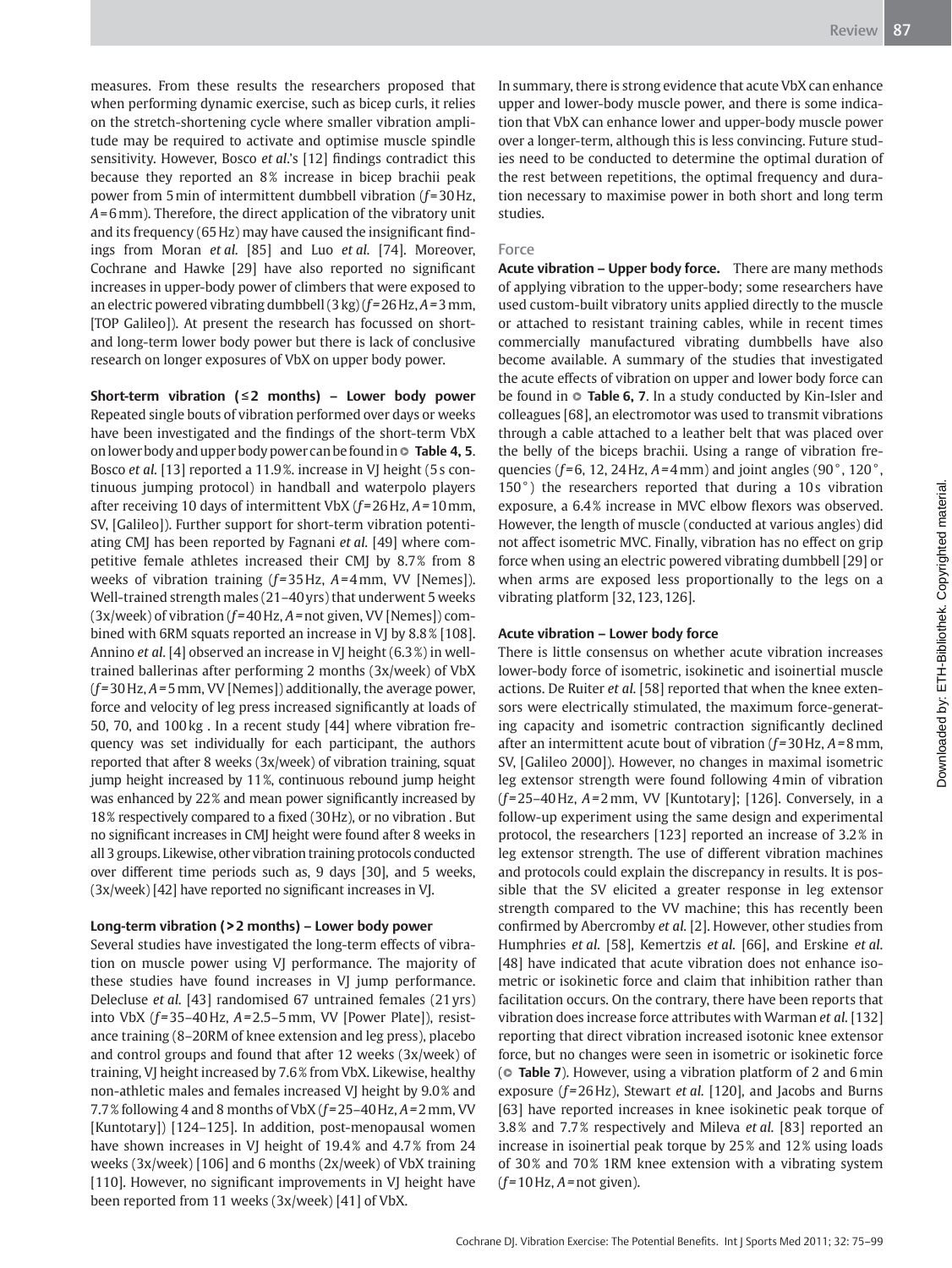| Author                  | Type of                  | Participants                  | Group                      | <b>Exercise Type</b>                     | Frequency     | Amplitude         | Duration                                                          | <b>Results</b>                                                                                                                                                                                                                |
|-------------------------|--------------------------|-------------------------------|----------------------------|------------------------------------------|---------------|-------------------|-------------------------------------------------------------------|-------------------------------------------------------------------------------------------------------------------------------------------------------------------------------------------------------------------------------|
|                         | Study                    |                               |                            |                                          | (Hz)          | (mm)              |                                                                   |                                                                                                                                                                                                                               |
| Annino et al. [4]       | randomised<br>controlled | ballerinas<br>22 <sup>°</sup> | $VV + b$ allet<br>practice | $(100^{\circ})$                          | 30            | LN                | 5 × 40 s, 3/wk, 8 wks                                             | press power (8-18%), and velocity (8-26%) at loads of 50,<br>VbX increased CMJ height (6.3%), it also enhanced leg-<br>70, 100 kg.                                                                                            |
|                         |                          |                               | control                    | ballet practice only                     | $\leq$        | $\leq$            | 3/wk, 8 wks                                                       |                                                                                                                                                                                                                               |
| Bosco et al. [13]       | randomised               | 14 RA                         | $\lesssim$                 | standing, SS, lunge                      | 26            | $\supseteq$       | 5 × 90 s, 10 days                                                 | VbX increased continuous (5s) mean jump height by 12%.                                                                                                                                                                        |
| Cochrane et al. [30]    | randomised<br>controlled | 12RA(80, 42)                  | S <sub>Y</sub>             | standing, SS, DS                         | 26            | $11$ PP           | 5 × 2 min, 9 days                                                 | No significant differences were noted in CMJ performance<br>following VbX                                                                                                                                                     |
|                         |                          | 12RA(80, 42)                  | control                    | standing, SS, DS                         | $\circ$       | $\circ$           | 5 × 2 min, 9 days                                                 |                                                                                                                                                                                                                               |
| Delecluse et al. [42]   | randomised<br>controlled | 13ST(90, 49)                  | $\geq$                     | sprint training + VbX<br>(DS, SS, lunge) | $35 - 40$     | $1.7 - 2.5$       | $6 \times 30 - 60$ s, $3$ /wk 5 wks                               | No significant changes in vertical jump height between<br>VbX and control groups.                                                                                                                                             |
|                         |                          | $12ST(9\sigma, 39)$           | control                    | sprint training                          | $\leq$        | $\frac{1}{2}$     | 3/wk, 5 wks                                                       |                                                                                                                                                                                                                               |
| Di Giminian et al. [44] | randomised               | RA                            |                            |                                          |               |                   |                                                                   | Individualised vibration frequency increased vertical jump<br>power (18%) compared to fixed vibration frequency and<br>height (11%), rebound jump height $(22%)$ and mean<br>control.                                         |
|                         |                          | 9(40, 52)                     | vidualised<br>$VV - indi-$ | $(506)$ SS                               | 30            | $\sim$            | $10 \times 1$ min, $3 \times$ /wk, $8$ wks                        |                                                                                                                                                                                                                               |
|                         |                          | $10(5\sigma, 5\Omega)$        | $VV$ – fixed               | SS (90°)                                 | $20 - 50$     | $\sim$            | $10 \times 1$ min, $3 \times$ /wk, $8$ wks                        |                                                                                                                                                                                                                               |
|                         |                          | 11(50, 69)                    | $VV$ – control             | SS (90°)                                 | $\circ$       | $\circ$           | $10 \times 1$ min, $3 \times$ /wk, $8$ wks                        |                                                                                                                                                                                                                               |
| Fagnani et al. [49]     | randomised<br>controlled | 13 Ath 2                      | $\geq$                     | lunge (90°)                              | 35            | 4                 | $3 - 4 \times 20 - 60s$<br>$3 - 4 \times 15 - 25s$<br>3/wk, 8 wks | VbX significantly increased CMJ height (8.7%) compared<br>to control                                                                                                                                                          |
|                         |                          | $\circ$<br>11 Ath             | control                    | sports activity                          | $\frac{4}{2}$ | $\frac{1}{2}$     | $\leq$                                                            |                                                                                                                                                                                                                               |
| Ronnestad [108]         | randomised<br>controlled | $7$ $\sigma$ RT               | $\geq$                     | ΔS                                       | 40            | ΒŘ                | $3 \times 10$ RM<br>$4 \times 8$ RM<br>$4 \times$ 6RM             | Squatting with and without VbX increased 1RM strength<br>(32.4% vs. 24%) and CMJ height (8.8% vs. 4%) but no<br>significant differences were evident between groups.                                                          |
|                         |                          | $7$ $\sigma$ RT               | control                    | DS                                       | $\circ$       | $\widetilde{\Xi}$ | $2-3 \times$ /wk, 5 wks                                           |                                                                                                                                                                                                                               |
|                         |                          |                               |                            |                                          |               |                   |                                                                   | Ath = Athlete; RT = Resisted trained; ST = Sprint trained; RA = Recreationally active; SV = Side alternating vibration; W= Vertical vibration; DS = Dynamic squat; SS = Static squat; NR = Not reported; NA = Not applicable; |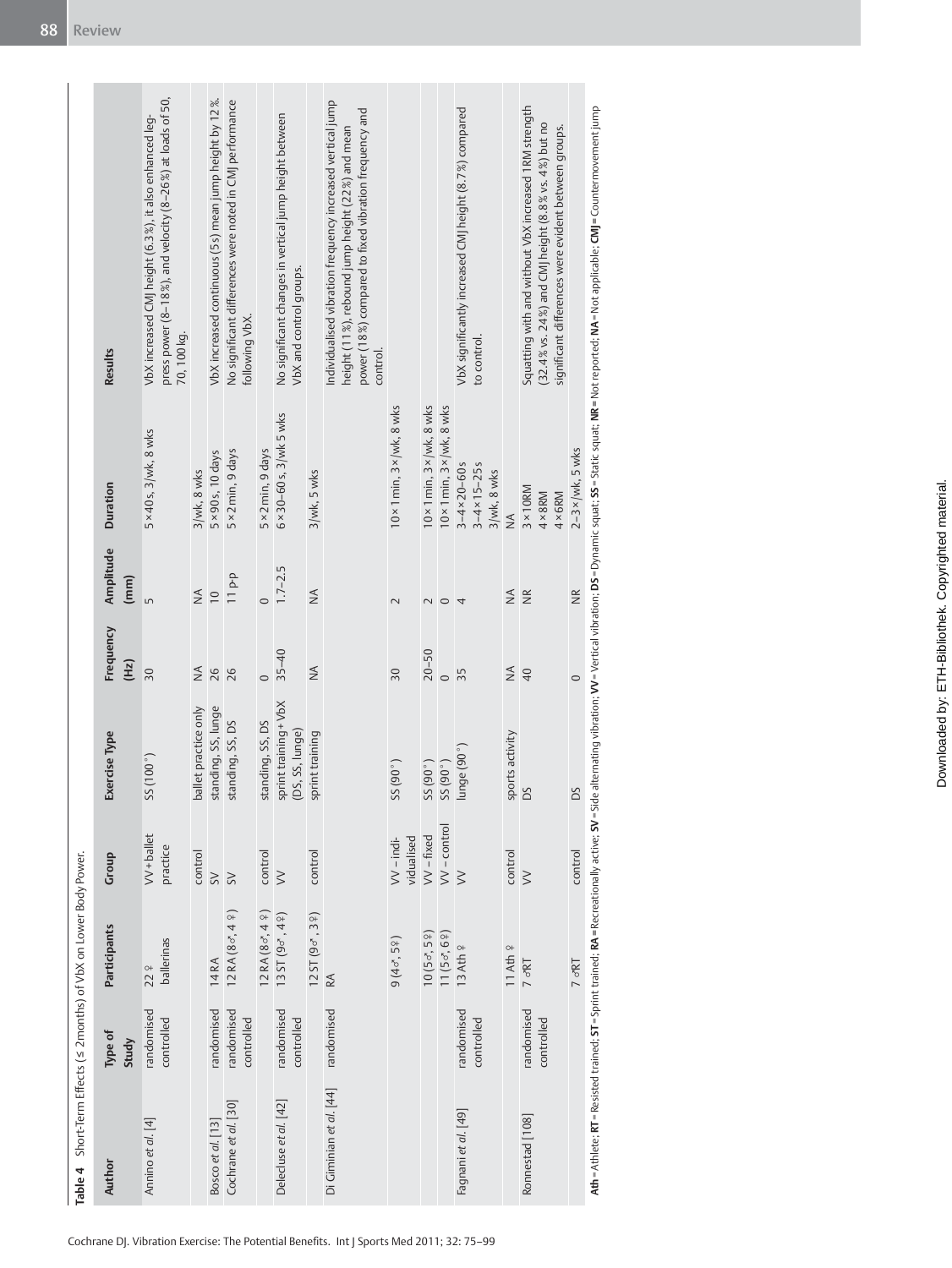|                                                            |                        | VbX failed to significantly increase |                                                | VbX significantly increased vertical<br>jump height (7.6%) but no other<br>changes were seen in the other |                        | There was no difference in the increase<br>sor strength between VbX (15.0% and<br>in isometric and dynamic knee exten-<br>16.1%) and resistance (18.4% and |                                                                                                                                          |             | VbX significantly increased vertical                                                                                     |             | At 2 and 4 months VbX significantly<br>increased CMJ height (10.2 $\%$ , 8.5 $\%$ )            |                  | VbX increased CMJ height (7.8 %)                                                                                                           |                 |
|------------------------------------------------------------|------------------------|--------------------------------------|------------------------------------------------|-----------------------------------------------------------------------------------------------------------|------------------------|------------------------------------------------------------------------------------------------------------------------------------------------------------|------------------------------------------------------------------------------------------------------------------------------------------|-------------|--------------------------------------------------------------------------------------------------------------------------|-------------|------------------------------------------------------------------------------------------------|------------------|--------------------------------------------------------------------------------------------------------------------------------------------|-----------------|
|                                                            | Results                | vertical jump height.                |                                                | conditions.                                                                                               |                        | 13.9%) respectively).                                                                                                                                      |                                                                                                                                          |             | jump velocity and power (5%)<br>compared to control group.                                                               |             | compared to control.                                                                           |                  | compared to control.                                                                                                                       |                 |
|                                                            | Duration               | 3/wk, 11 wks                         | 3/wk, 11 wks                                   | $1 - 3 \times 2 - 6 \times 30 - 60$ s<br>$(3 \times )wk, 12wks)$                                          | $3 \times$ /wk, 12 wks | $1-3$ (series) $\times 2-9$<br>$(3 \times \text{/wk}, 24 \text{wks})$<br>$(type) \times 30 - 60s$                                                          | $3 \times$ /wk, 24 wks                                                                                                                   |             | (2 × /wk, 6 mths, ave<br>number of sessions<br>$3 \times 2$ min (5 mths)<br>$3 \times 1$ min (1 mth)<br>$attended = 34)$ |             | $3-5 \times$ /wk, 4 mth                                                                        | 4 mth            | $3-5 \times$ /wk, 8 mth                                                                                                                    | 8 mth           |
|                                                            | Amplitude<br>(mm)      | $\infty$                             | $\circ$                                        | $2.5 - 5$<br>$\sim$                                                                                       |                        | $2.5 - 5$                                                                                                                                                  |                                                                                                                                          |             | $\frac{R}{2}$                                                                                                            |             | $\sim$                                                                                         | $\lessgtr$       | $\sim$                                                                                                                                     | $\lessgtr$      |
|                                                            | Frequency (Hz) or Load | 30                                   | $\circ$                                        | (2wks), 15RM (3wks), 12RM<br>cardio (20 mins), 20RM<br>(3wks), 10RM (4wks)<br>$35 - 40$<br>$\geq$         |                        | $35 - 40$                                                                                                                                                  | $3 \times 12$ RM; $1 \times 8$ RM ( $10$ wks)<br>$2 \times 10, 12, 15$ RM $(12$ wks)<br>$2 \times 20$ RM ( $2$ wks)<br>cardio (20 mins), |             | CaCO <sub>3</sub> supplements 3 mths<br>28 (5 mths) + vitamin D &<br>$12 - 28$ (1 mth)<br>prior to study                 |             | $1^{st}$ 2 wks = 25-30 (2 min)<br>$1.5$ mths = $25-35$ (3 min)<br>$2$ mths = $25 - 35$ (4 min) | $\leq$           | $1^{st}$ 2 wks = 25-30 (2 min)<br>$1.5$ mths = $25-35$ (3 min)<br>$2$ mths = $25-40$ (4 min)<br>$4 \text{ mths} = 30 - 45 (4 \text{ min})$ | $\lessgtr$      |
|                                                            | <b>Exercise Type</b>   | SS(110°)                             | (5110°)                                        | cardio + knee & leg<br>extensor strength<br>DS, SS, lunge<br>DS, SS, lunge                                | no training            | SS, lunge                                                                                                                                                  | cardio + knee & leg<br>extensor strength                                                                                                 | no training | SS                                                                                                                       | no training | standing on heels,<br>standing erect<br>DS, jumping,                                           | $\frac{R}{R}$    | standing on heels,<br>current physical<br>standing erect<br>DS, jumping,<br>activity                                                       |                 |
|                                                            | Groups                 | $\gtrsim$                            | control                                        | resistance<br>placebo<br>$\geq$                                                                           | control                | $\geq$                                                                                                                                                     | resistance                                                                                                                               | control     | $\aleph$                                                                                                                 | control     | $\geq$                                                                                         | control          | $\geq$                                                                                                                                     | control         |
| Long-Term Effects (> 2 months) of VbX on Lower Body Power. | Participants           | $\widehat{\Theta}$<br>10 RA (6 o', 4 | $10RA(6 \text{ } \sigma, 4 \text{ } \epsilon)$ | 18 UT <sub>2</sub><br>18 UT <sub>2</sub><br>19 UT <sub>2</sub>                                            | 19 UT 2                | 24 PM 2                                                                                                                                                    | 20 PM 2                                                                                                                                  | 25 PM 2     | 14 PM <sub>2</sub>                                                                                                       | 15 PM 2     | 26 H (9o', 17 º)                                                                               | 26 H (10o, 16 º) | 27 H (9o', 18 º)                                                                                                                           | 26H (10%, 16 º) |
|                                                            | Type of Study          | randomised<br>controlled             |                                                | randomised<br>controlled                                                                                  |                        | randomised<br>controlled                                                                                                                                   |                                                                                                                                          |             | randomised<br>controlled                                                                                                 |             | randomised<br>controlled                                                                       |                  | randomised<br>controlled                                                                                                                   |                 |
| Table 5                                                    | Author                 | de Ruiter et al. [41]                |                                                | Delecluse et al. [43]                                                                                     |                        | Roelants et al. [106]                                                                                                                                      |                                                                                                                                          |             | Russo et al. [110]                                                                                                       |             | Torvinen et al. [124]                                                                          |                  | Torvinen et al. [125]                                                                                                                      |                 |

Downloaded by: ETH-Bibliothek. Copyrighted material. Downloaded by: ETH-Bibliothek. Copyrighted material.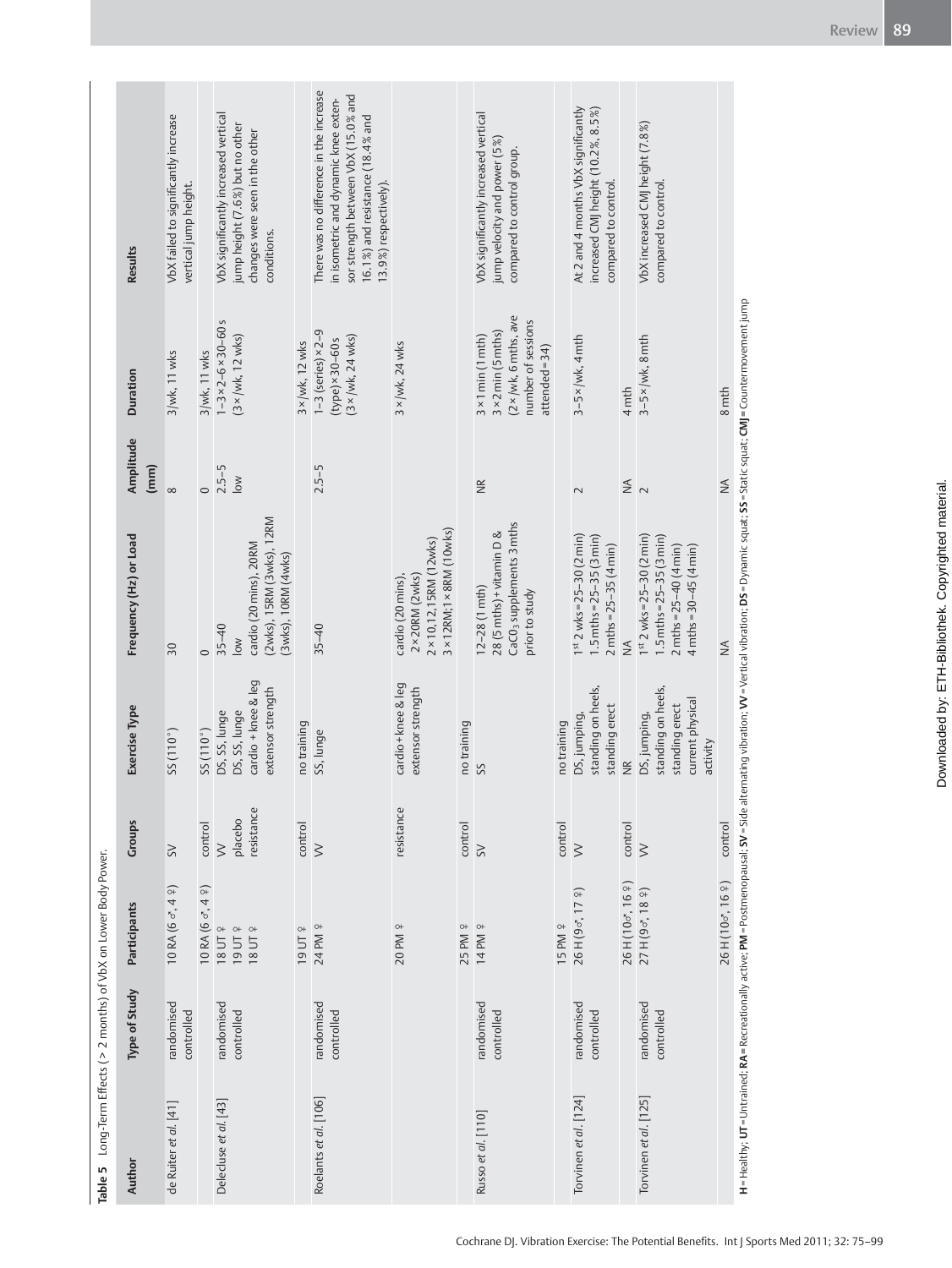|                                                   | <b>Results</b>    | VbX produced no significant changes in hand grip<br>strength, and specific climbing strength. |                                 | 5 mins, 25 W  | VbX showed no significant increased in grip strength. |                  | 5 mins, 50 W            | the contracting muscle did not affect the vibration load<br>decreased isometric MVC. In addition, the length of<br>increased isometric MVC, 48 Hz VbX resulted in<br>VbX at 6, 12 and 24 Hz of vibration resulted in<br>that was applied with different frequencies. |                             |                             |                             | There was no significant changes in grip strength. |                                                   | There was no significant changes in grip strength. |                                                                                                                                                                                                            |
|---------------------------------------------------|-------------------|-----------------------------------------------------------------------------------------------|---------------------------------|---------------|-------------------------------------------------------|------------------|-------------------------|----------------------------------------------------------------------------------------------------------------------------------------------------------------------------------------------------------------------------------------------------------------------|-----------------------------|-----------------------------|-----------------------------|----------------------------------------------------|---------------------------------------------------|----------------------------------------------------|------------------------------------------------------------------------------------------------------------------------------------------------------------------------------------------------------------|
|                                                   | Duration          | $5 \times 60s$                                                                                | $5 \times 60$ s                 |               | $5 \times 1$ min                                      | $5 \times 1$ min |                         | $5 \times 60s$                                                                                                                                                                                                                                                       | $5 \times 60$ s             | $5 \times 60$ s             | $5 \times 60$ s             | 4 min                                              | 4 min                                             | 4 min                                              | 4 min                                                                                                                                                                                                      |
|                                                   | Amplitude<br>(mm) | $\sim$                                                                                        | $\circ$                         | $\lessgtr$    | $\circ$                                               | $\circ$          | $\frac{1}{2}$           | $\overline{4}$                                                                                                                                                                                                                                                       | 4                           | 4                           | 4                           | $\supseteq$                                        | $\circ$                                           | $\sim$                                             | $\circ$                                                                                                                                                                                                    |
|                                                   | Frequency<br>(Hz) | 26                                                                                            | $\circ$                         | $\frac{1}{2}$ | 26                                                    | $\circ$          | $\stackrel{\leq}{\geq}$ | $\circ$                                                                                                                                                                                                                                                              | $\overline{12}$             | 24                          | 48                          | $15 - 30$                                          | $\circ$                                           | $25 - 40$                                          | $\circ$                                                                                                                                                                                                    |
|                                                   | Exercise Type     | unilateral upper body exercises                                                               | unilateral upper body exercises | arm crank     | DS, SS, lunge, press up                               | DS, SS           | cycle                   | 90, 120, 150° elbow flexion                                                                                                                                                                                                                                          | 90, 120, 150° elbow flexion | 90, 120, 150° elbow flexion | 90, 120, 150° elbow flexion | DS, jumping, standing on<br>heels, standing erect  | DS, jumping, standing on<br>heels, standing erect | DS, jumping, standing on<br>heels, standing erect  | $H = H$ and $R = R$ areastionally active. DV Direct vibration: $CV = S$ dealternation when $V$ a Vertical vibration: $DS = D_{max}$ scale scale count<br>DS, jumping, standing on<br>heels, standing erect |
|                                                   | Groups            | BQ                                                                                            | control                         | arm crank     | 5V                                                    | control          | control                 | DV-6Hz                                                                                                                                                                                                                                                               | DV-12Hz                     | DV-24Hz                     | DV-48 Hz                    | 5V                                                 | control                                           | $\geq$                                             | control                                                                                                                                                                                                    |
|                                                   | Participants      | 12 Climbers<br>(5 9, 7 0)                                                                     |                                 |               | 16 EL <sub>2</sub>                                    |                  |                         | $10 \sigma$ <sub>RA</sub>                                                                                                                                                                                                                                            | $10 \sigma RA$              | $10 \sigma RA$              | $10 \sigma RA$              | 16H (8 o <sup>2</sup> , 8 <sup>2</sup> )           |                                                   | 16H (8%, 8 <sup>2</sup> )                          |                                                                                                                                                                                                            |
|                                                   | Type of<br>Study  | randomised<br>cross-over                                                                      |                                 |               | randomised<br>cross-over                              |                  |                         | randomised                                                                                                                                                                                                                                                           |                             |                             |                             | randomised<br>cross-over                           |                                                   | randomised<br>cross-over                           |                                                                                                                                                                                                            |
| Table 6 Acute Effects of VbX on Upper Body Force. | Author            | Cochrane & Hawke [29]                                                                         |                                 |               | Cochrane & Stannard<br>$[32]$                         |                  |                         | Kin Isler et al. [68]                                                                                                                                                                                                                                                |                             |                             |                             | Torvinen et al. [123]                              |                                                   | Torvinen et al. [126]                              |                                                                                                                                                                                                            |

H=Healthy; EL=Elite; RA=Recreationally active; DV Direct vibration; SV=Side alternating vibration; W=Vertical vibration; DS=Dynamic squat; SS=Static squat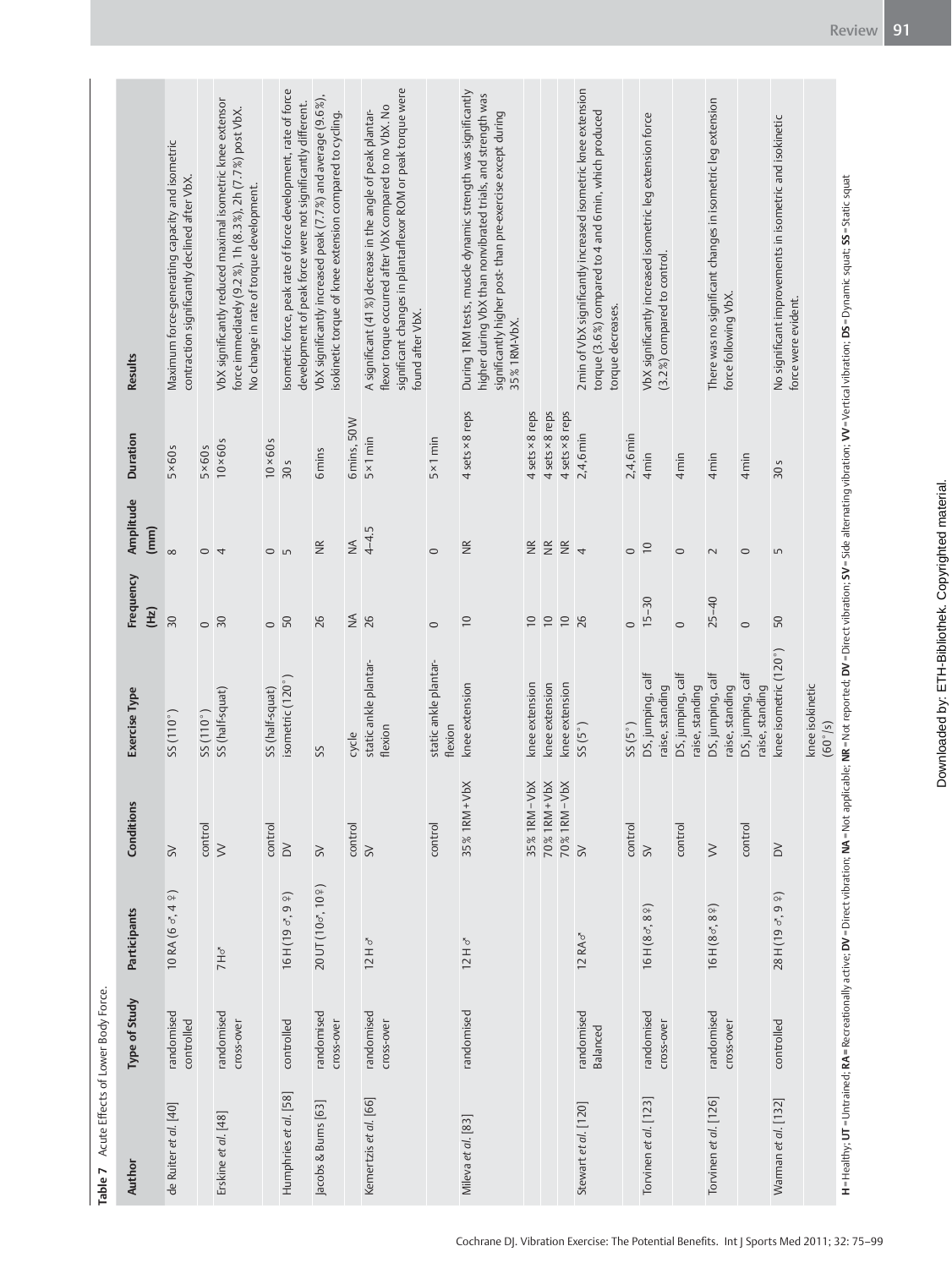The discrepancy of the above findings could be due to the various protocols used for testing vibration. These include different methods of vibration, types and parameters of muscle contraction, and duration and frequency of vibration, as well as the muscle contraction velocities and variables.

#### Short-term vibration (<2 months) - Upper body force

 A summary of the studies that examined the short- and longterm effects of vibration on upper and lower body force can be found in  $\circ$  **Table 8, 9**. Using an electric motor to transmit eccentric oscillations ( *f =* 44 Hz, *A =* 3 mm) to a cable system a series of seated bench-pull repetitions were performed by male physical education students at 80-100% 1RM for 3 weeks (3x/week) while control groups performed the same resistance routine without vibration or performed calisthenics [59]. The researchers found that by combining vibration with force the 1RM benchpull significantly increased by 50% compared to a 16% improvement by the conventional resistance group, with no change being reported in the calisthenics group.

In a recent upper-body study by Silva et al. [119], untrained participants (24 yrs) were either assigned to isometric bicep training (12 MVCs, 6s in duration) without or with vibration ( $f = 8$  Hz, *A*=6mm). The participants were seated with elbow flexed at 90<sup>°</sup>, and vibrations were produced by an amplifier connected to a steel cable with a hand grip that was applied in the opposite direction of muscle shortening. After 4 weeks of training (3 days/ week) there was a significant increase of 26% bicep MVC from the group that received isometric and vibration compared to isometric alone (10 % increase bicep MVC).

#### **Short-term vibration ( < 2 months) –Lower body force**

 Short-term vibration on lower-body force has produced mixed results with de Ruiter *et al.* [40, 41] and Delecluse *et al.* [42] reporting no increase in muscle force from short-term vibration training. De Ruiter *et al.* [40] reported that MVC and maximal force-generating capacity with and without muscle stimulation of knee extensors were not enhanced after 11 weeks (3x/week) of intermittent vibration ( $f = 30$  Hz,  $A = 8$  mm, SV [Galileo]). Delecluse *et al.* [42] found that 5 weeks of vibration ( $f=35-40$  Hz, *A* = 1.7 – 2.5 mm, VV [Power Plate]) failed to potentiate isometric and dynamic knee extensor and flexor strength in well-trained sprinters.

 Increases in force from VbX have been reported from Mahieu *et al.* [77] and Fagnani *et al.* [49]; both studies observed an increase in torque post-vibration. Mahieu *et al.* [77] noted an increase in isokinetic torque of ankle plantar flexors of young skiers after 6 weeks (3x/week) of vibration training ( $f$ =24-28 Hz, *A* = 2 – 4 mm, VV [FitVibe]). Fagnani *et al.* [49] reported a 11.2 % in isokinetic knee extensor in trained female athletes after 8 weeks (3x/week) intermittent vibration protocol ( $f = 35$  Hz,  $A = 4$  mm, VV [Nemes]). Both studies failed to compare vibration with the appropriate controls of performing the same activity with and without vibration. However, Ronnestad *et al.* [108] compared 5 weeks  $(2-3x$ /week) of weighted squats  $(6-10RM)$  with vibration ( *f =* 40 Hz, *A =* not given) and without vibration. They reported a 32% increase in 1RM squat from vibration, but it was not significantly different from the 24% increase in 1RM squat without vibration. The differences in vibration duration, amplitude, frequency, muscle groups, and vibration machines used in the aforementioned studies, may account for the discrepancy in results.

#### **Long-term vibration ( > 2 months) –Lower body force**

 Torvinen *et al.* [124, 125] conducted 2 separate studies on the long-term effects of vibration ( $f = 25 - 35$  Hz,  $A = 2$  mm, VV [Kuntotary]) performed over 4 and 8 months in healthy young participants (19-38 yrs). In the 4 month study [124] the authors found that isometric knee extensor strength improved by 3.7%, at 2 months compared to the control condition, but no further improvements were evident at 4 months. Likewise, after 8 months [125] vibration had produced no significant differences in isometric knee extensor strength. Therefore, the vibration stimulus of frequency, amplitude, and duration may have not been effective in eliciting the desired neuromuscular responses. Ideally, the additional load should have been included in the latter stages of an 8 months' programme, which could have been achieved by progressively increasing body mass with external loads of a weighted vest or belt. Additionally, all of Torvenien's studies [123-126] have included an exercise routine of light squatting, light jumping and standing performed in addition to the vibration stimulus; however, this routine has never been quantified in terms of load or cadence. Similarly, the dynamic nature of the protocol could have inhibited the vibratory stimulus to realise its full potential.

To overcome the shortcomings of Torvinen's studies [123-126] Delecluse *et al.* [43] devised a 12 week (3x/week) periodised training plan, where vibration frequency, amplitude, exercise duration, load, sets and reps were progressively and systemically overloaded. 74 untrained females were randomly allocated to: 1) vibration ( *f =* 35 – 40 Hz, *A =* 2.5 – 5 mm, *a =* 2.3 *g –* 5.1 *g* VV [Power Plate]); 2) cardio-resistance training; 3) placebo (very small amount of vibration *a =* 0.4 *g* VV, [Power Plate]); and 4) control. A 16% and 9% increase of isometric and dynamic knee force were observed in the vibration group, which was similar to the resistance training group (14% and  $7%$  respectively), but significantly different to placebo and control groups.

Roelants et al. [106] reported similar findings, that in older postmenopausal women (64 yrs) isometric knee extensor strength increased by 15 % and isokinetic strength by 16 % from 24 weeks of vibration training ( *f =* 35 – 40 Hz, *A =* 2.5 – 5 mm, VV [Power Plate]), however there was no significant difference in the respective increase found in the resistance training group. In a follow-up study using untrained females, this research group [69] confirmed their earlier findings of isometric and isokinetic knee extensor force, but they also noted that the increases were not significantly different from those who did a combined cardio and leg-strength programme.

 The same research group [9] conducted a year-long study on older men (67 yrs) and repeated the same protocol, and observed that vibration increased muscle mass and isometric force but it was not significantly different from performing a combined cardio, strength, balance, and flexibility programme. Finally, Kvoring et al. [69] reported that after 9 weeks (2-3x/week) of weighted squats with vibration ( $f = 20 - 25$  Hz,  $A = 4$  mm, SV [Galileo 2000]) isometric leg press strength produced an increase of 9.3 % which was comparable to the 12 % increase in leg strength from weighted squats without vibration. Therefore, combining vibration with squats was no more beneficial than weighted squatting alone.

 In summary, it is not conclusive whether acute vibration increases force attributes. This has been fraught by the type and parameters used for various muscle contractions, and the different sample populations that have varied in chronological age, experience and training status. Furthermore, the debate sur-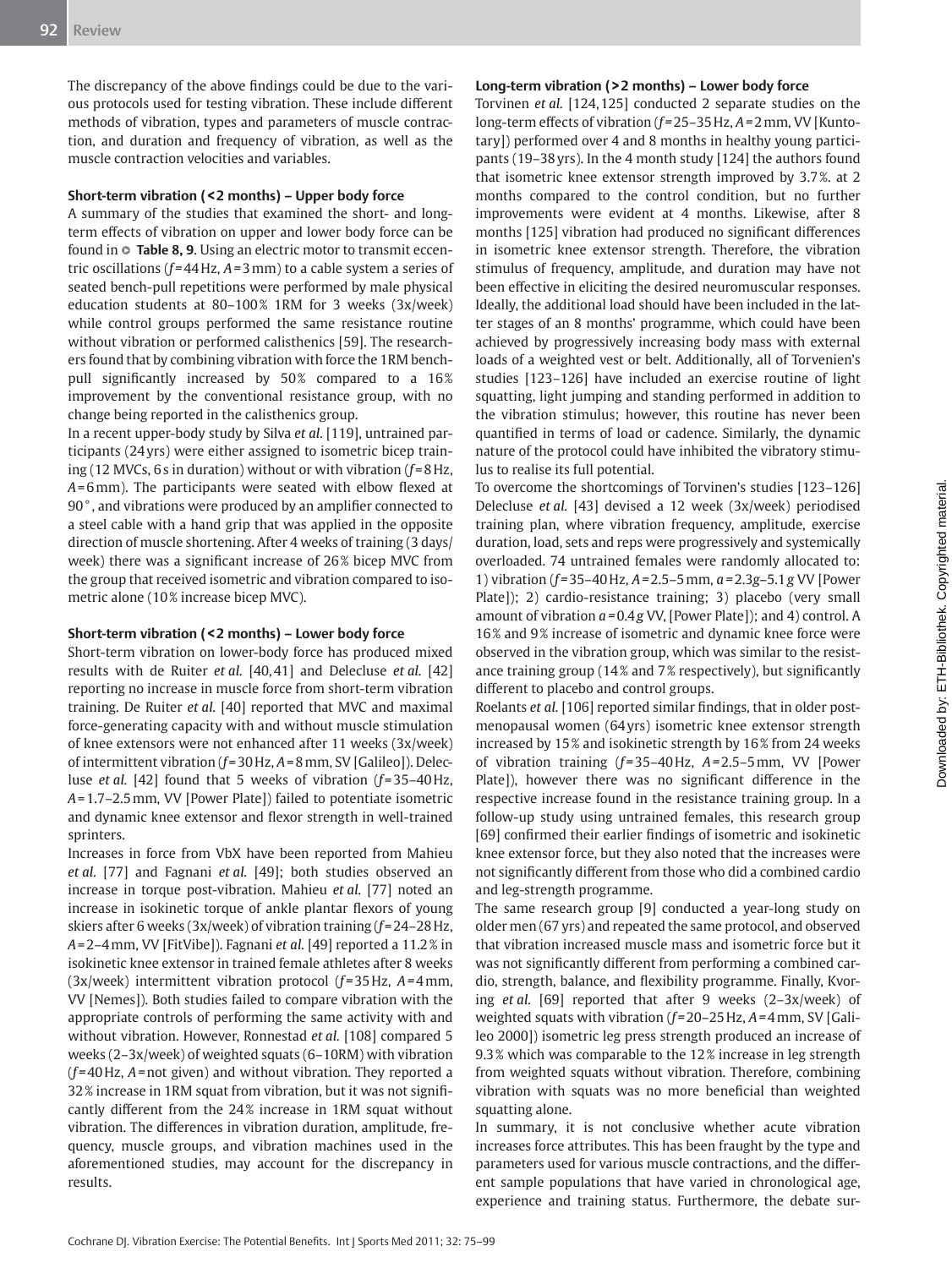| Table 8                    |                          | Short-Term (s 2months) Effects of VbX on Upper & Lower Body Force. |                             |                                                                 |                   |                   |                                                                |                                                                                                                                                                                                                                                                                   |
|----------------------------|--------------------------|--------------------------------------------------------------------|-----------------------------|-----------------------------------------------------------------|-------------------|-------------------|----------------------------------------------------------------|-----------------------------------------------------------------------------------------------------------------------------------------------------------------------------------------------------------------------------------------------------------------------------------|
|                            |                          |                                                                    |                             |                                                                 | <b>Upper Body</b> |                   |                                                                |                                                                                                                                                                                                                                                                                   |
| Author                     | Type of Study            | Participants                                                       | Groups                      | <b>Exercise Type</b>                                            | Frequency (Hz)    | Amplitude (mm)    | Duration                                                       | Results                                                                                                                                                                                                                                                                           |
| Issurin et al. [59]        | randomised<br>controlled | 10 RA or                                                           | conventional<br>strength +  | bench pull                                                      | $\lessgtr$        | $\lessgtr$        | bench: 6 × 80-100%<br><b>IRM</b>                               | conventional strength + VbX significantly increased<br>bench pull force (50%) compared to conventional<br>training (16%) and control (no change).                                                                                                                                 |
|                            |                          | 8 RA o'                                                            | VbX (cable)<br>flexibility  | leg ring flexibility                                            | $\overline{4}$    | $\sim$            | flex: 6×40-90 s<br>(3wks; 3/wk)                                |                                                                                                                                                                                                                                                                                   |
|                            |                          |                                                                    | VbX (cable)<br>strength +   | bench pull                                                      | $\overline{4}$    | $\sim$            | bench: 6 × 80-100%<br><b>IRM</b>                               |                                                                                                                                                                                                                                                                                   |
|                            |                          |                                                                    | conventional<br>flexibility | leg ring flexibility                                            | $\lessgtr$        | $\leq$            | flex: 6×40-90 s<br>(3wks; 3/wk)                                |                                                                                                                                                                                                                                                                                   |
|                            |                          | 10 RA o'                                                           | control                     | calisthenics, jogging<br>and/or & basketball                    | $\lessgtr$        | $\lessgtr$        | 55 min $(3wks; 3/wk)$                                          |                                                                                                                                                                                                                                                                                   |
| Silva et al. [119]         | randomised<br>controlled | $9$ UT $\sigma$                                                    | VbX (cable)                 | elbow isometric<br>MVC (45°)                                    | $\infty$          | $\circ$           | 3/wk, 4 wks<br>12 MVC, 6s                                      | VbX + elbow isometric increased MVC force signifi-<br>cantly (26%) compared to conventional isometric<br>elbow training (10%).                                                                                                                                                    |
|                            |                          | $10$ UT $\sigma$                                                   | control                     | elbow isometric<br>MVC (45°)                                    | $\circ$           | $\circ$           | 3/wk, 4 wks<br>12 MVC, 6 s                                     |                                                                                                                                                                                                                                                                                   |
|                            |                          |                                                                    |                             |                                                                 | Lower Body        |                   |                                                                |                                                                                                                                                                                                                                                                                   |
| Author                     | Type of Study            | Participants                                                       | Groups                      | <b>Exercise Type</b>                                            | Frequency (Hz)    | Amplitude (mm)    | Duration                                                       | <b>Results</b>                                                                                                                                                                                                                                                                    |
| Delecluse et al.<br>$[42]$ | randomised<br>controlled | 13 ST (9%, 4º)                                                     | $\geq$                      | $ST+VV$ (DS, SS,<br>lunge)                                      | $35 - 40$         | $1.7 - 2.5$       | $5$ wks $(3/wk)$<br>$6 \times 30 - 60$ s;                      | VbX did not significantly increase isometric or<br>dynamic knee extensor and flexor force.                                                                                                                                                                                        |
|                            |                          | 12 ST (9%, 3%)                                                     | control                     | 5                                                               | $\leq$            | $\leq$            | $5$ wks $(3/wk)$                                               |                                                                                                                                                                                                                                                                                   |
| Fagnani et al. [49]        | randomised<br>controlled | 13 RA <del>2</del>                                                 | $\geq$                      | lunge (90°)                                                     | 35                | $\overline{4}$    | $3 - 4 \times 20 - 60$ s<br>$3-4 \times 15-25s$<br>3/wk, 8 wks | VbX significantly increased isokinetic leg press peak<br>force (9.3%) and total work (11.2%) compared to<br>control.                                                                                                                                                              |
|                            |                          | 11 RA 2                                                            | control                     |                                                                 | $\leq$            | $\leq$            | $\leq$                                                         |                                                                                                                                                                                                                                                                                   |
| Mahieu et al. [77]         | randomised<br>controlled | 17 skiers                                                          | $\geq$                      | sports activity<br>DS, calf raises, jump-<br>ing, ski movements | $24 - 28$         | $4 - 6$           | 3/wk, 6 wks                                                    | and concentric ankle plantar- & dorsi-flexion (30°/s,<br>concentric knee flexor & extensor (60°/s, 180°/s),<br>(30°/s) was significantly higher in VbX compared<br>Both VbX and resistance increased isokinetic<br>120°/s). However, only ankle plantar-flexion<br>to resistance. |
|                            |                          | 16 skiers                                                          | resistance                  | DS, calf raises, jump-<br>ing, ski movements                    | $\circ$           | $\circ$           | 3/wk, 6 wks                                                    |                                                                                                                                                                                                                                                                                   |
| Ronnestad [108]            | randomised<br>controlled | $7 \sigma RT$                                                      | $\gtrsim$                   | DS                                                              | $\overline{40}$   | $\widetilde{\Xi}$ | $3 \times 10$ RM<br>$4 \times 8$ RM<br>$4 \times 6$ RM         | Squatting with and without VbX increased 1RM<br>squat strength.                                                                                                                                                                                                                   |
|                            |                          | $7 \sigma RT$                                                      | control                     | DS                                                              | $\circ$           | $\widetilde{\Xi}$ | $2-3 \times$ /wk, 5 wks                                        |                                                                                                                                                                                                                                                                                   |
| <b>NA</b> = Not applicable |                          |                                                                    |                             |                                                                 |                   |                   |                                                                | ST=Sprint trained; UT=Untrained; RA=Recreationally active; SV=Side alternating vibration; WV=Vertical vibration; DS=Dynamic squat; SS=Static squat; MWC=Maximal voluntary contraction; RT=Resisted trained; NR=Not reported;                                                      |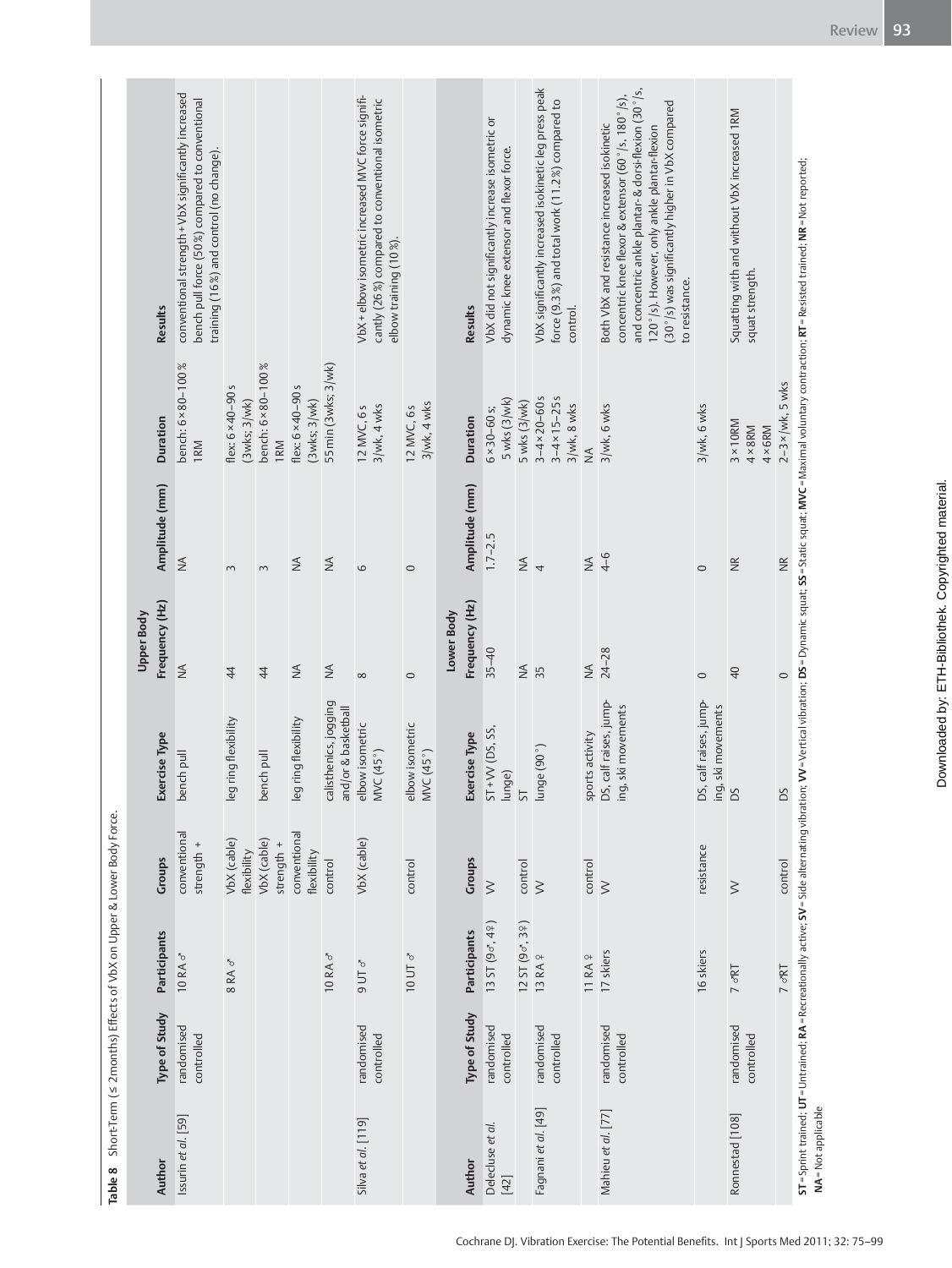| resistance<br>placebo<br>Groups<br>control<br>control<br>fitness<br>$\geq$<br>$\aleph$<br>$\geq$<br>$\circ\hbox{+}$<br>$\circ$<br>19 UT <sub>2</sub><br>$\circ$<br>Partici-<br>9RA <sub>o</sub><br>3100<br>36 O o*<br>$300o$<br>$19$ UT $\approx$<br>18 UT<br>18 UT<br>pants<br>Type of Study<br>randomised<br>randomised<br>randomised<br>controlled<br>controlled<br>controlled<br>Kvoring et al.<br>Delecluse<br>et al. [10]<br>et al. [43]<br><b>Bogaerts</b><br>Author<br>[69] | Exercise Type<br>DS, lunge, calf                                           | Frequency (Hz) or Load                                                                                                       | Amplitude           | Duration                                                                                          | Results                                                                                                                                                   |
|-------------------------------------------------------------------------------------------------------------------------------------------------------------------------------------------------------------------------------------------------------------------------------------------------------------------------------------------------------------------------------------------------------------------------------------------------------------------------------------|----------------------------------------------------------------------------|------------------------------------------------------------------------------------------------------------------------------|---------------------|---------------------------------------------------------------------------------------------------|-----------------------------------------------------------------------------------------------------------------------------------------------------------|
|                                                                                                                                                                                                                                                                                                                                                                                                                                                                                     |                                                                            |                                                                                                                              | (mm)                |                                                                                                   |                                                                                                                                                           |
|                                                                                                                                                                                                                                                                                                                                                                                                                                                                                     | raise                                                                      | $35 - 40$                                                                                                                    | $2.5 - 5$           | $3 \times$ /wk 12 mths<br>4-15 exercises                                                          | there were no differences between<br>knee (9.8% & 13.1%) torque, but<br>significantly increased isometric<br>Both VbX and fitness groups<br>the groups.   |
|                                                                                                                                                                                                                                                                                                                                                                                                                                                                                     | cardio + knee & leg<br>extensor strength                                   | walking/running, cycling, or stepping<br>$1-2$ sets $8-15$ RM                                                                | $\lessgtr$          | $3 \times$ /wk 12 mths                                                                            |                                                                                                                                                           |
|                                                                                                                                                                                                                                                                                                                                                                                                                                                                                     | no training                                                                | $\leq$                                                                                                                       | $\leq$              | ≸                                                                                                 |                                                                                                                                                           |
|                                                                                                                                                                                                                                                                                                                                                                                                                                                                                     | cardio + knee & leg<br>extensor strength<br>DS, SS, lunge<br>DS, SS, lunge | cardio (20 mins),20RM (2wks), 15RM (3wks),<br>12RM (3wks), 10RM (4wks)<br>$35 - 40$<br>$\geq$                                | $2.5 - 5$<br>$\sim$ | $1 - 3 \times 2 - 6 \times 30 - 60$ s<br>$(3 \times )wk, 12wks)$                                  | VbX significantly increased.                                                                                                                              |
|                                                                                                                                                                                                                                                                                                                                                                                                                                                                                     | no training                                                                |                                                                                                                              |                     | $3 \times$ /wk, 12 wks                                                                            |                                                                                                                                                           |
|                                                                                                                                                                                                                                                                                                                                                                                                                                                                                     | DS                                                                         | $20-25$ , 6 sets $\times$ 8 reps                                                                                             | 4                   | $2 - 3$ /wk, 9 wk                                                                                 | Squat and VbX + squat increased<br>ferences were evident between<br>isometric leg press force 12.1%<br>& 9.3% respectively but no dif-<br>control groups. |
| $SV +$ squat<br>10 RA o'                                                                                                                                                                                                                                                                                                                                                                                                                                                            | DS                                                                         | 20-25, 6 sets × 8 reps, 8, 10RM                                                                                              | 4                   | $2-3$ /wk, $9$ wk                                                                                 |                                                                                                                                                           |
| squat<br>9RA <sub>o</sub>                                                                                                                                                                                                                                                                                                                                                                                                                                                           | DS                                                                         | 0, 6 sets × 8 reps, 8, 10RM                                                                                                  | $\circ$             | $2-3$ /wk, $9$ wk                                                                                 |                                                                                                                                                           |
|                                                                                                                                                                                                                                                                                                                                                                                                                                                                                     |                                                                            |                                                                                                                              | de                  |                                                                                                   |                                                                                                                                                           |
| $\geq$<br>24 PM 2<br>randomised<br>controlled<br>et al. [106]<br>Roelants                                                                                                                                                                                                                                                                                                                                                                                                           | SS, lunge                                                                  | $35 - 40$                                                                                                                    | $2.5 - 5$           | $1-3$ (series) $\times 2-9$<br>$(3 \times \text{/wk}, 24 \text{wks})$<br>$(type) \times 30 - 60s$ | increase in isometric knee extensor<br>force between VbX (15.0%) and<br>There was no difference in the<br>resistance (18.4%) group.                       |
| resistance<br>20 PM 2                                                                                                                                                                                                                                                                                                                                                                                                                                                               | cardio + knee & leg<br>extensor strength                                   | cardio (20 mins), 2 × 20RM (2wks) 2 × 10, 12,<br>15RM (12 wks) $3 \times 12$ RM;1 $\times$ 8RM (10 wks)                      |                     | $3 \times$ /wk, 24 wks                                                                            |                                                                                                                                                           |
| control<br>25 PM 2                                                                                                                                                                                                                                                                                                                                                                                                                                                                  | no training                                                                |                                                                                                                              |                     |                                                                                                   |                                                                                                                                                           |
| $\geq$<br>26H (9o*,<br>172)<br>randomised<br>controlled<br>et al. [124]<br>Torvinen                                                                                                                                                                                                                                                                                                                                                                                                 | ing on heels, standing<br>DS, jumping, stand-<br>erect                     | 1.5 mths = $25-35$ (3 min)<br>$1^{st}$ 2 wks = 25-30 (2 min)<br>$2$ mths = $25 - 35$ (4 min)                                 | $\sim$              | $3-5 \times$ /wk, 4 mth                                                                           | force (3.7%) compared to control,<br>increased isometric leg extensor<br>but no differences were seen at<br>At 2 months VbX significantly<br>4 mths.      |
| control<br>26H (10%,<br>169                                                                                                                                                                                                                                                                                                                                                                                                                                                         | $\widetilde{\Xi}$                                                          | $\lessgtr$                                                                                                                   | $\lessgtr$          | 4 mth                                                                                             |                                                                                                                                                           |
| $\geq$<br>27H (9o',<br>189<br>randomised<br>controlled<br>et al. [125]<br>Torvinen                                                                                                                                                                                                                                                                                                                                                                                                  | ing on heels, standing<br>DS, jumping, stand-<br>erect                     | $1.5$ mths = $25 - 35$ (3 min)<br>$1^{st}$ 2 wks = 25-30 (2 min)<br>$2$ mths = $25-40$ (4 min)<br>4 mths = $30 - 45$ (4 min) | $\sim$              | $3-5 \times$ /wk, 8 mth                                                                           | VbX increased evident in isometric<br>leg extensor force but it was no<br>different to the control.                                                       |
| <b>O</b> = Older; PM = Postmenopausal; <b>UT</b> = Untrained; A = Recreationally Active; SV = Side alternating vibration; <b>VV</b> = Vertical vibration; <b>DS</b> = Dynamic squat; SS = Static squat; H = Healthy<br>control<br>26H (10%,<br>169                                                                                                                                                                                                                                  | current physical<br>activity                                               | $\leq$                                                                                                                       | $\lessgtr$          | 8 mth                                                                                             |                                                                                                                                                           |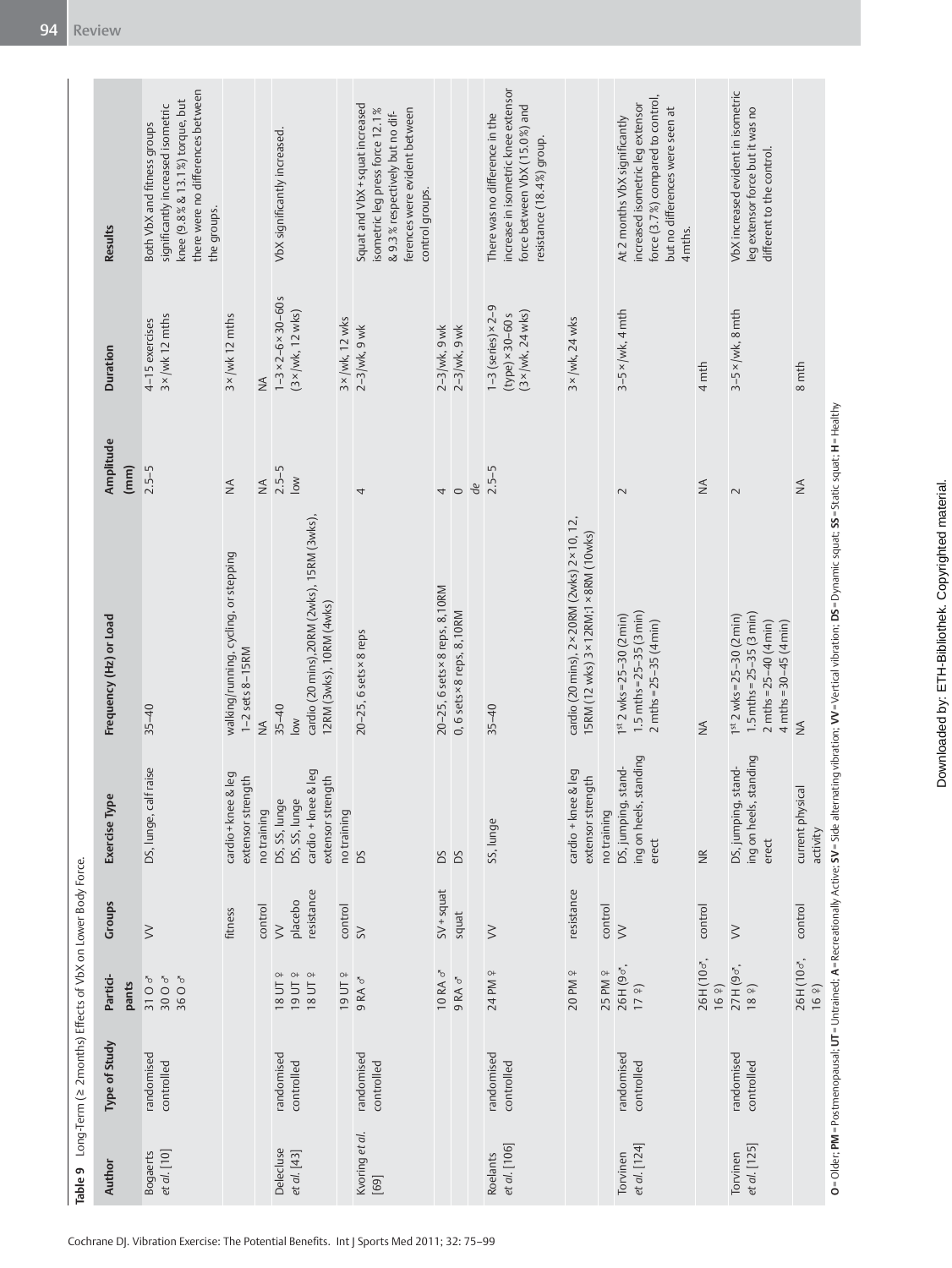rounding the length-tension proposal that muscle must be lengthened in order to benefit from vibration has caused confusion. However, recent evidence suggests that when vibration was applied at 120° knee flexion, which maximises the limb's greatest mechanical advantage, no increases in force were evident. Moreover, vibration applied to concentrically active muscle has shown to improve muscle force, which cannot explain the length-tension relationship. There may also be an optimal contraction velocity where vibration is most effective, and testing the effect of vibration on self-selected isokinetic contraction velocities warrants further investigation. Overall, acute VbX has a greater beneficial effect on power and force than short- and long-term studies, this could be due to the lack of knowledge surrounding the optimal method of periodising, loading, and progressing VbX variables in way that will sufficiently stimulate the musculoskeletal system. Currently there is a lack of scientific-based, short- and long-term VbX-training programmes. Secondly the acute exposure of VbX may provide a myogenic and neurogenic potentiation that reaches a threshold, which diminishes rapidly over an extended period of time, suggesting that VbX acts similar to a warm-up effect that may be promoted by post-activation potentiation.

## **The eff ects of vibration exercise on compromised health**

#### Multiple Sclerosis

 Multiple Sclerosis (MS) is a demyelinating disease of the central nervous system where decreases in power and strength can impair functional performance along with sensory losses, and visual disturbances. Shuhfried *et al.* [115] reported that MS patients undertaking acute intermittent VbX ( $f=2-4.4$ Hz, *A =* 3 mm, [Zeptor-Med]) improved timed get up and go test compared to the placebo group that performed transcutaneous electrical nerve stimulation of the forearm, however no improvement in functional reach test was found. In a randomised cross over study where MS patients received 30s of low frequency ( $f = 2$  Hz, *A =* 6 mm) and high frequency ( *f =* 26, *A =* 6 mm, SV [FitVib]) there was a trend for higher torque in the quadriceps and hamstrings after 26 Hz, compared to 2 Hz, but they were not significantly different [61]. Using a counter-balance research design [116], MS patients were randomly allocated into 2 groups  $(n=8)$  that received 3x/week for 4 weeks of strengthening and stretching exercises with or without vibration. Results found that VbX and exercise alone had a positive effect on isometric muscle force and well-being but there were no significance differences between the interventions. Likewise, the addition of vibration failed to enhance the functional measures of 10 m walk time and mobility (timed up and go) compared to conventional exercises. There are positive signs that VbX may have an effect on MS, however a long-term training study with appropriate controls is required to validate whether VbX is a viable exercise training option.

#### Stroke

 Stroke can impact on motor function and impair balance, gait and reduce voluntary strength [122]. To date, 2 studies have reported favourable findings of using VbX for stroke patients. Using a force platform to measure the centre of pressure, postural control, Stroke patients improved their function from an intermittent exposure (4×45s) of VbX ( $f=30$  Hz, A=3 mm, SSV [Galileo 900]) [129]. Tihanyi *et al.* [122] found that an intermittent exposure (6 × 60 s) of VbX ( *f =* 20 Hz, *A =* 5 mm, VV [Nemes])

improved isometric and eccentric knee extension torque, along with corresponding increase in EMG amplitude of the vastus lateralis compared to a control (no vibration). Conversely, a 6 week vibration study performed 5x / week of 4 × 45 s ( *f =* 30 Hz, *A =* 3 mm, SSV [Galileo 900]) reported no significant differences in balance and functional activities between vibration group and those who performed exercise therapy to music [129].

#### Parkinson's Disease

Favourable results have been reported from patients suffering from Parkinson's disease (PD). Turbanski et al. [128] found that intermittent vibration (5 × 60 s) exercise ( *f =* 6 Hz, *A =* 3 mm, [Zeptor-Med]) improved postural stability of tandem standing as measured by Coordex platform system compared to control. Haas *et al.* [53], reported that PD patients exposed to intermittent ( $5 \times 60$  s) VbX ( $f = 6$  Hz,  $A = 1$  mm, Zeptor-Med system) significantly improved their motor score by 17% from a rating scale (Unified Parkinson's Disease Rating Scale). However, the same investigator [52] found no improvement in proprioception from intermittent VbX ( $f=6$  Hz,  $A=$  not given, SRT-medical system) compared to control. Conversely, Ebersbach *et al.* [47] reported a significant improvement in balance score (Tinetti Balance) from PD patients performing VbX (*f*=not given, irregular low frequency administered *A* = not given, SV [Galileo 2000]) 2x / week for 3 weeks, however conventional balance training improved by the same margin.

#### Age-related aspects of the elderly

There have been positive effects of using VbX to improve balance in older people [7, 10, 28, 130] . Recently Rees *et al.* [96] have reported benefits for older people (73 yrs) completing 2 months (3x/week) of VbX ( $f = 26$  Hz,  $A = 5-8$  mm, SSV [Galileo]) with improvements in chair-rising time, timed-up-and-go test and faster walking speed, but, these increases were comparable to the exercise group that performed the same exercises without vibration. However, VbX did significantly increase ankle plantar flexion compared to the conventional exercise group but this did not correspond to enhancing physical performance. Kawanabe *et al.* [65] found that continuous  $(4 \text{ min})$  VbX  $(f=12-20 \text{ Hz})$ , *A*=not given, SSV [Galileo]) performed 1x/week for 2 months significantly improved 10 m walk time, step length and the maximum standing time on one leg (right and left) in older participants (72 yrs) compared to an exercise routine performed without vibration. However, this experiment was not a randomised controlled study as the choice to have VbX was determined by the participants. Moreover the study lacked documentation on how the vibration frequency was progressed and the number of reps and sets that were performed by the participants. Bogaerts *et al.* [9] reported that in older males (60 – 80 yrs) isometric knee extensor strength, VJ height and muscle mass increased significantly by  $9.8\%$ ,  $10.9\%$ , and  $3.4\%$  after 12 months (3x/week) of VbX ( $f = 35 - 40$  Hz,  $A = 2.5 - 5$  mm, VV, [Power Plate]). However, these increases were not significantly different from performing a combined cardiovascular, strength, balance, and flexibility programme conducted over the same duration.

#### Postmenopausal women

Long-term VbX studies ( $\geq 6$  months) have shown that balance, postural sway and muscle power is significantly enhanced in postmenopausal women [51, 110, 130]. Additionally, isometric (knee joint=130 $^{\circ}$ ), isokinetic strength (100 $^{\circ}$ /s) and VJ height have been reported to increase after 6 months of VbX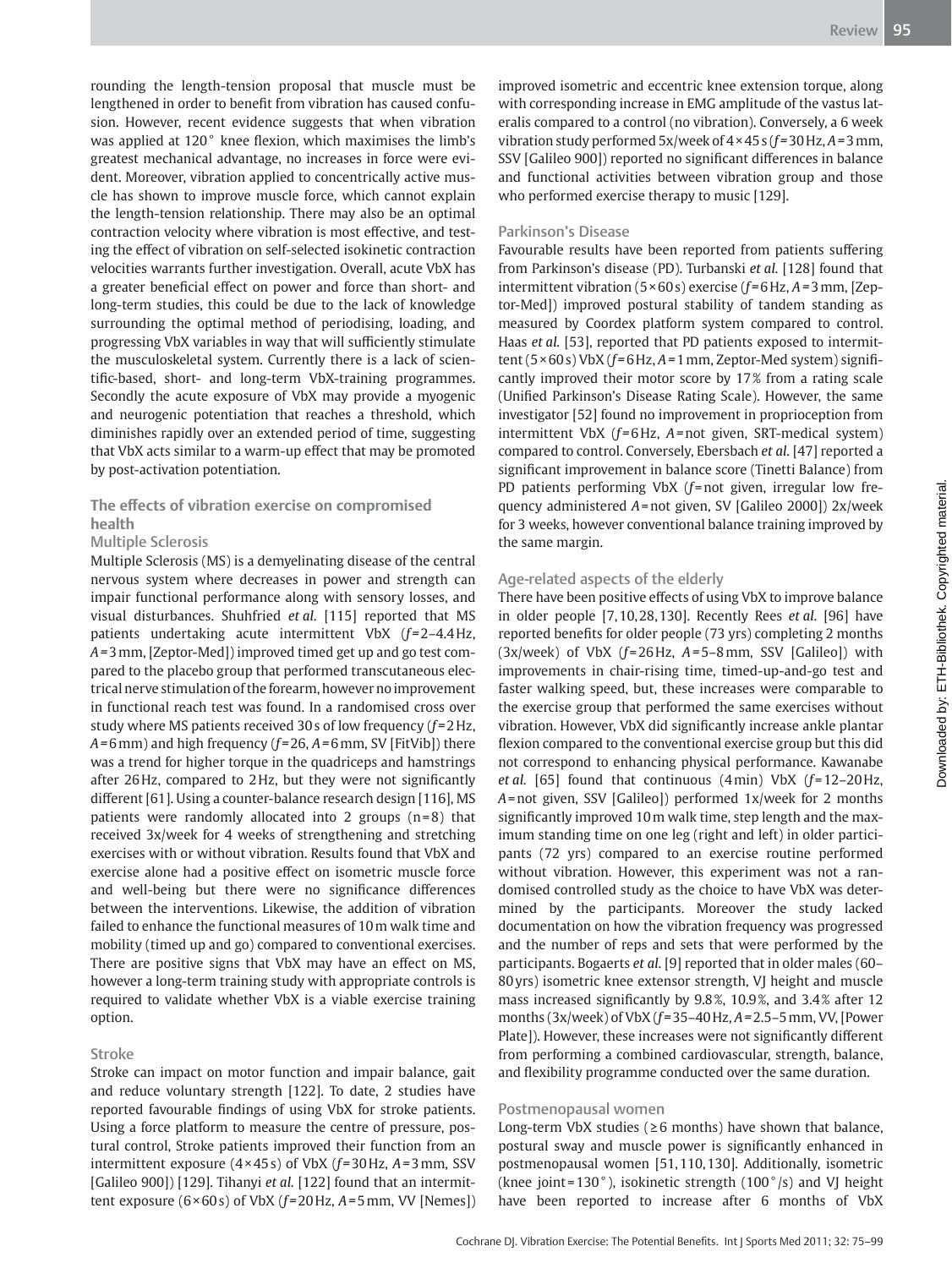( *f =* 35 – 40 Hz, VV, [Power Plate]), in postmenopausal women [106, 130]. Raimundo *et al.* [95] conducted an 8 month study where 27 postmenopausal women (66 yrs) were randomly assigned to VbX ( $f$ =12.6Hz,  $A$ =6mm, Galileo [SSV]) or a walk programme (60 min, 70-75%MHR) performed 3x/week. The researchers reported that the walk programme significantly improved 4 m walk time, and chair rise test more than VbX, however VbX had a significant effect of increasing VJ, but neither intervention improved knee isokinetic strength. This finding is not surprising given that only a low frequency dose was used during the 8 months and the vibration frequency was not progressively increased over the course of the study.

#### **Other**

 VbX ( *f =* 20 – 25 Hz, *A =* 3 mm, SSV [Galileo 2000]) performed 5x/week for 3 months has been shown to improve muscular performance in Cystic Fibrosis (CF) of chair rising time, peak jump force and velocity, but no changes were found in forced expiratory volume and forced vital capacity [99]. In women with Fibromyalgia a significant improvement in pain and fatigue was recorded from receiving intermittent VbX ( $f = 30$ Hz,  $A = 2$ mm, VV [Power Plate]) 2x / week for 6 weeks compared to exercise (salsa dancing, stretching and relaxation techniques) and control groups.

 In a recent study conducted by Lauper *et al.* [71] they investigated pelvic floor stimulation using 2 different types of vibration platforms, SV (Galileo 900) and stochastic resonance vibration (SRV) (Zeptor-Med) which has 2 separate footplates which vibrate vertically and independently. Using an intravaginal surface EMG electrode the researchers reported that the SRV  $(f=2,$ 4, 6, 8, 10, 12 Hz, *A* = 3 mm) activated the pelvic floor muscles significantly more than SV ( $f=5,15,25$  Hz,  $A=2$  & 4 mm) and initiated a higher pelvic floor activation than maximum contraction alone in post-partum compared to healthy controls. However, it is unknown whether this increase in muscle activation can lead to an increase in functional performance and whether symptoms of poor pelvic floor activation can be alleviated.

It is unclear if VbX is beneficial for those with osteoarthritis as there has been limited research conducted in this area. Trans *et al.* [127] randomly allocated patients suffering from knee osteoarthritis to VbX, conventional balance and control groups. The results showed a non-significant ( $p = 0.051$ ) improvement in proprioception from intermittent (6 – 9 × 30 – 70 s) VbX ( *f* = 25 – 30 Hz, *A* = not given, [VibM]) with an increase in knee extensor strength. But those performing balance board with an implanted vibratory device showed a significant increase in proprioception, with no knee strength increases.

 There is some evidence to suggest that cardiovascular or aerobic exercise may be able to enhance glycemic control in type II diabetics [89, 117], and that resistance training may be a possible treatment to fight metabolic diseases [17,27,46]. Di Loreto et al. [45] found that intermittent VbX  $(f=30)$ Hz,  $A = \pm 4$  mm, VV, [Nemes]) decreased plasma glucose levels which may indicate that glucose is transported into the muscle by VbX, which may be of benefit to diabetics. In a study that randomised type 2 diabetics into resistance, vibration, and flexibility groups, the researchers reported that intermittent VbX ( $f = 30-35$  Hz, A=2 mm, VV [VibroGym]) performed 3x/week for 12 weeks had no effect on isometric knee extension, while fasting glucose levels, plasma glucose concentration from an oral ingestion of 75 g of glucose drink and haemoglobin showed reductions but were not significant from baseline measures [6].

In conclusion, VbX is a safe modality to increase reflex and muscle activity, and muscle performance in athletes, the aged and compromised health. However, there seems little benefit of using VbX to enhance cardiovascular indices, where VbX cannot increase heart rate to the same extent as conventional aerobic exercise. Despite its wide use there remain gaps of knowledge on aspects such as mechanism of action, clinical effects, and even details of regimens for particular therapeutic use. There is some dissonance that exists between various studies which can be explained by the different types of vibration platforms (SV, VV), the participant characteristics (body/muscle mass, training status, muscle strength and stiffness, age, gender), the different permutations of vibration parameters (amplitude, exposure duration, rest interval) and the prescription (number of repetitions, sets, exercises). In summary, vibration is a harmless exercise modality that has the potential to benefit sport, exercise and health; likewise it can be used to compliment other modalities to enhance muscle activity and function and compromised health.

#### References

- 1 *Abercromby AFJ* , *Amonette WE* , *Layne CS* , *McFarlin BK* , *Hinman MR* , Paloski WH. Variation in neuromuscular responses during acute whole-body vibration exercise. Med Sci Sports Exerc 2007; 39: 1642 – 1650
- 2 *Abercromby AFJ* , *Amonette WE* , *Layne CS* , *McFarlin BK* , *Hinman MR* , *Paloski WH* . Vibration exposure and biodynamic responses during whole-body vibration training. Med Sci Sports Exerc 2007; 39: 1794-1800
- 3 *Adams JB* , *Edwards D* , *Serviette D* , *Bedient A* , *Huntsman E* , *Jacobs KA* , *Del Rossi G* , *Roos BA* , *Signorile JF* . Optimal frequency, displacment, duration, and recovery patterns to maximise power output following acute whole-body vibration. J Strength Cond Res 2009;  $23 \cdot 237 - 245$
- 4 *Annino G* , *Padua E* , *Castagna C* , *Di Salvo V* , *Minichella S* , *Tsarpela O* , *Manzi V*, *D'Ottavio S*. Effect of whole body vibration training on lower limb performance in selected high-level ballet student. J Strength Cond Res 2007; 21: 1072-1076
- 5 *Armstrong WJ* , *Nestle HN* , *Grinnell DC* , *Cole LD* , *Van Gilder EL* , *Warren GS*, *Capizzi EA*. The acute effect of whole-body vibration on the Hoffmann reflex. J Strength Cond Res 2008; 22: 471-476
- 6 *Baum K, Votteler T, Schiab J. Efficiency of vibration exercise for gly*cemic control in type 2 diabetes patients. Int J Med Sci 2007; 4: 159 – 163
- 7 *Bautmans I* , *Van Hees E* , *Lemper J-C* , *Mets T* . The feasibility of whole body vibration in institutionalised elderly persons and its influence on muscle performance, balance, and mobility: a randomised controlled trial. BMC Geriatr 2005; 5: 1-8
- 8 *Bazett-Jones DM, Finch HW, Dugan EL*. Comparing the effects of various whole-body vibration accelerations on counter-movement jump performance. J Sports Sci Med 2008; 7: 144-150
- 9 *Bogaerts A* , *Delecluse C* , *Claessens AL* , *Coudyzer W* , *Boonen S* , *Verschueren SMP*. Impact of whole-body vibration training versus fitness training on muscle strength and muscle mass in older men: A 1-year randomized controlled trial. J Gerontol A Biol Sci Med Sci 2007; 62: 630-635
- 10 *Bogaerts A* , *Verschueren S* , *Delecluse C* , *Claessens AL* , *Boonen S* . Eff ects of whole body vibration training on postural control in older individuals: A 1 year randomized controlled trial. Gait Posture 2007; 26: 309 – 316
- 11 *Bongiovanni LG, Hagbarth KE*. Tonic vibration reflexes elicited during fatigue from maximal voluntary contractions in man. J Physiol 1990;  $423:1 - 14$
- 12 *Bosco C* , *Cardinale M* , *Tsarpela O* . Infl uence of vibration on mechanical power and electromyogram activity in human arm flexor muscles. Eur J Appl Physiol 1999; 79: 306-311
- 13 *Bosco C* , *Cardinale M* , *Tsarpela O* , *Colli R* , *Tihanyi J* , *Duvillard SP* , *Viru* A. The influence of whole body vibration on jumping performance. Biol Sport 1998; 15: 157-164
- 14 *Bosco C* , *Colli R* , *Introini E* , *Cardinale M* , *Tsarpela O* , *Madella A* , *Tihanyi J* , *Viru A* . Adaptive responses of human skeletal muscle to vibration exposure. Clin Physiol 1999; 19: 183-187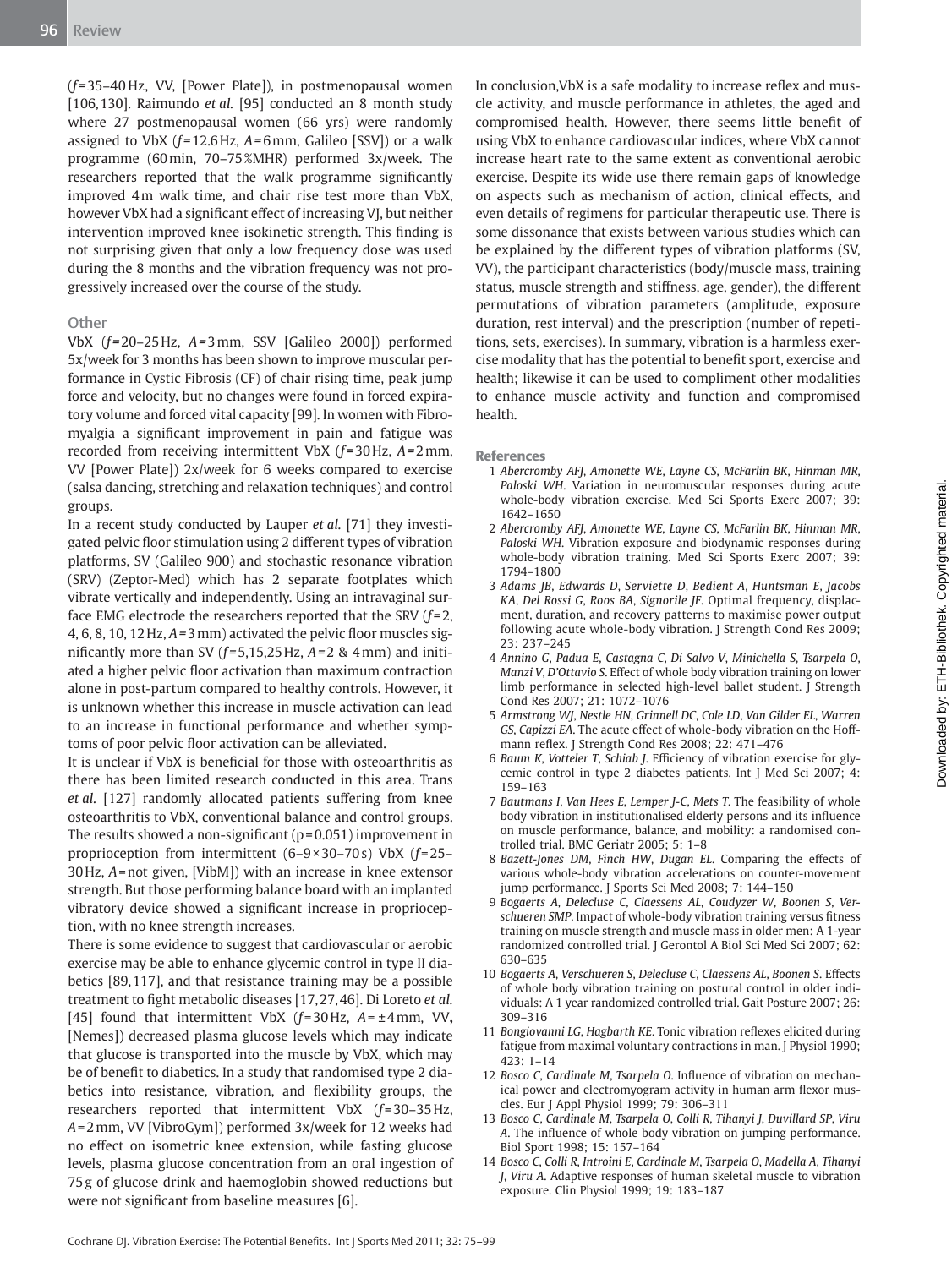- 15 *Bosco C* , *Iacovelli M* , *Tsarpela O* , *Viru A* . Hormonal responses to whole body vibration in men. Eur J Appl Physiol 2000; 81: 449-454
- 16 *Broadbent S* , *Rousseau J* , *Thorp RM* , *Choate SL* , *Jackson FS* , *Rowlands DS* . Vibration therapy reduces plasma IL-6 and muscle soreness after downhill running. Br J Sports Med 2008, doi:10.1136/bjsm052100
- 17 *Brooks N* , *Layne JE* , *Gordon PL* , *Roubenoff R* , *Nelson ME* , *Castaneda-Sceppa C* . Strength training improves muscle quality and insulin sensitivity in Hispanic older adults with type 2 diabetes. Int J Med Sci 2007; 4: 19-27
- 18 *Bullock N* , *Martin DT* , *Ross A* , *Rosemond CD* , *Jordan MJ* , *Marino FE* . Acute effect of whole-body vibration on sprint and jumping performance in elite skeleton athletes. J Strength Cond Res 2008; 22: 1371 – 1374
- 19 *Burke JR*, *Schutten MC*, *Koceja DM*, *Kamen G*. Age-dependent effects of muscle vibration and the Jendrassik maneuver on the patellar tendon reflex response. Arch Phys Med Rehabil 1996; 77: 600-604
- 20 *Button C, Anderson N, Bradford C, Cotter JD, Ainslie PN. The effect of* multidirectional mechanical vibration on peripheral circulation of humans. Clin Physiol Funct Imaging 2007; 27: 211-216
- 21 *Cardinale M* , *Bosco C* . The use of vibration as an exercise intervention. Exerc Sport Sci Rev 2003; 31: 3-7
- 22 *Cardinale M, Erskine JA.* Vibration training in elite sport: effective training solution or just another fad? Int J Sports Physiol Perform 2008: 3: 232-239
- 23 *Cardinale M* , *Ferrari M* , *Quaresima V* . Gastrocnemius medialis and vastus lateralis oxygenation during whole-body vibration exercise . Med Sci Sports Exerc 2007; 39: 694-700
- 24 *Cardinale M* , *Leiper J* , *Erskine J* , *Milroy M* , *Bell S* . The acute eff ects of different whole body vibration amplitudes on the endocrine system of young healthy men: a preliminary study . Clin Physiol Funct Imaging 2006; 26: 380-384
- 25 *Cardinale M* , *Lim J* . Electromyography activity of vastus lateralis muscle during whole-body vibrations of different frequencies. J Strength Cond Res 2003; 17: 621-624
- 26 *Cardinale M* , *Wakeling J* . Whole body vibration exercise: are vibrations good for you? Br J Sports Med 2005; 39: 585-589
- 27 *Cauza E* , *Hanusch-Enserer U* , *Strasser B* , *Ludvik B* , *Metz-Schimmerl S* , *Pacini G* , *Wagner O* , *Georg P* , *Prager R* , *Kostner K* , *Dunky A* , *Haber P* . The relative benefits of endurance and strength training on the metabolic factors and muscle function of people with type 2 diabetes mellitus. Arch Phys Med Rehabil 2005; 86: 1527-1533
- 28 *Cheung WH* , *Mok HW* , *Qin L* , *Sze PC* , *Lee KM* , *Leung KS* . High-frequency whole-body vibration improves balancing ability in elderly women. Arch Phys Med Rehabil 2007; 88: 852-857
- 29 *Cochrane DJ, Hawke EJ.* Effects of acute upper-body vibration on strength and power variables in climbers. J Strength Cond Res 2007; 21 : 527 – 531
- 30 *Cochrane DJ, Legg SJ, Hooker MJ.* The short-term effect of whole-body vibration training on vertical jump, sprint, and agility performance . J Strength Cond Res 2004; 18: 828-832
- 31 *Cochrane DJ* , *Sartor F* , *Winwood K* , *Stannard SR* , *Narici M* , *Rittweger J*. A comparison of the acute physiologic effects of acute whole-body vibration exercise in young and older people . Arch Phys Med Rehabil 2008; 89: 815-821
- 32 *Cochrane DJ* , *Stannard SR* . Acute whole body vibration training increases vertical jump and flexibility performance in elite female field hockey players. Br J Sports Med 2005; 39: 860-865
- 33 *Cochrane DJ* , *Stannard SR* , *Firth EC* , *Rittweger J* . Acute whole-body vibration elicits post-activation potentiation . Eur J Appl Physiol 2010 ; 108 : 311 – 319
- 34 *Cochrane DJ* , *Stannard SR* , *Sargeant T* , *Rittweger J* . The rate of muscle temperature increase during acute whole-body vibration exercise . Eur J Appl Physiol 2008; 103: 441-448
- 35 *Colson SS* , *Petit P-D* , *Hebreard L* , *Tessaro J* , *Pensini M* . Whole-body vibration does not enhance muscle activaton. Int I Sports Med 2009, In Press
- 36 Cormie P, Deane RS, Triplett NT, McBride JM. Acute effects of wholebody vibration on muscle activity, strength, and power . J Strength Cond Res 2006; 20: 257-261
- 37 *Crewther B* , *Cronin J* , *Keogh J* . Gravitational forces and whole body vibration: implications for prescription of vibratory stimulation. Phys Ther Sport 2004; 5: 37-43
- 38 *Cronin JB*, *Oliver M*, *McNair PJ*. Muscle stiffness and injury effects of whole body vibration. Phys Ther Sport 2004; 5: 68-74
- 39 *Da Silva ME* , *Nunez VM* , *Vaamonde D* , *Fernandez JM* , *Poblador MS* , *Garcia-Manso JM* , *Lancho JL* . Effects of different frequencies of whole body vibration on muscular performance. Biol Sport 2006; 23 : 267 – 282
- 40 *de Ruiter CJ* , *van der Linden RM* , *van der Zijden MJA* , *Hollander AP* , *de Haan A*. Short-term effects of whole-body vibration on maximal voluntary isometric knee extensor force and rate of force rise. Eur J Appl Physiol 2003; 88: 472-475
- 41 *de Ruiter CJ* , *van Raak SM* , *Schilperoort JV* , *Hollander AP* , *de Haan A* . The effects of 11 weeks whole body vibration training on jump height, contractile properties and activation of human knee extensors. Eur J Appl Physiol 2003; 90: 595-600
- 42 *Delecluse C* , *Roelants M* , *Diels R* , *Koninckx E* , *Verschueren S* . Eff ects of whole body vibration training on muscle strength and sprint performance in sprint-trained athletes. Int J Sports Med 2005; 26: 638 – 644
- 43 *Delecluse C* , *Roelants M* , *Verschueren S* . Strength increase after wholebody vibration compared with resistance training. Med Sci Sports Exerc  $2003:35:1033 - 1041$
- 44 *Di Giminiani R* , *Tihanyi J* , *Safar S* , *Scrimaglio R* . The eff ects of vibration on explosive and reactive strength when applying individualized vibration frequencies. J Sports Sci 2009; 27: 169-177
- 45 *Di Loreto C* , *Ranchelli A* , *Lucidi P* , *Murdolo G* , *Parlanti N* , *De Cicco A* , *Tsarpela O* , *Annino G* , *Bosco C* , *Santeusanio F* , *Bolli GB* , *De Feo P* . Eff ects of whole-body vibration exercise on the endocrine system of healthy men. J Endocrinol Invest 2004; 27: 323-327
- 46 *Dunstan DW* , *Daly RM* , *Owen N* , *Jolley D* , *De Courten M* , *Shaw J* , *Zimmet P* . High-intensity resistance training improves glycemic control in older patients with type 2 diabetes. Diabetes Care 2002; 25: 1729 – 1736
- 47 *Ebersbach G* , *Edler D* , *Kaufhold O* , *Wissel J* . Whole body vibration versus conventional physiotherapy to improve balance and gait in Parkinson's disease. Arch Phys Med Rehabil 2008; 89: 399-403
- 48 *Erskine J* , *Smillie I* , *Leiper J* , *Ball D* , *Cardinale M* . Neuromuscular and hormonal responses to a single session of whole body vibration exercise in healthy young men. Clin Physiol Funct Imaging 2007; 27: 242 – 248
- 49 *Fagnani F* , *Giombini A* , *Di Cesare A* , *Pigozzi F* , *Di Salvo V* . The eff ects of a whole-body vibration program on muscle performance and flexibility in female athletes. Am J Phys Med Rehab 2006; 85: 956-962
- 50 *Gregory JE* , *McIntyre AK* , *Proske U* . Tendon organ aff erents in the knee-joint nerve of the cat. Neurosci Lett 1989; 103: 287-292
- 51 *Gusi N* , *Raimundo A* , *Leal A* . Low-frequency vibratory exercise reduces the risk of bone fracture more than walking: a randomized controlled trial. BMC Musculoskelet Disord 2006; 30: 92
- 52 *Haas CT* , *Buhlmann A* , *Turbanski S* , *Schmidtbleicher D* . Proprioceptive and sensorimotor performance in Parkinson's disease. Res Sports Med 2006: 14: 273-287
- 53 *Haas CT* , *Turbanski S* , *Kaiser I* , *Schmidtbleicher D* . Infl uences of wholebody-vibration on symptom structure in Parkinson's disease . J Neurol 2004; 251: 18-18
- 54 *Hazell TJ, Jakobi JM, Kenno KA*. The effects of whole-body vibration on upper- and lower-body EMG during static and dynamic contractions. Appl Physiol Nutr Metab 2007; 32: 1156-1163
- 55 *Hazell TJ* , *Thomas GWR* , *DeGuire JR* , *Lemon PWR* . Vertical whole-body vibration does not increase cardiovascular stress to static semi-squat exercise. Eur J Appl Physiol 2008; 104: 903-908
- 56 *Hodgson M* , *Docherty D* , *Robbins D* . Post-activation potentiation Underlying physiology and implications for motor performance. Sports Med 2005; 35: 585-595
- 57 *Hopkins JT* , *Fredericks D* , *Guyon PW* , *Parker S* , *Gage M* , *Feland JB* , *Hunter I*. Whole body vibration does not potentiate the stretch reflex. Int J Sports Med 2008; 30: 124-129
- 58 *Humphries B* , *Warman G* , *Purton J* , *Doyle T* , *Dugan E* . The influence of vibration on muscle activation and rate of force development during maximal isometric contractions. J Sports Sci Med 2004; 3:  $16 - 22$
- 59 *Issurin VB*, *Liebermann DG*, *Tenenbaum G*. Effect of vibratory stimulation training on maximal force and flexibility. J Sports Sci 1994; 12: 561 – 566
- 60 *Issurin VB*, *Tenenbaum G*. Acute and residual effects of vibratory stimulation on explosive strength in elite and amateur athletes. J Sports Sci 1999; 17: 177-182
- 61 *Jackson KJ* , *Merriman HL* , *Vanderburgh PM* , *Brahler CJ* . Acute effects of whole-body vibration on lower extremity muscle performance in persons with multiple sclerosis. J Neurol Phys Ther 2008; 32: 171 – 176
- 62 *Jackson SW* , *Turner DL* . Prolonged muscle vibration reduces maximal voluntary knee extension performance in both the ipsilateral and the contralateral limb in man. Eur J Appl Physiol 2003; 88: 380 – 386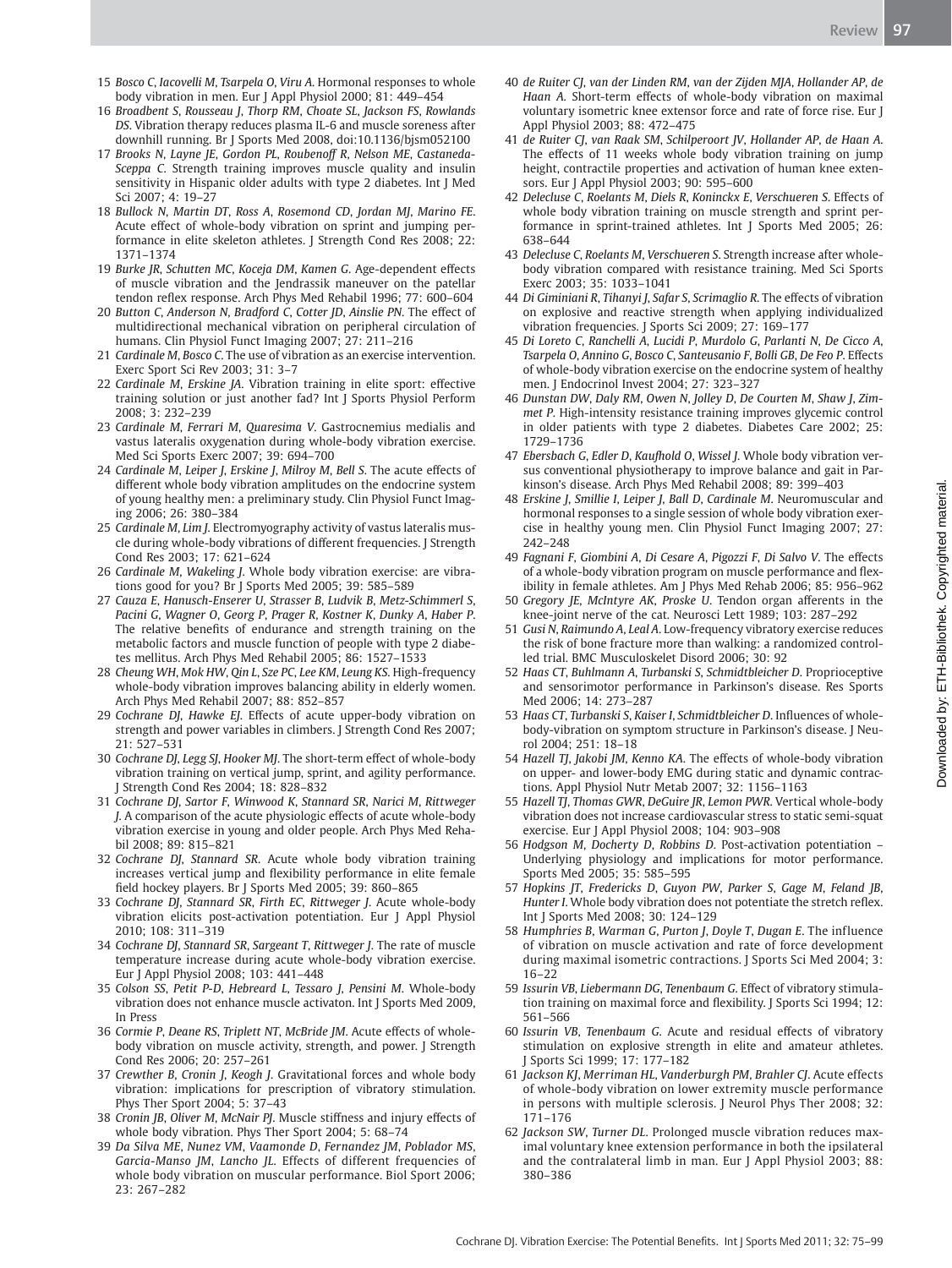- 63 *Jacobs PL* , *Burns P* . Acute enhancement of lower-extremity dynamic strength and flexibility with whole-body vibration. J Strength Cond Res 2008; 23: 51-57
- 64 *Jordan M, Norris S, Smith D, Herzog W. Acute effects of whole-body* vibration on peak isometric torque, muscle twitch torque and voluntary muscle activation of the knee extensors. Scand J Med Sci Sports 2010; 20: 535-540
- 65 *Kawanabe K* , *Kawashima A* , *Sashimoto I* , *Takeda T* , *Sato Y* , *Iwamoto J* . Effect of whole-body vibration exercise and muscle strengthening, balance, and walking exercises on walking ability in the elderly . Keio J Med 2007; 56: 28-33
- 66 *Kemertzis MA, Lythgo ND, Morgan DL, Galea MP. Ankle flexors pro*duce peak torque at longer muscle lengths after whole-body vibration. Med Sci Sports Exerc 2008; 40: 1977-1983
- 67 *Kerschan-Schindl K* , *Grampp S* , *Henk C* , *Resch H* , *Preisinger E* , *Fialka-Moser V* , *Imhof H* . Whole-body vibration exercise leads to alterations in muscle blood volume. Clin Physiol 2001; 21: 377-382
- 68 *Kin-Isler A* , *Acikada C* , *Aritan S* . Eff ects of vibration on maximal isometric muscle contraction at different joint angles. Isokinet Exerc Sci 2006: 14: 213-220
- 69 *Kvorning T* , *Bagger M* , *Caserotti P* , *Madsen K* . Eff ects of vibration and resistance training on neuromuscular and hormonal measures. Eur J Appl Physiol 2006 ; 96 : 615 – 625
- 70 *Lafortune MA* , *Lake MJ* , *Hennig EM* . Diff erential shock transmission response of the human body to impact severity and lower limb posture. J Biomech 1996; 29: 1531-1537
- 71 *Lauper M* , *Kuhn A* , *Gerber R* , *Luginbuhl H* , *Radlinger L* . Pelvic fl oor stimulation: What are the good vibrations? Neurourol Urodyn 2009 ; 28: 405-410
- 72 *Lohman EB* , *Scott PJ* , *Maloney-Hinds C* , *Betts-Schwab H* , *Thorpe D* . The effect of whole body vibration on lower extremity skin blood flow in normal subjects. Med Sci Monit 2007; 13: 71-76
- 73 *Lorenzen C* , *Maschette W* , *Koh M* , *Wilson C* . Inconsistent use of terminology in whole body vibration exercise research . J Sci Med Sport  $2009:12:676-678$
- 74 *Luo J* , *Clarke M* , *McNamara B* , *Moran K* . Infl uence of resistance load on neuromuscular response to vibration training . J Strength Cond Res 2009; 23: 420-426
- 75 Luo J, McNamara B, Moran K. Effect of vibration training on neuromuscular output with ballistic knee extensions . J Sports Sci 2008 ; 26 : 1365 – 1373
- 76 *Lythgo N* , *Eser P* , *de Groot P* , *Galea M* . Whole-body vibration dosage alters leg blood flow. Clin Physiol Funct Imaging 2009; 29: 53-59
- 77 *Mahieu NN* , *Witvrouw E* , *Van de Voorde D* , *Michilsens D* , *Arbyn V* , *Van den Broecke W* . Improving strength and postural control in young skiers: Whole-body vibration versus equivalent resistance training. J Athl Training 2006 ; 41 : 286 – 293
- 78 Maloney-Hinds C, Petrofsky JS, Zimmerman G. The effect of 30Hz vs. 50 Hz passive vibration and duration of vibration on skin blood flow in the arm. Med Sci Monit 2008; 14: CR112-CR116
- 79 *McBride JM* , *Nuzzo JL* , *Dayne AM* , *Israetel MA* , *Nieman DC* , *Triplett NT* . Effect of an acute bout of whole body vibration exercise on muscle force output and motor neuron excitability. J Strength Cond Res 2010; 24: 184-189
- 80 *McCloskey DI* , *Matthews PB* , *Mitchell JH* . Absence of appreciable cardiovascular and respiratory responses to muscle vibration . J Appl Physiol 1972; 33: 623-626
- 81 *Melnyk M, Kofler B, Faist M, Hodapp M, Gollhofer A. Effect of a whole*body vibration session on knee stability. Int J Sports Med 2008; 29: 839 – 844
- 82 *Mester J* , *Spitzenpfeil P* , *Schwarzer J* , *Seifriz F* . Biological reaction to vibration - implications for sport. J Sci Med Sport 1999; 2: 211 – 226
- 83 *Mileva KN* , *Naleem AA* , *Biswas SK* , *Marwood S* , *Bowtell JL* . Acute effects of a vibration-like stimulus during knee extension exercise. Med Sci Sports Exerc 2006; 38: 1317-1328
- 84 *Mischi M, Cardinale M.* The effects of a 28-Hz vibration on arm muscle activity during isometric exercise. Med Sci Sports Exerc 2009; 41 : 645 – 652
- 85 *Moran K, McNamara B, Luo J.* Effect of vibration training in maximal effort (70% 1RM) dynamic bicep curls. Med Sci Sports Exerc 2007; 39 : 526 – 533
- 86 *Nazarov V* , *Spivak G* . Development of athlete's strength abilities by means of biomechanical stimulation method. Theo Prac Phys Cult (Moscow) 1985: 12: 445-450
- 87 *Nigg BM* , *Wakeling JM* . Impact forces and muscle tuning: a new paradigm. Exerc Sport Sci Rev 2001; 29: 37-41
- 88 *Nishihira Y* , *Iwaski T* , *Hatta A* , *Wasaka T* , *Kanada T* , *Kuroiwa K* , *Akiyawa S*, *Kida T*, *Ryol K*. Effect of whole body vibration stimulus and voluntary contraction on motoneuron pool . Adv Exerc Sports Physiol 2002; 8: 83-86
- 89 *Ostergard T* , *Andersen JL* , *Nyholm B* , *Lund S* , *Nair KS* , *Saltin B* , *Schmitz O* . Impact of exercise training on insulin sensitivity, physical fitness, and muscle oxidative capacity in first-degree relatives of type 2 diabetic patients . Am J Physiol Endocrinol Metab 2006 ; 290: 998-1005
- 90 *Otsuki T* , *Takanami Y* , *Aoi W* , *Kawai Y* , *Ichikawa H* , *Yoshikawa T* . Arterial stiffness acutely decreases after whole-body vibration in humans. Acta Physiol 2008; 194: 189-194
- 91 *Pel JJM* , *Bagheri J* , *van Dam LM* , *van den Berg-Emons HJG* , *Horemans HLD*, *Stam HJ*, *van der Steen J*. Platform accelerations of three different whole-body vibration devices and the transmission of vertical vibrations to the lower limbs. Med Eng Phys 2009; 31: 937-944
- 92 *Pellegrini MJ* , *Lythgo ND* , *Morgan DL* , *Galea MP* . Voluntary activation of the ankle plantar flexors following whole-body vibration. Eur J Appl Physiol 2010; 108: 927-934
- 93 Pierrot-Deseilligny E, Mazevet D. The monosynaptic reflex: a tool to investigate motor control in humans. Interest and limits. Neurophysiol Clin 2000; 30: 67-80
- 94 Poston B, Holcomb WR, Guadagnoli MA, Linn LL. The acute effects of mechanical vibration on power output in the bench press . J Strength Cond Res 2007: 21: 199-203
- 95 Raimundo AM, Gusi N, Tomas-Carus P. Fitness efficacy of vibratory exercise compared to walking in postmenopausal women. Eur J Appl Physiol 2009; 106: 741-748
- 96 *Rees S, Murphy A, Watsford M. Effects of vibration exercise on mus*cle performance and mobility in an older population . J Aging Phys Act 2007; 15: 367-381
- 97 *Rehn B, Lidstrom J, Skoglund J, Lindstrom B. Effects on leg muscular* performance from whole-body vibration exercise: a systematic review. Scand J Med Sci Sports 2007; 17: 2-11
- 98 *Rhea MR* , *Kenn JG* . The effect of acute applications of whole-body vibration on the itonic platform on subsequent lower-body power output during the back squat. J Strength Cond Res 2009; 23: 58 – 61
- 99 *Rietschela E* , *van Koningsbruggena S* , *Frickeb O* , *Semlerb O* , *Schoenaub E* . Whole body vibration: a new therapeutic approach to improve muscle function in cystic fibrosis? Int J Rehabil Res 2008 ; 31 : 253 – 256
- 100 *Rittweger J* . Vibration as an exercise modality: how it may work, and what its potential might be. Eur J Appl Physiol 2010; 108: 877 – 904
- 101 Rittweger J, Beller G, Felsenberg D. Acute physiological effects of exhaustive whole-body vibration exercise in man. Clin Physiol 2000; 20: 134-142
- 102 *Rittweger J* , *Ehrig J* , *Just K* , *Mutschelknauss M* , *Kirsch KA* , *Felsenberg D*. Oxygen uptake in whole-body vibration exercise: influence of vibration frequency, amplitude, and external load. Int J Sports Med 2002 ; 23 : 428 – 432
- 103 *Rittweger J* , *Mutschelknauss M* , *Felsenberg D* . Acute changes in neuromuscular excitability after exhaustive whole body vibration exercise as compared to exhaustion by squatting exercise . Clin Physiol Funct Imaging 2003; 23: 81-86
- 104 *Rittweger J* , *Schiessl H* , *Felsenberg D* . Oxygen uptake during wholebody vibration exercise: comparison with squatting as a slow voluntary movement. Eur J Appl Physiol 2001; 86: 169-173
- 105 *Roelants M* , *Delecluse C* , *Goris M* , *Verschueren S* . Eff ects of 24 weeks of whole body vibration training on body composition and muscle strength in untrained females. Int J Sports Med 2004; 25: 1-5
- 106 *Roelants M* , *Delecluse C* , *Verschueren SM* . Whole-body-vibration training increases knee-extension strength and speed of movement in older women. I Am Geriatr Soc 2004: 52: 901-908
- 107 *Roelants M* , *Verschueren SMP* , *Delecluse C* , *Levin O* , *Stijnen V* . Wholebody-vibration-induced increase in leg muscle activity during different squat exercises. J Strength Cond Res 2006; 20: 124-129
- 108 Ronnestad BR. Comparing the performance-enhancing effects of squats on a vibration platform with conventional squats in recreationally resistance-trained men. J Strength Cond Res 2004; 18: 839 – 845
- 109 *Rubin C* , *Pope M* , *Fritton JC* , *Magnusson M* , *Hansson T* , *McLeod K* . Transmissibility of 15-hertz to 35-hertz vibrations to the human hip and lumbar spine: Determining the physiologic feasibility of delivering low-level anabolic mechanical stimuli to skeletal regions at greatest risk of fracture because of osteoporosis. Spine 2003; 28: 2621 – 2627